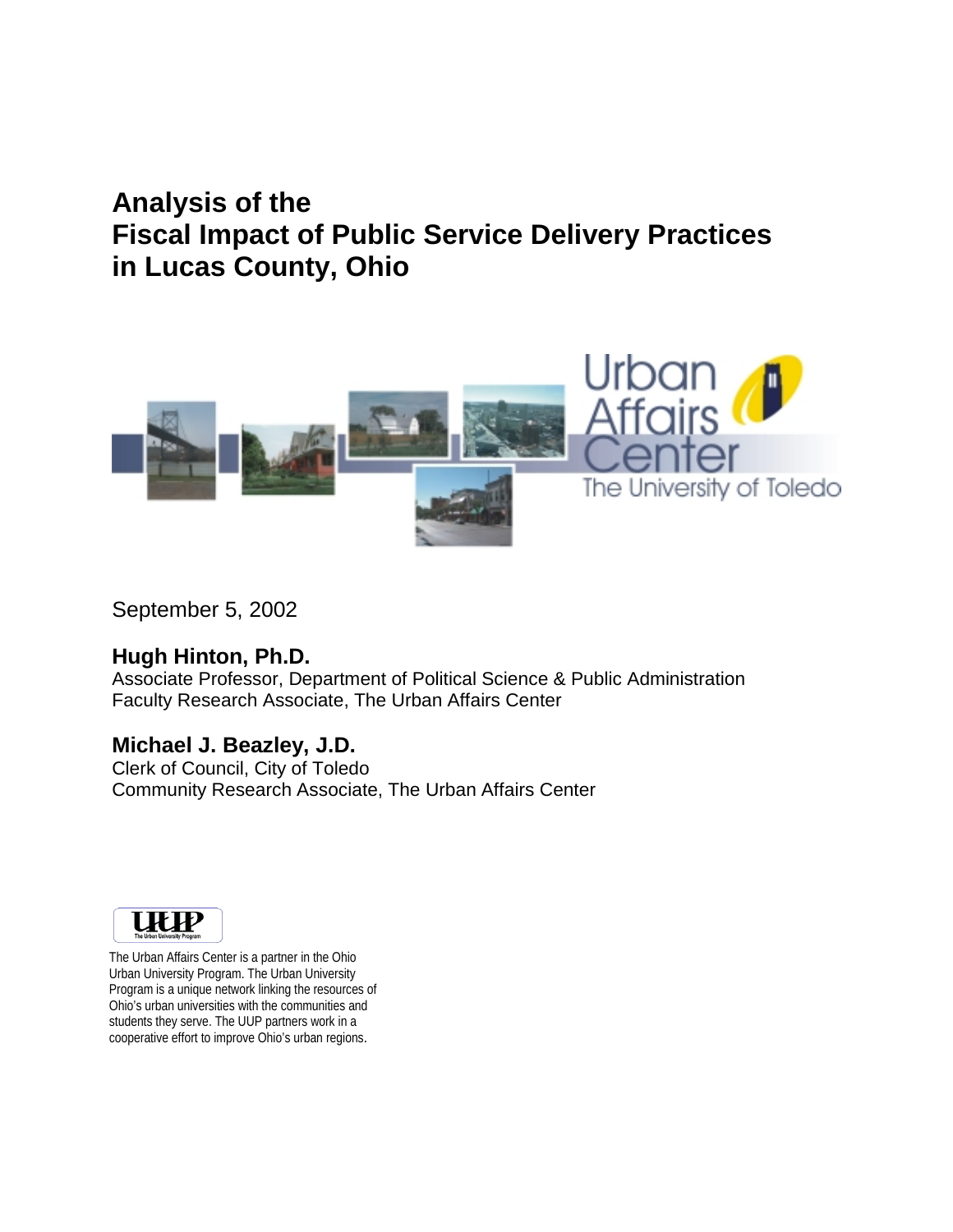Prepared for Toledo City Council September 5, 2001

By The University of Toledo Urban Affairs Center

**Hugh Hinton, Ph.D.**  Associate Professor, Department of Political Science & Public Administration Faculty Research Associate, The Urban Affairs Center

**Michael J. Beazley, J.D.**  Clerk of Council, City of Toledo Community Research Associate, The Urban Affairs Center

**With Patrick McGuire, Ph.D**  Director, The Urban Affairs Center

**Donna Hardy Johnston**  Research Associate, The Urban Affairs Center

**Sue Wuest**  Research Associate, The Urban Affairs Center

Reviewers **Keith Wilkowski, J.D. Paula Hicks-Hudson, J.D.**

Copy Editor **Kevin Jett** 

**The University of Toledo Urban Affairs Center 2801 W. Bancroft St. Toledo, Ohio 43606 419**!**530**!**3591 E-Mail: uac.utoledo.edu** 

**This publication is available for download at the following website: HTTP://uac.utoledo.edu**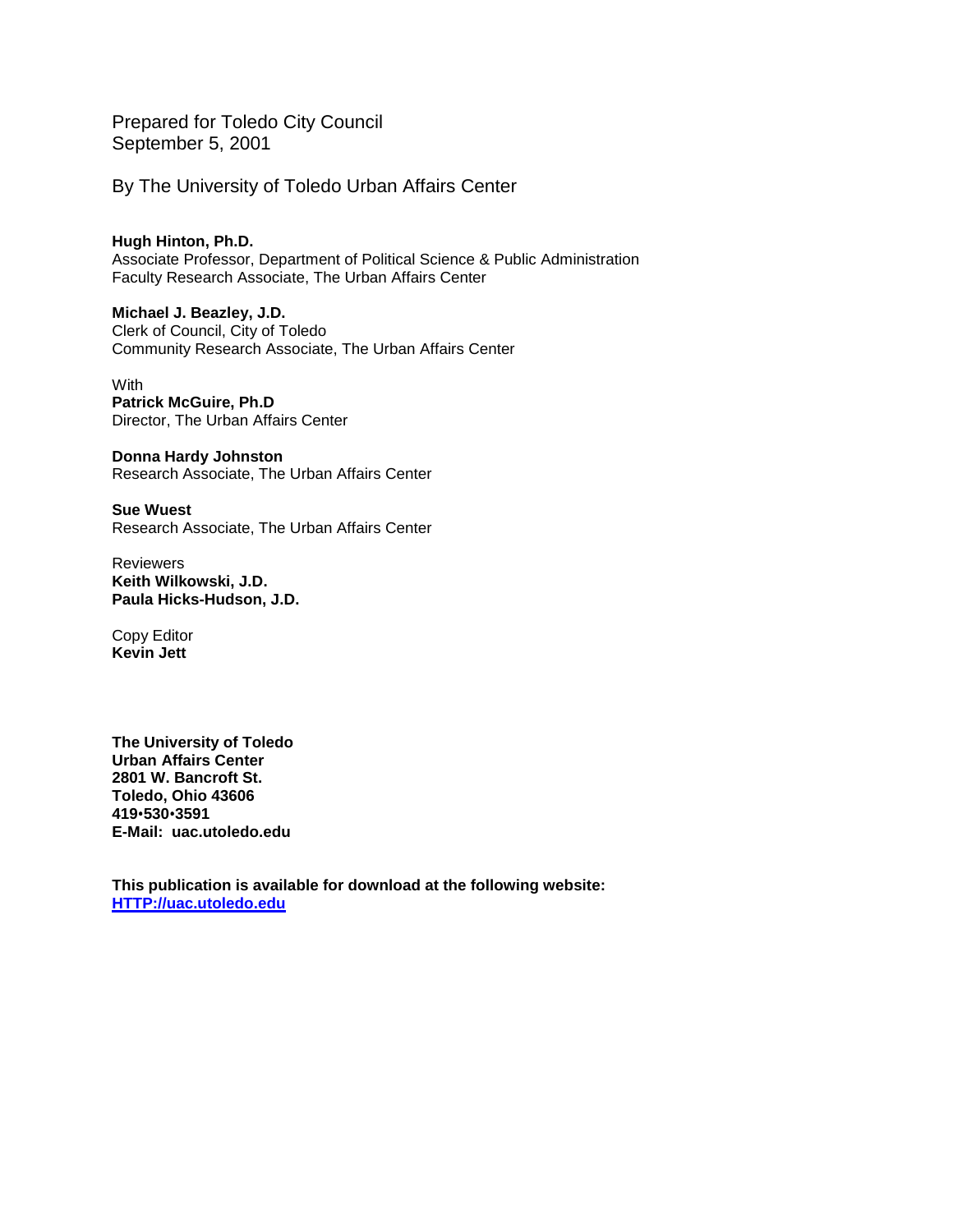# **Analysis of the Fiscal Impact of Public Service Delivery Practices in Lucas County, Ohio**

September 5, 2002

### **Hugh Hinton, Ph.D.**

Associate Professor, Department of Political Science & Public Administration Faculty Research Associate, The Urban Affairs Center

### **Michael J. Beazley, J.D.**

Clerk of Council, City of Toledo Community Research Associate, The Urban Affairs Center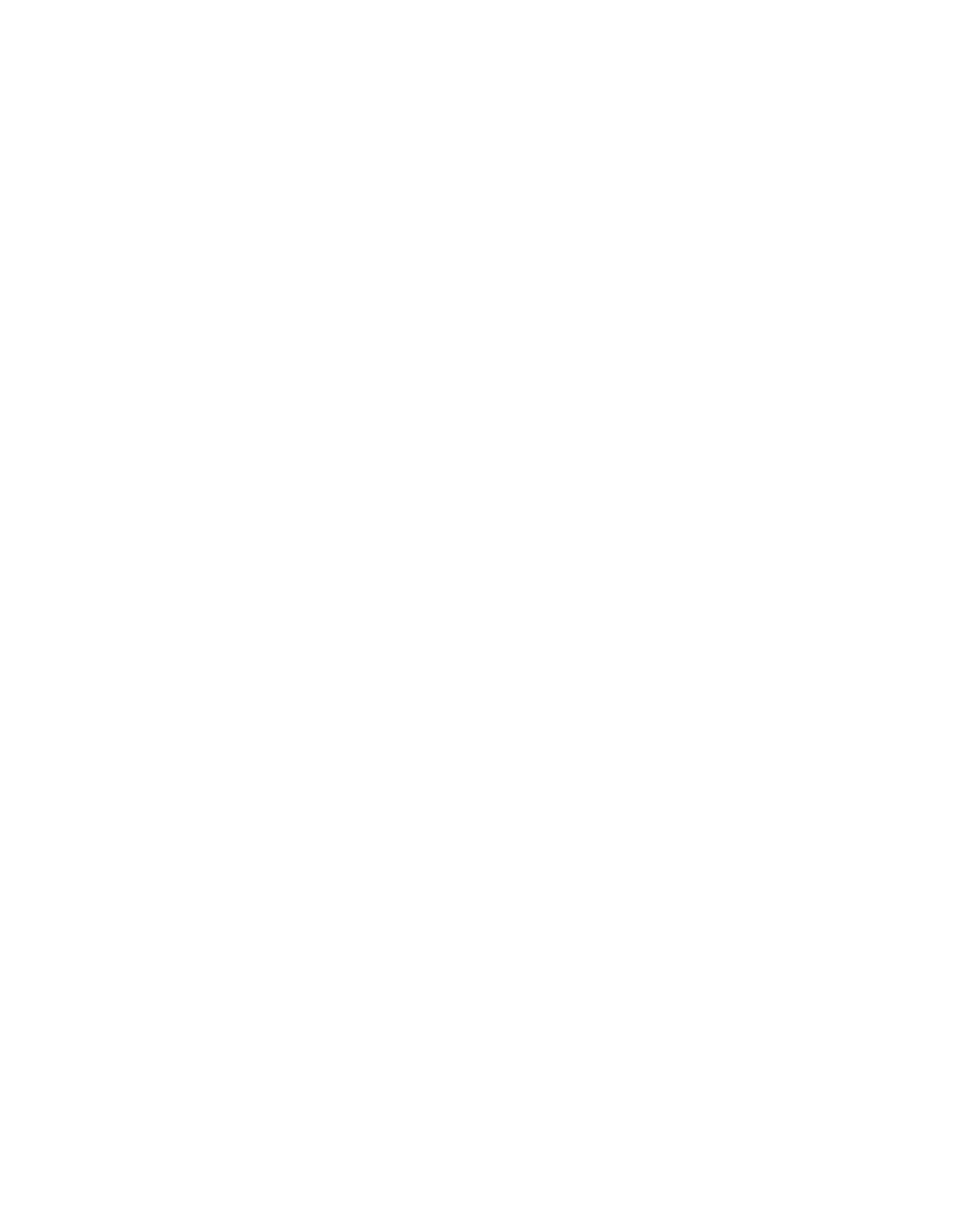# **Table of Contents**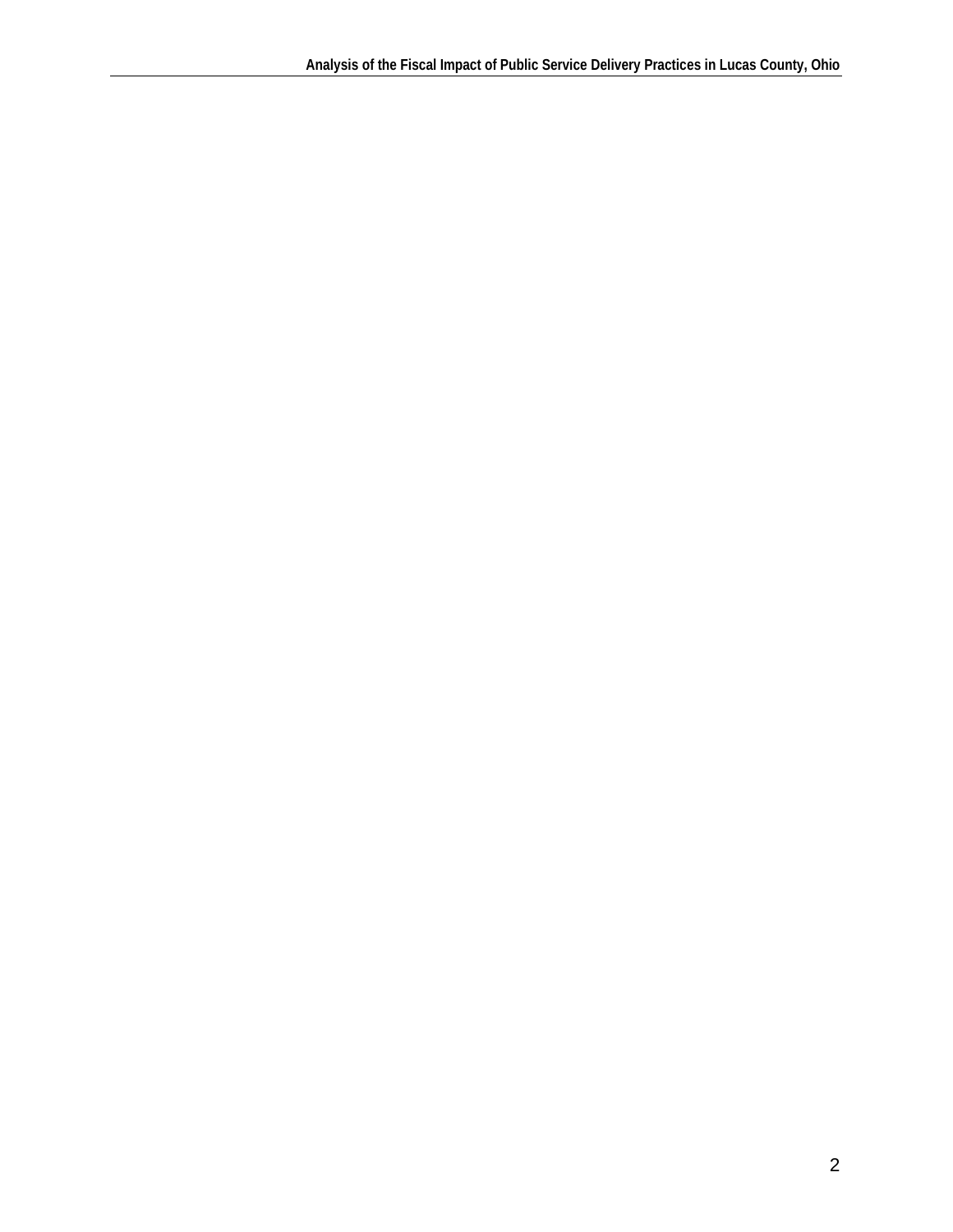## **Foreword**

On a snowy night in Lucas County Ohio, county snowplows pull out of the garage located in the City of Maumee. Operated by Lucas County, the snowplows will spend a busy night plowing and salting the roads in the County's unincorporated areas (townships). Maumee and the other incorporated areas of the County (municipalities) will have to pay their own employees and operate their own plows. While 80% of county residents live in municipalities and pay taxes to the County to provide these services to the townships, those municipal residents must pay municipal taxes to receive these services for themselves. Is it fair for the residents and businesses of the incorporated areas to pay twice?

Today two shoplifters will be arrested and booked into the Lucas County jail, one of them at Westfield Shopping Town at Franklin Park in the City of Toledo, the other at Spring Meadows Shopping Center in Springfield Township. Each will be booked, interviewed for pretrial release, spend a day in jail prior to the first court hearing, and be assigned a public defender. The two defendants will notice little difference in treatment, but the taxpayers of the two communities will pay very different prices for the same criminal justice services. Lucas County runs the jail, handles the booking and pretrial release interview process, and pays for the Public Defender program. Toledo will receive a bill from Lucas County for each of these services and the townships will benefit from free services. Shouldn't the townships receive a bill for the same services for which the cities are billed?

The Sylvania Municipal Court is located in the City of Sylvania but serves a wide geographic area in western Lucas County. The City of Sylvania provides two thirds of the funding for the court but supplies only one third of the court's caseload. The balance of the caseload comes from townships who are served by the court but who pay very little for the service. The Oregon and Maumee municipal courts have similar funding arrangements. Should the residents of these municipalities subsidize court programs for their neighbors in unincorporated areas?

For the most part, Townships in Lucas County are no longer strictly agricultural areas. They now compete with the cities for residential, commercial, and industrial development. In their marketing efforts, townships frequently point to the absence of income taxes as an advantage to choosing their township as a location for residents and businesses. Are such low tax rates made possible because their services are funded to a significant extent by their municipal neighbors?

Questions such as these prompted Toledo City Council to ask the University of Toledo Urban Affairs Center to examine the issue of service and tax equity in Lucas County.

This study is will enable cities, townships, and the county to all develop a better understanding of how current services are delivered, how they are paid for, and the consequences of these current and historic practices.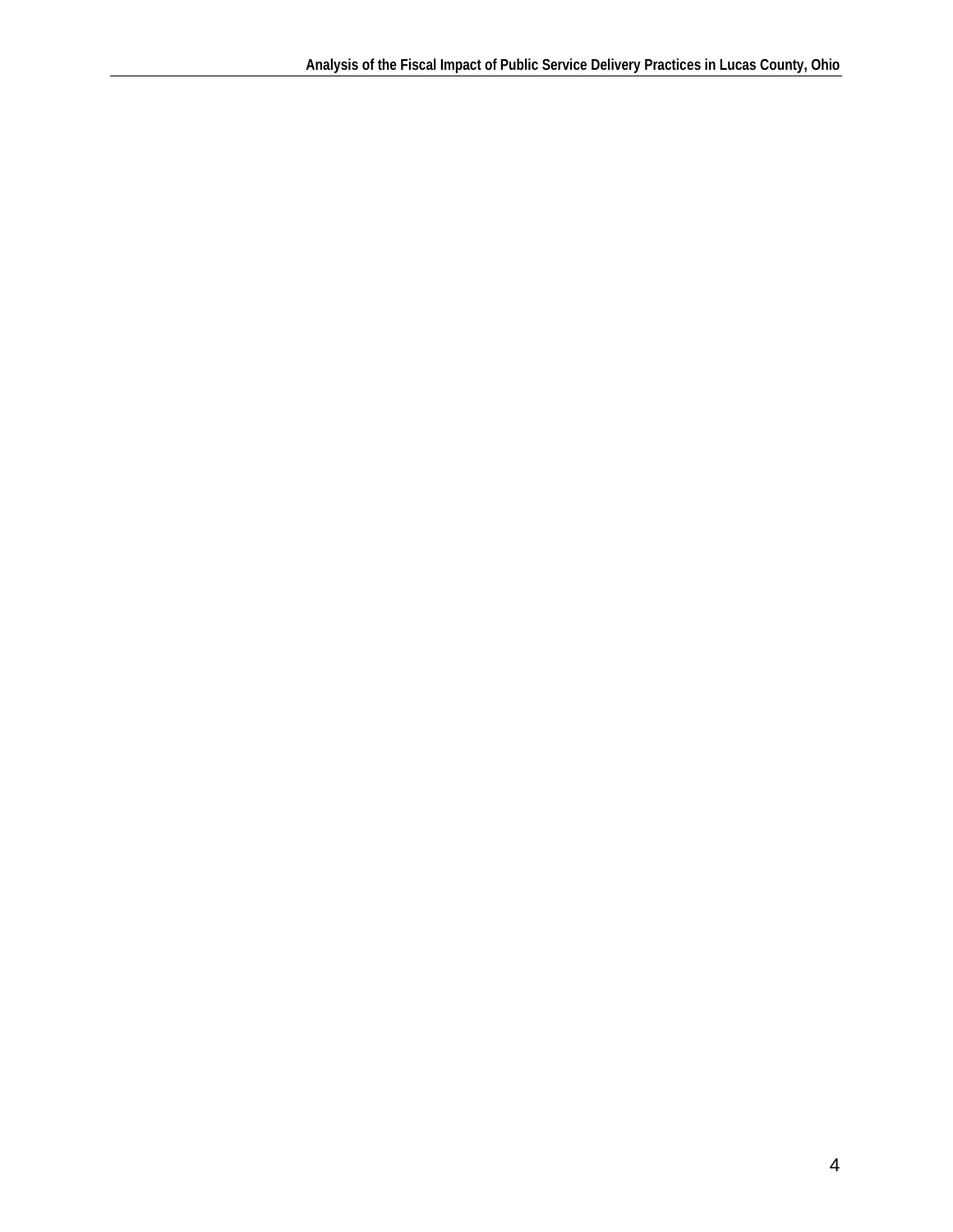# **Executive Summary**

This report is an examination of the financial impact of the funding of services in Lucas County Ohio. The purpose of the report is to determine whether or not:

- 1. The cities and villages in Lucas County are paying a significant share of the cost of services delivered to the unincorporated townships and then pay again for the same services for their residents.
- 2. Current policies and practices, as historically developed, serve as a vehicle for the reallocation of public resources, economic opportunity, wealth, and population from cities to unincorporated areas.
- 3. There is a hidden subsidy for people and businesses locating in unincorporated areas and a fiscal penalty for living in cities.

We examined the following components of the Lucas County service system: Criminal Justice, Construction and Maintenance, Physical Infrastructure, and Other Services. The information used in this study was collected in 2000 and 2001.

## **Major Findings**

- 1. In Lucas County, residents of incorporated areas pay a significant share of the costs of criminal justice, engineering, and planning services delivered to the unincorporated areas—the townships. Those residents of incorporated areas then pay again, through their municipal payroll taxes, to receive those services from their own municipalities. The residents and businesses of incorporated areas provide up to \$14 million a year to subsidize services to unincorporated townships. This includes approximately \$9 million for engineering and infrastructure services, almost \$5 million for criminal justice, and over \$300,000 for planning and related development services.
- 2. Other county services, of which costs were examined include: sanitary engineering, solid waste, building regulations, and dog warden. This research shows that these services are not significantly subsidized by cities.
- 3. While some of the practices contributing to this subsidy are mandated by Ohio law, others were born in the discretionary and incremental decisions of county, township, and city officials, and are embedded as on-going and patterned practices.
- 4. A portion of the subsidy is mitigated by expenditures by the County Engineer's support of joint projects with the cities.
- 5. The policies and practices leading to the subsidization of unincorporated areas can be redressed through statutory, organizational, and/or administrative changes at both the county and state level. Particular policy solutions are described in detail and in context in each chapter.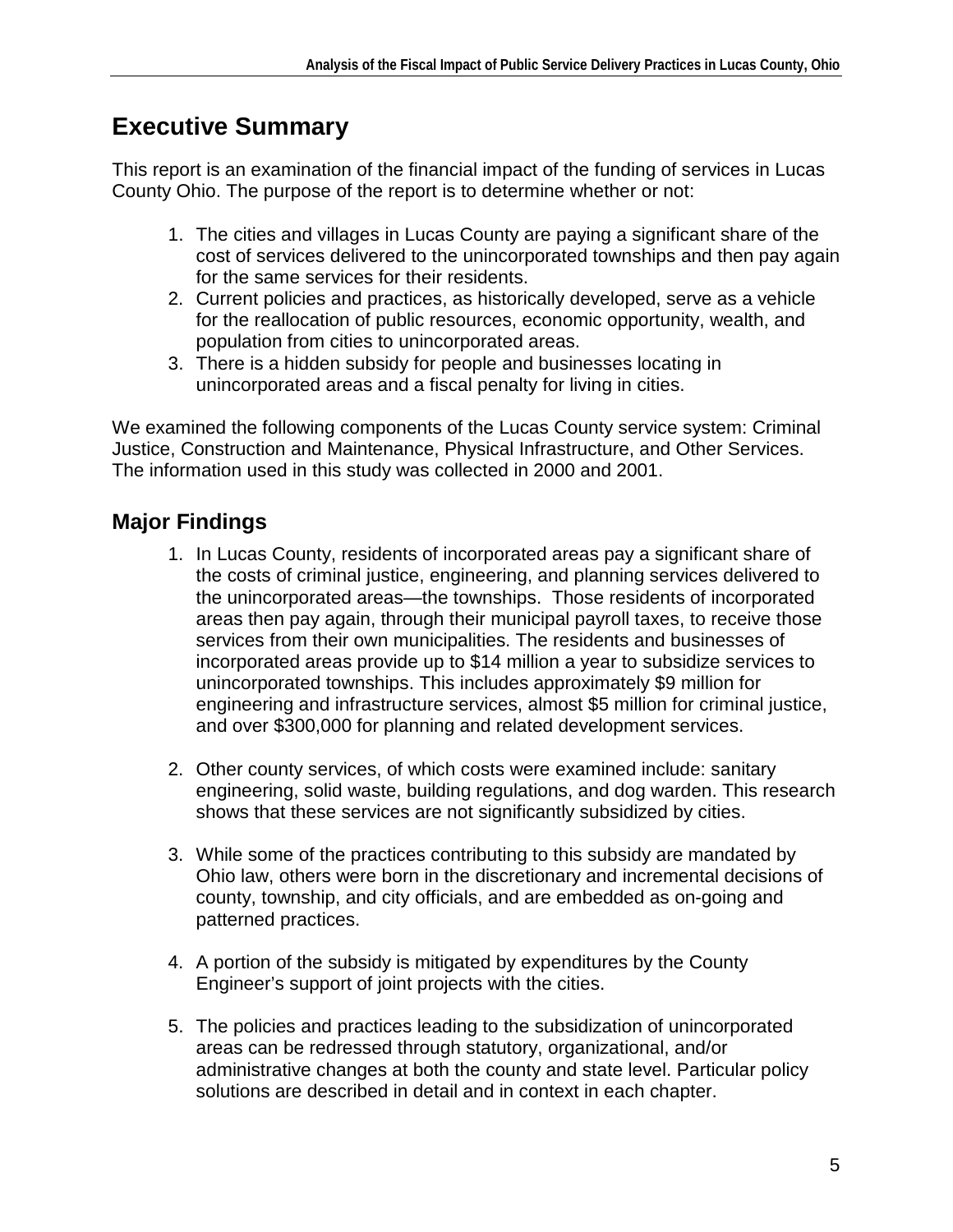### **Policy Implications and Recommendations**

There are several important implications to this study.

- 1. **Equity or Basic Fairness:** Fair and just taxation is a core American value. The residents of incorporated areas should not subsidize urban flight and contribute to the decline of their own property values, school quality, infrastructure quality, and public safety.
- 2. **Efficient Use of Public Resources:** Sprawling growth or movement of population into outlying greenfields requires costly investment in redundant new infrastructure. Such a movement of population without real population growth is inefficient because it requires increased infrastructure without a corresponding increase in population/tax base to support the infrastructure. This results in under-utilization, poor maintenance, and/or premature abandonment of infrastructure (including: schools, parks, highways, sewer and water lines, fire stations, etc.) before the end of its useful life in incorporated areas.<sup>1</sup>
- 3. **Urban Sprawl and Loss of Productive Agricultural Lands:** Currently, about 80% of Lucas County residents live in municipalities, yet there is a trend toward population shifts to the unincorporated areas. This leads to a decline in the tax base of incorporated areas and leaves decision-makers with either the option of raising taxes, which would create additional pressure for relocation, or not raising taxes, which would result in further deterioration of existing infrastructure. Both options constitute a "push" factor for residents and businesses to relocate to unincorporated areas. This population shift often results in the loss of productive agricultural land. According to the "Lucas County Farmland Preservation Task Force Report (Commissioned by the Lucas County Commissioners and released in June, 2000), Lucas County lost 9% of its farmland from 1982 to 1997 (89,877 acres to 79.037 acres). The County lost 33% of its farms in the same period (574 to 385). Additionally, between 1960 and 1990, the metro area population grew by 12% but the amount of land consumed grew by 42%. This 3.5:1 ratio of growth in land consumption to population growth greatly exceeds the national average of 2.3:1. The report also predicts that between 1997 and 2020 an additional 8,331 acres (or 10.5%) of the County's farmland will be lost to development.
- 4. **Politics of Annexation:** A critical issue in Ohio is the ability of incorporated areas to annex unincorporated areas. Historically, cities attracted potential annexees with promises of urban amenities and services. The subsidization of unincorporated areas, examined in this report, removes the incentives to accept annexation.

<sup>1</sup> 1 Haughwout, Andrew F (Summer 2000) The Paradox of Infrastructure Investment-Can a Productive Good Reduce Productivity? The Brookings Review, The Brookings Institution, Vol.18 No. 3 Pages 38-41. Also see the following websites: http://www.farmland.org/pnw/cocs.htm http://www.farmland.org/news\_2001/091901\_mi.htm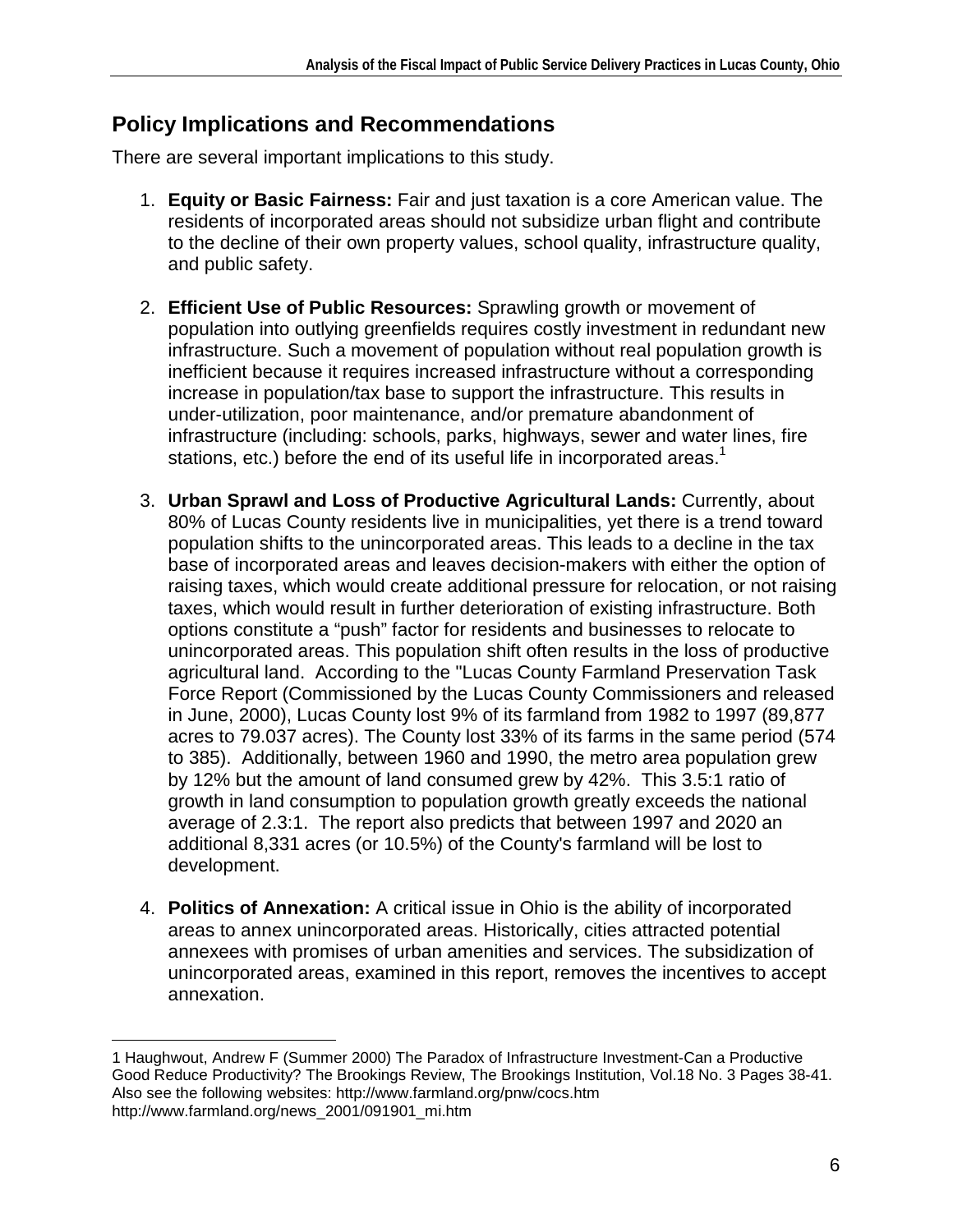5. **Implications for other Ohio Counties:** This study is an examination of Lucas County Ohio but some of the impacts described may also have implications for other urban counties in Ohio.

Preliminary research indicates that other service areas that need to be explored, including the following:

- 1. **Economic Development Programming**: This programming area has some complex issues and it should be examined in a separate study.
- 2. **The regional jail in Stryker Ohio:** Municipalities contract with the regional jail and pay the costs of incarcerating their prisoners at that facility. All the taxpayers of Lucas County bear the townships' incarceration costs.
- 3. **The Emergency Medical Services (EMS) and 911 Services**: Apparently the cities pay for their own call-takers while the townships benefit from call-takers funded by the County as a whole.
- 4. **The Toledo-Lucas County Health Department**: This new joint department should be examined to determine how costs are apportioned among the various communities using the services.
- 5. **The distribution of Ohio Local Government Funds:** These funds, provided by State law, need to be examined to determine if the percentage distributions unfairly penalize Lucas County municipalities.
- 6. **Other areas for further study:** There needs to be an examination of the funding relationships between certain suburban cities and the townships of which they are a part. For example, residents of the Waterville and Whitehouse municipalities pay approximately \$30,000 a year in inside millage property taxes to Waterville Township. Waterville Township currently uses these funds to deliver services only to the unincorporated portions of the township. Sylvania and Sylvania Township face similar issues.

While not a focus of this study, it is also worth noting that the municipal taxpayers frequently contribute at up to twice the rate of township taxpayers for certain quality of life services as well. Toledo taxpayers provide over a hundred thousand dollars a year to organizations such as the Toledo Symphony Orchestra. While the orchestra serves the entire region, townships do not contribute toward its operation. Lucas County does provide funding to the symphony, but these funds are provided from tax revenue derived from all Lucas County residents. Once again, the residents of incorporated areas pay twice.

The funding mechanisms for county functions in Ohio are complex and varied. Current accounting practices do not always make a distinction between expenditures by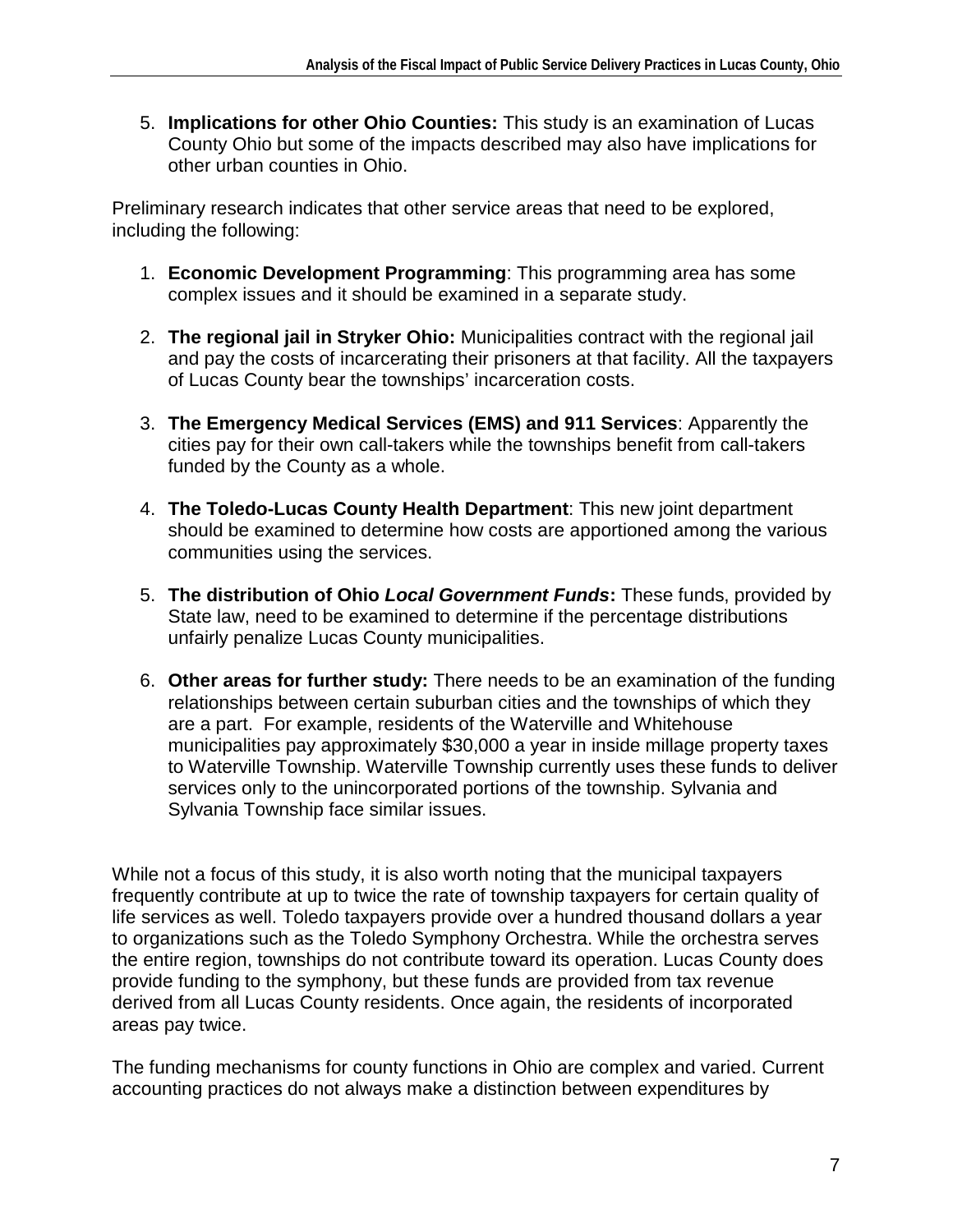jurisdiction served. These factors will always leave room for debate about the precise size of the subsidy provided to townships in Lucas County. While the exact size of the funding disparity is open to interpretation, it is clear that cities, townships, and counties need to address the problems identified in this study.

It is important to note that it does not appear that the funding disparities identified in this study result from any anti-city bias on the part of County elected officials. Most of the funding discrepancies appear to have resulted from state law or gradually evolving practices at the local level. The County Commissioners, County Sheriff, and County Engineer cooperate regularly with the municipalities on joint projects and help fund many developments and projects within the cities. Developments in Toledo such as the Valentine Theatre, the new Jeep plant, the Mud Hens stadium and numerous road and bridge projects have all benefited from County investment and participation. Nevertheless, the fact that the County participates in projects in both cities and townships does not eliminate the necessity to examine the funding disparities identified in this study.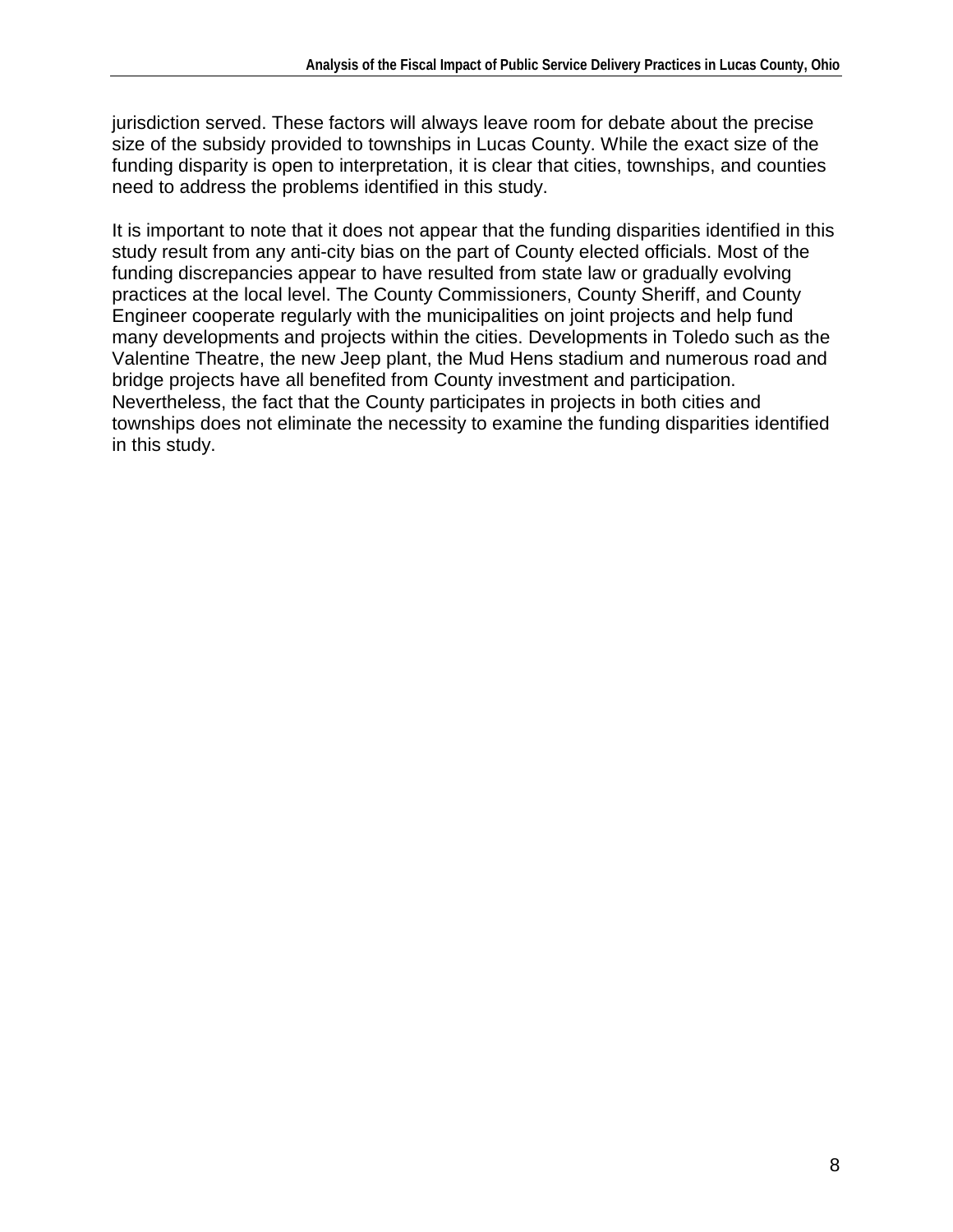## **Introduction**

Lucas County, primarily an urban and suburban community, is located in northwest Ohio and has a population of 455,054 residents. Toledo, its largest city, has a population of 313,619. Over 50,000 residents live in suburban municipalities, which include the cities of Maumee, Sylvania, and Oregon and the villages of Ottawa Hills, Waterville, Holland, and Whitehouse. Just fewer than 75,000 live in the County's unincorporated townships which include: Harding, Jerusalem, Monclova, Providence, Richfield, Spencer, Springfield, Swanton, Sylvania, Washington, and Waterville (see table 16).

This project examines the financial impact of the current method of funding and delivering services in Lucas County, Ohio. It determines whether or not the County's incorporated areas (cities and villages) are paying for the costs of county services delivered to the unincorporated areas (townships) and are paying again for the same services for their own residents. Are current policies and practices, as historically developed, serving as a vehicle for the reallocation of public resources, economic opportunity, wealth, and population from cities to unincorporated areas? We also wish to determine whether or not a hidden subsidy exists for people and businesses locating in unincorporated areas, and if a fiscal penalty exists for living in a city or village. This is important for the following reasons:

- 1. **Equity or basic fairness:** Fair and just taxation is a core American Value. If the residents of incorporated areas are both subsidizing urban flight and are forced to help fuel the decline of their own property values, school quality, infrastructure quality, and public safety, this inherently unfair situation requires remediation.
- 2. **Efficient Use of Public Resources:** Sprawling growth or movement of population into outlying greenfields requires costly investment in redundant new infrastructure. Such a movement of population without real population growth is inefficient because it requires increased infrastructure without a corresponding increase in population/tax base to support the infrastructure. This results in under-utilization, poor maintenance, and/or premature abandonment of infrastructure (including: schools, parks, highways, sewer and water lines, fire stations, etc.) before the end of its useful life in incorporated areas.
- 3. **Urban Sprawl and Loss of Productive Agricultural Lands:** Currently, about 80% of Lucas County residents live in municipalities, yet there is a trend toward population shifts to the unincorporated areas. This leads to a decline in the tax base of incorporated areas and leaves decision-makers with either the option of raising taxes, which would create additional pressure for relocation, or not raising taxes, which would result in further deterioration of existing infrastructure. Both options constitute a "push" factor for residents and businesses to relocate to unincorporated areas. This population shift often results in the loss of productive agricultural land. According to the "Lucas County Farmland Preservation Task Force Report (Commissioned by the Lucas County Commissioners and released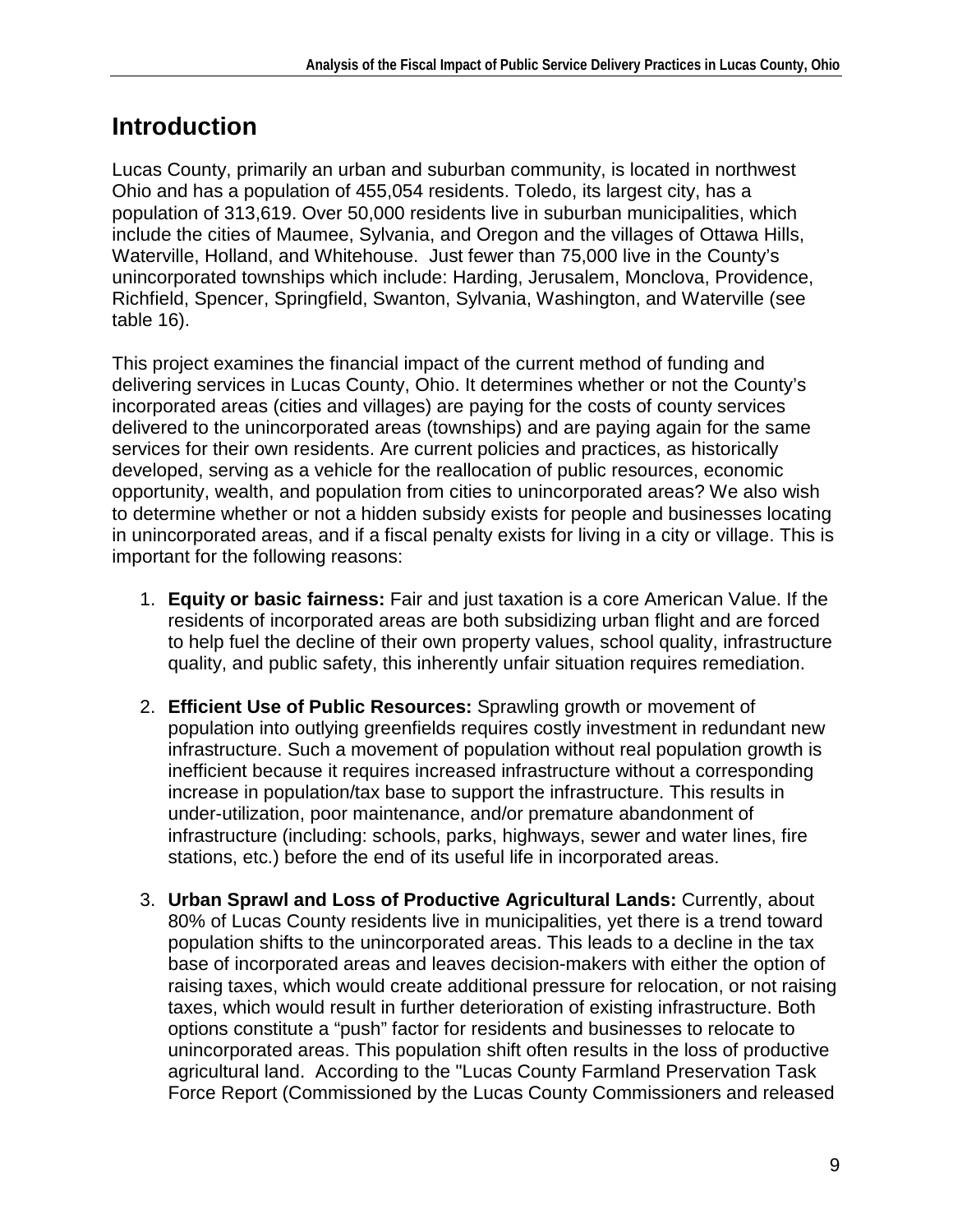in June, 2000), Lucas County lost 9% of its farmland from 1982 to 1997 (89,877 acres to 79.037 acres). The County lost 33% of its farms in the same period (574 to 385). Additionally, between 1960 and 1990, the metro area population grew 12% but the amount of additional land consumed grew by 42%. This 3.5:1 ratio of growth in land consumption to population growth greatly exceeds the national average of 2.3:1. The report also predicts that between 1997 and 2020 an additional 8,331 acres (or 10.5%) of the County's farmland will be lost to development.

- 4. **Politics of Annexation:** A critical issue in Ohio is the ability of incorporated areas to annex unincorporated areas. Historically cities were able to attract a potential annexee with promises of urban amenities and services. The subsidization of unincorporated areas removes the incentives to accept annexation.
- 5. **Implications for Other Ohio Counties:** This study is an examination of Lucas County Ohio but some of the impacts described may also have implications for other urban counties in Ohio.

Services available to all eligible county residents with no difference based on where they live will not be considered in this study because all County residents have equal access to such services. Also excluded will be services financed by some kind of user fee, such as building inspections. These services are self-financed and do not draw on the general fund. Lucas County does not deliver any significant services to the cities that are not also delivered to the townships. This study will focus on two types of services:

- 1. Services provided without cost to some or all townships but not to municipalities.
- 2. Services provided for a fee on a contractual basis to municipalities but without cost to townships.

The services identified below in Chart 1 are the focus of the report, because they are jurisdictionally specific and are underwritten by tax revenues.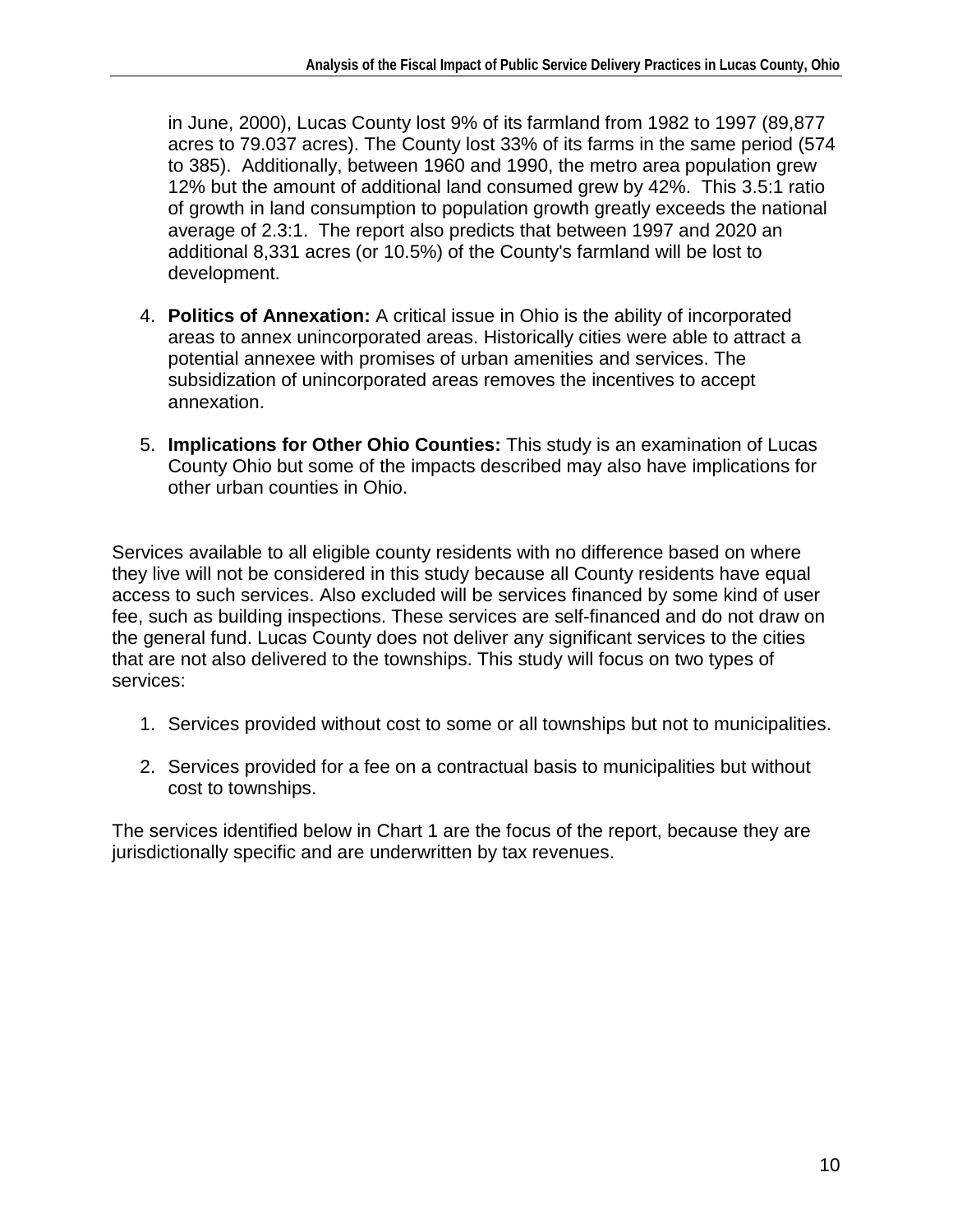#### **Chart 1 Targeted Services**

| <b>Service Category</b>                                               | <b>Specific Service</b>                                                                                                                               |
|-----------------------------------------------------------------------|-------------------------------------------------------------------------------------------------------------------------------------------------------|
| <b>Criminal Justice</b>                                               | Pre-trial detention, pre-trial release, booking, public defender, work<br>release, health care, drug testing, court room security, patrol, and courts |
| <b>Non-Utility</b><br><b>Construction &amp;</b><br><b>Maintenance</b> | Sanitary engineering, solid waste management                                                                                                          |
| <b>Physical</b><br><b>Infrastructure</b>                              | County engineer, road construction, maintenance and service, leaf and<br>snow removal, bridges, tree and ditch maintenance, and weed control          |
| <b>Other services</b>                                                 | Planning, building inspections, economic development                                                                                                  |

## **The Research Questions**

In examining each of these service areas, we will ask the following:

- 1. Does state law mandate the county services, or are they discretionary and, consequently, can be negotiated between the county and local jurisdictions?
- 2. Do incorporated jurisdictions pay more than the unincorporated areas for the same County-provided public services?
- 3. Are incorporated areas required to provide the same services that the county provides the townships.
- 4. Do the above policies impact development patterns within Lucas County?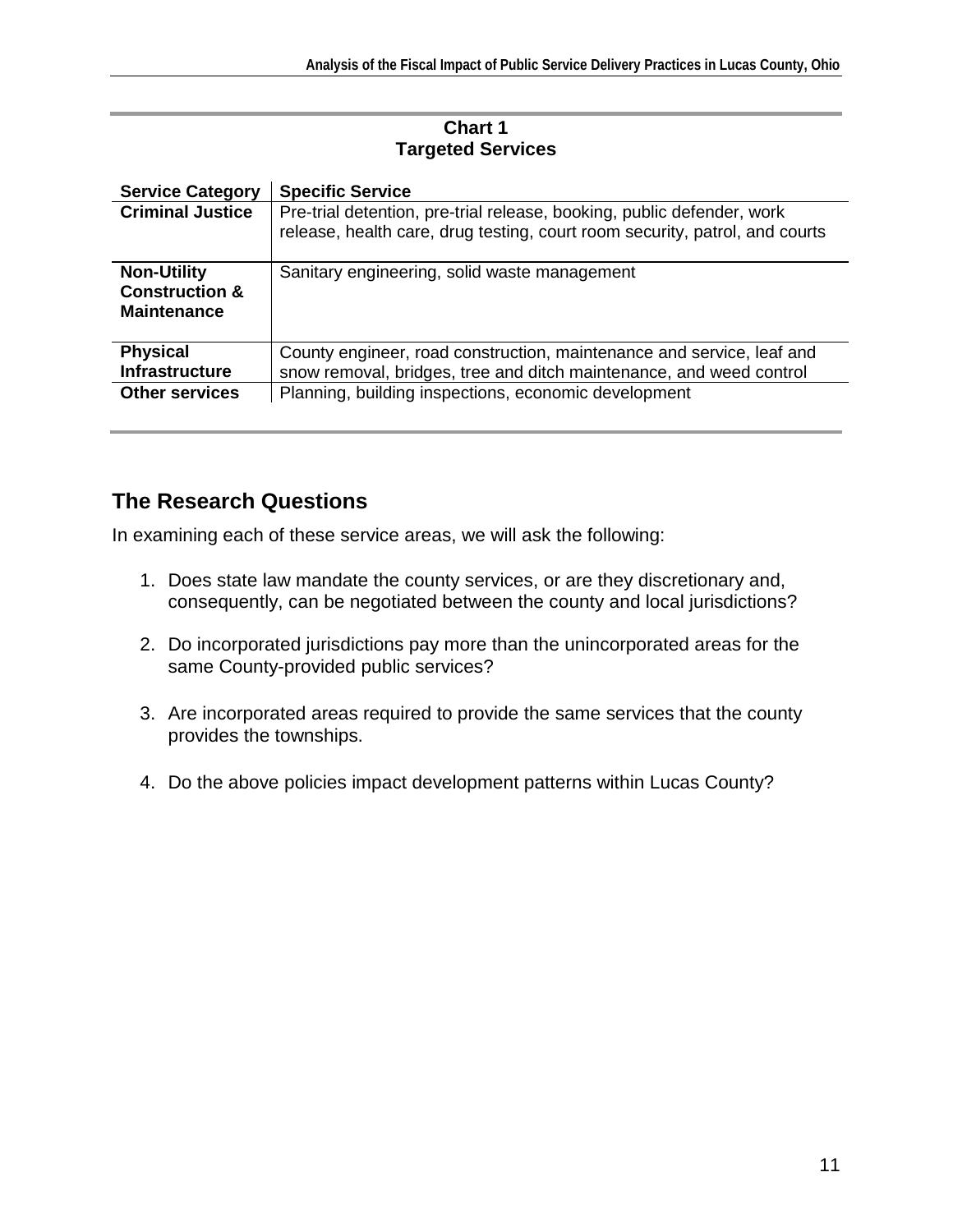# **Methodology**

 $\overline{\phantom{a}}$ 

The information sources used in this report are extensive and diverse. They include: population and demographic information from the U.S. Census Bureau, contracts between Lucas County and its jurisdictions, budgets, financial reports, and other financial documents. Much of the data was collected by Toledo City Council interns, under the supervision of Paula Hicks-Hudson, former Toledo City Council Legislative Director. The researchers conducted formal and informal phone and personal interviews with relevant county and local government officials to gain additional information and clarity. The data was reviewed and analyzed with assistance from Toledo City Council Staff. The state constitution, the Ohio Revised Code (ORC), and the following websites were consulted: Lucas County, The Ohio Department of Transportation, The Ohio Township Association, the Ohio Public Works Commission, the Ohio Department of Taxation, and the Ohio Municipal League. In addition, Keith Wilkowski, J.D.<sup>2</sup> and Paula Hicks-Hudson, J.D., reviewed the document for accurate interpretation of the ORC and other relevant Ohio Municipal Statutes.

 $^{2}$  Wilkowski is a former Lucas County Commissioner and a former Toledo City Law Director. He is currently a practicing attorney specializing in Ohio Municipal Law and serves as the Law Director for the City of Rossford, Ohio and the Village of Waterville, Ohio.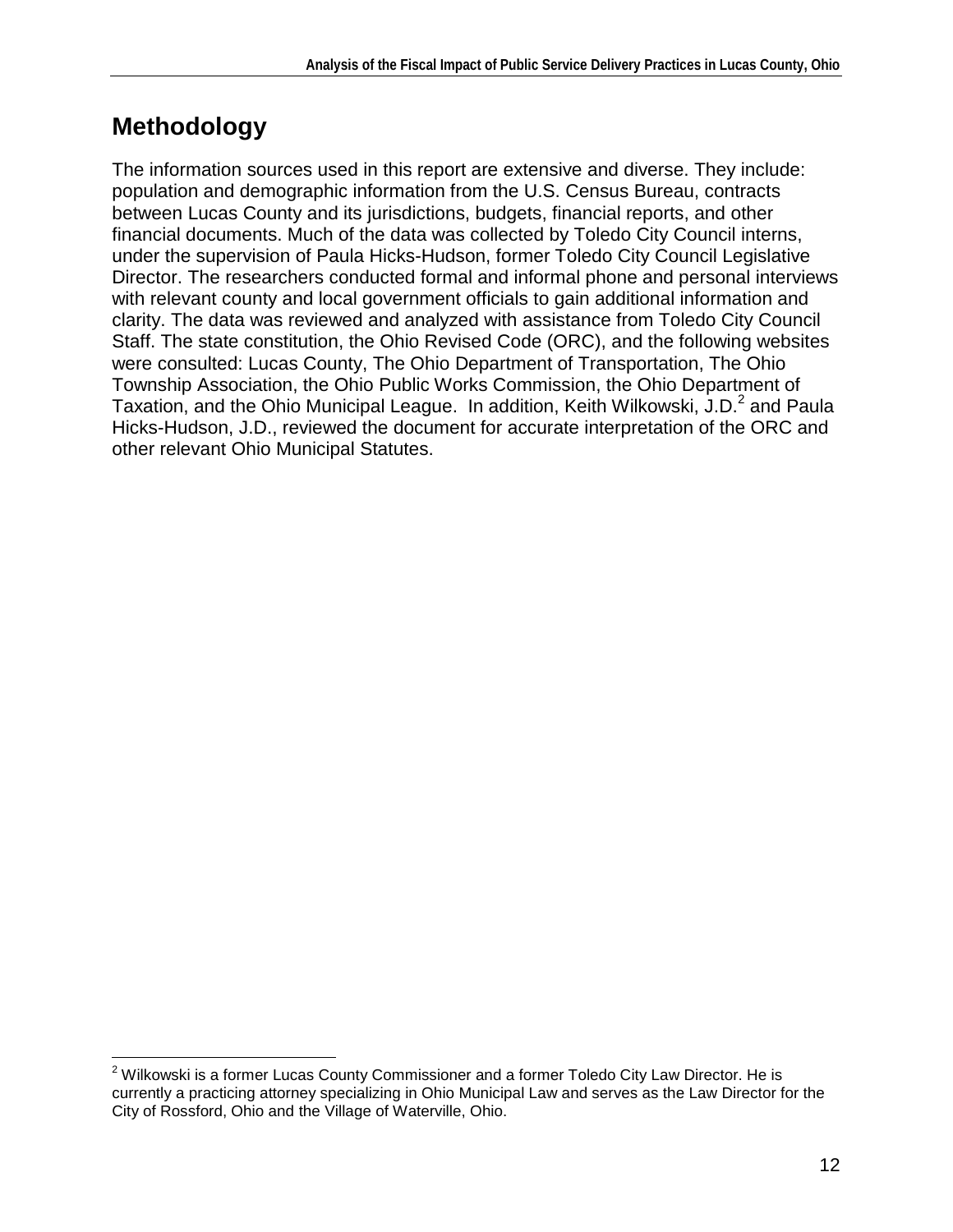# **The Legal Framework**

It is important to begin with a summary of the status of counties, townships, and municipal corporations within state law. This includes a review of the services that each are legally required to provide and those that they are not required to provide. An important factor is determining which services the County is required to deliver and which are discretionary.

# **Counties**

Chapter 307 of the Ohio Revised Code **(**ORC**)** defines the powers and responsibilities of county commissioners, the chief legislative, as well as executive authority of Ohio counties. Chapter 307.15 gives commissioners wide latitude for establishing contractual relationships with incorporated areas and townships, as well as with other counties. Such contracts permit counties to act as agents in performing functions that the contracting entities are authorized to perform. Numerous court decisions have clarified and amplified these provisions over the years. The county may, but is not obligated to, charge fees for these services. The Ohio Constitution also states, in Article X Section 1, that "Municipalities and townships shall have authority, with the consent of the county, to transfer to the county any of their powers or to revoke the transfer of any such power...." Section 311.29 similarly permits county sheriffs to enter into contractual relations with townships and municipal corporations (and other units) to provide "any police function," and "shall provide for the reimbursement of the county for the costs incurred by the sheriff for such policing...." This reference implies that the sheriff's obligations to local jurisdictions are relatively equal and that townships do not necessarily enjoy a special relationship with the sheriff.

## **Incorporated Areas**

The Constitution of Ohio and the Ohio Revised Code provide more autonomy to incorporated areas than to unincorporated areas, but also impose far more service obligations on cities than are imposed on unincorporated townships. These mandated services are primarily governmental functions, and the state confers police powers on the incorporated areas so they can act as an agent of the state. These requirements include such services as public safety and public health. Incorporated areas are further permitted but not obligated to provide certain specified services to their residents. Some of these are discretionary. For example, if the city is acting as an agent of the state, and if the service is entirely discretionary, it is generally proprietary. This distinction is important not only in differentiating between mandated and discretionary services, but also in determining the liability limits of governmental units.

Article 18, Section 3 of the Constitution outlines the powers of municipal corporations as follows $^3$ :

 3 Article 18, Section 4 also grants Municipalities the right to own, operate, and regulate Public Utilities.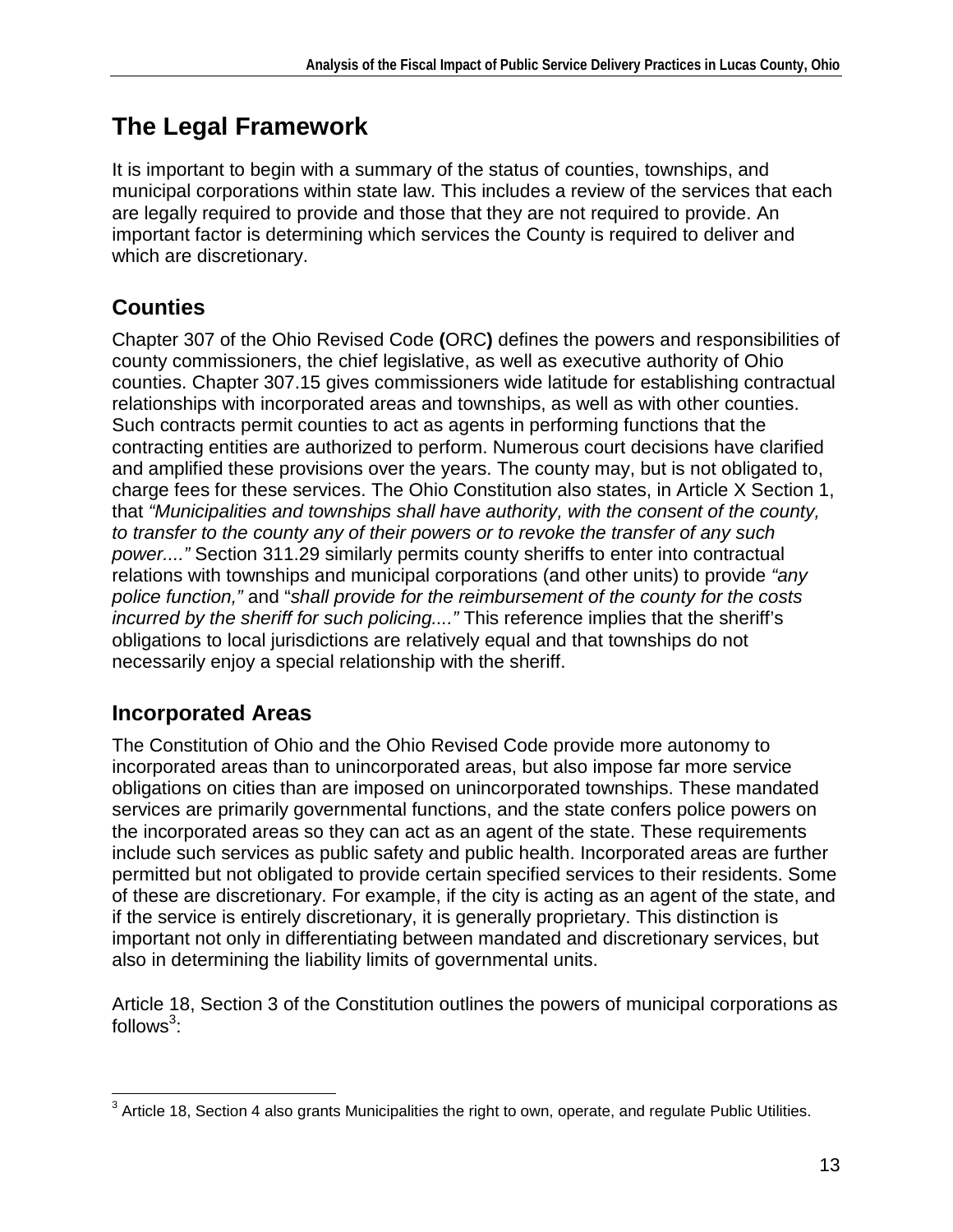Municipalities shall have authority to exercise all powers of local selfgovernment and to adopt and enforce within their limits such local police, sanitary and other similar regulations, as are not in conflict with general laws.

Similarly, the ORC provides discretionary powers to municipal corporations, particularly in Chapter 715 (See Appendix 1). However, unlike with townships**,** the ORC imposes service requirements on municipal corporations**,** some of which are included in Appendix 2.

## **Townships**

Under Ohio law, the governmental functions of townships are largely discretionary. They may, but are not required, to provide services to their residents. The law frequently uses phrases such as "have the authority to" or "may," and there is a lack of such terms as "must" and "required to do so." Townships are required to maintain township roads, but they are not required to have township roads. Similarly, they must maintain township cemeteries, but they are not required to have township cemeteries. They may provide police and fire protection, either through their own employees/volunteers or by contracting with other jurisdictions, but again are not required to do so. Similar conditions apply to other functions such as parks, zoning, animal control, etc.

Chapter 503.01 summarizes the powers and status of townships:

Each civil township is a body politic and corporate, for the purpose of enjoying and exercising the rights and privileges conferred upon it by law. It may sue and be sued, plead and be impleaded, and receive and hold real estate by devise or deed, or receive and hold personal property for the benefit of the township for any useful purpose.

Although courts in the past have referred to townships as municipal corporations, they are not corporations in the same sense that cities and villages are and are not invested with the general powers of municipal corporations. Several court decisions have made it clear that townships have no inherent or constitutionally granted police powers.

Consequently, the State Constitution and the ORC are clear that townships have minimal obligations to their citizens. The Constitution and ORC are less clear in defining the governmental responsibilities of municipalities and in distinguishing the obligations that counties have to municipalities and to townships. Although counties may charge municipalities for services they provide, it is also clear that they may choose not to. Similarly, counties may charge townships for these same services, but it is clear that the county is not the default service provider for townships or that they are required to provide these services.

Should townships choose not to provide vital services such as public safety or public health, many of those interviewed for this study assume that counties are the default service provider. However, there is not such a requirement in either the state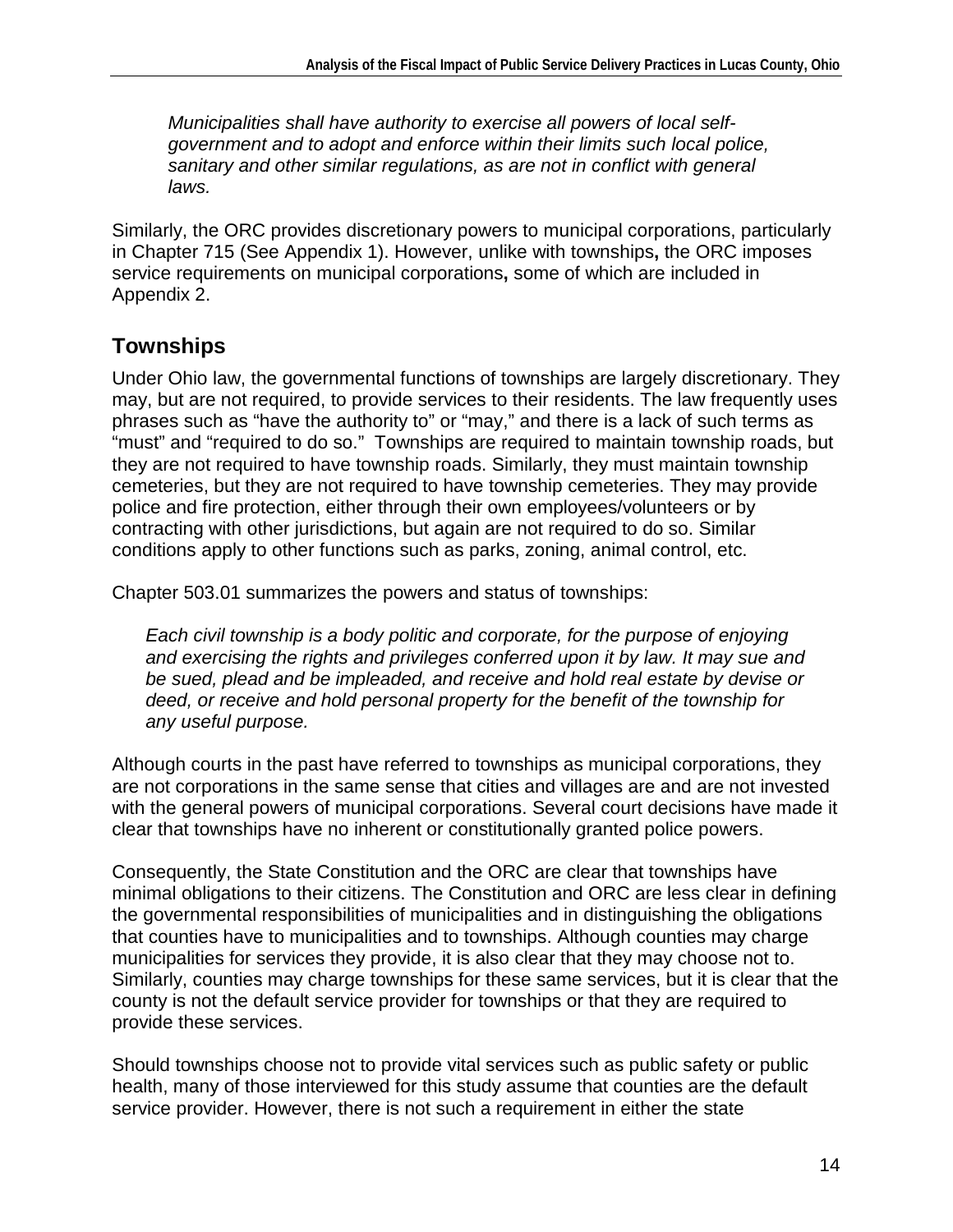constitution or the ORC. Our research could not identify any legal requirement for counties to provide, without charge, services that townships choose not to provide for their citizens. Nor could it discover any prohibition from counties providing services without charge to incorporated areas.

### **Financing Lucas County Government**

County governments have a wide variety of revenue sources, not all of which are taxes. Some are intergovernmental transfers from the state and national governments to finance specific services. Others are grants whose usage is restricted by law and by grant conditions. Since this study focuses on those services paid for by all residents but which benefit only selected residents, we will examine those services paid for by the following means:

- 1. Property and sales taxes.
- 2. State refunds of local taxes paid by all residents.
- 3. Grants and other intergovernmental transfers received by the county but used only in unincorporated areas.
- 4. Services funded by fees paid by some, but not all, jurisdictions.

Based on each specific revenue source, county revenues are directed into funds or regulated accounts that have legal restrictions on how they can be expended. Funds used by Lucas County, their approved uses, and their revenue sources are indicated in Chart 2, which summarizes Lucas County's budgeted revenues for 2000.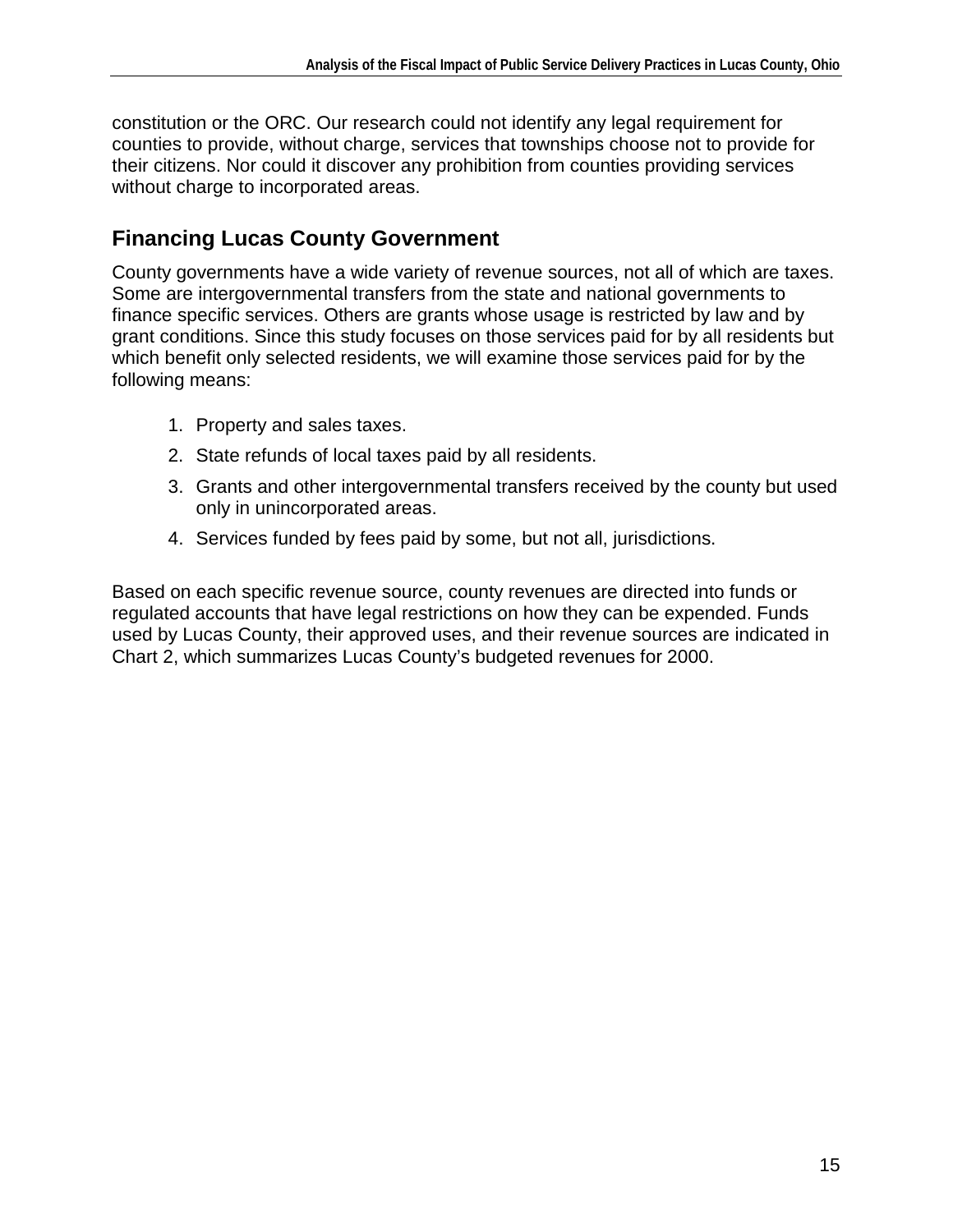| <b>Chart 2</b>                                                                              |               |                                                                                                                                                      |                                                                                                                                                       |  |
|---------------------------------------------------------------------------------------------|---------------|------------------------------------------------------------------------------------------------------------------------------------------------------|-------------------------------------------------------------------------------------------------------------------------------------------------------|--|
| <b>Budgeted Funds, Revenue Sources, and General Uses in Lucas County</b>                    |               |                                                                                                                                                      |                                                                                                                                                       |  |
|                                                                                             |               | (Budgeted Amounts for 2000)                                                                                                                          |                                                                                                                                                       |  |
| <b>Fund Name</b>                                                                            | 2000 Budget   | <b>Revenue Sources</b>                                                                                                                               | <b>Uses</b>                                                                                                                                           |  |
| <b>General Fund</b>                                                                         | \$124,131,125 | Property & sales taxes,<br>interest income, fines,<br>fees/licenses,<br>intergovernmental<br>revenues, miscellaneous,<br>refunds &<br>reimbursements | General governmental function                                                                                                                         |  |
| <b>Special Revenue</b><br><b>Fund</b>                                                       | \$250,177,057 | Same as Above                                                                                                                                        | Special revenues that are legally<br>restricted to expenditures for<br>particular purposes                                                            |  |
| <b>Debt Service</b><br><b>Fund</b>                                                          | \$6,439,759   | Fees/licenses,<br>miscellaneous, refunds &<br>reimbursements                                                                                         | Account to accumulate<br>resources to pay general<br>obligation bonds                                                                                 |  |
| <b>Capital Project</b><br><b>Funds</b>                                                      | \$69,715,395  | Taxes, miscellaneous,<br>refunds &<br>reimbursements                                                                                                 | Acquisition & construction of<br>major capital facilities other than<br>those financed by proprietary<br>and trust funds                              |  |
| <b>Enterprise Funds</b>                                                                     | \$21,548,650  | Taxes, fees/licenses,<br>fines, miscellaneous,<br>refunds &<br>reimbursements                                                                        | Operations financed & operated<br>in a manner similar to private<br>business enterprises                                                              |  |
| <b>Internal Service</b><br><b>Fund</b><br>Source: Lucas County 2000 Adopted Budget and Plan | \$28,835,000  | Interest income,<br>miscellaneous, refunds &<br>reimbursements                                                                                       | Financing goods or services<br>provided by one department of<br>agency to another, or to another<br>government unit, on a cost<br>reimbursement basis |  |

Table 1 below summarizes Lucas County's budgeted 2000 revenues from all sources.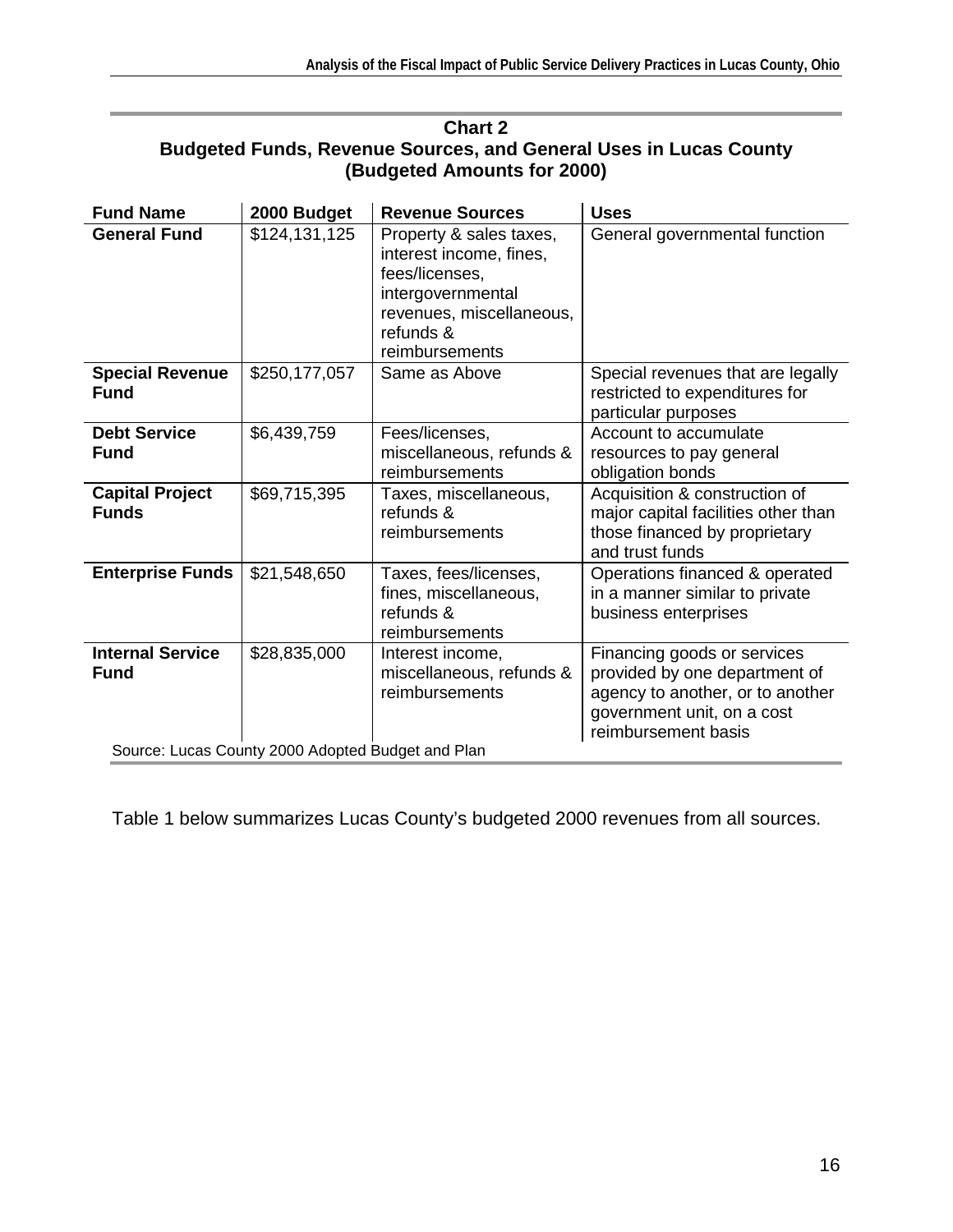| <b>Revenue Category</b>                           | <b>Revenues</b> | <b>Percent of Total</b> |
|---------------------------------------------------|-----------------|-------------------------|
| <b>Taxes</b>                                      | \$162,971,244   | 32.5%                   |
|                                                   |                 |                         |
| <b>Interest</b>                                   | \$9,934,000     | 2.0%                    |
| <b>Fees/Licenses</b>                              | \$21,458,144    | 4.3%                    |
| Intergovernmental                                 | \$164,305,216   | 32.8%                   |
| <b>Fines, Cost, Forfeitures</b>                   | \$540,700       | 0.1%                    |
| <b>Miscellaneous Revenues</b>                     | \$107,377,185   | 21.4%                   |
| Miscellaneous Revenues& Reimbursements            | \$34,160,497    | 6.8%                    |
| <b>Total</b>                                      | \$500,846,986   | 100%                    |
| Source: Lucas County 2000 Adopted Budget and Plan |                 |                         |

#### **Table 1 Year 2000 Adopted Revenue Budget**

Lucas County collects most of its general fund revenue from its share of the sales tax. City residents and township residents pay the same sales tax percentage on their purchases<sup>4</sup>. Similarly, the gasoline tax, which is a major source of revenue for streets and roads for all jurisdictions, is also collected from all county residents.

Since there is no precise information about who pays what proportion of local sales and gasoline taxes, this study will utilize population as an approximate measure of the share of taxes paid. We recognize that this approach may overstate or understate the actual share sales and gasoline taxes paid by residents of a particular municipality or township. However, it is the most accurate measure available.

Townships collect most of their revenue from property taxes. Although property owners are not necessarily residents, by owning property they have some obligation to support township services.

Lucas County cities depend primarily on income taxes. The tax is collected from city residents and non-residents who work in the cities. The non-resident city taxpayers use city roads and benefit from city police and fire protection as well.

<sup>1</sup> <sup>4</sup> By comparison, New York State mandates a partial redistribution of sales tax revenues from the County to incorporated municipalities based on their population, % of sales tax generated within that jurisdiction, and net property values. Buffalo News 6/23/02:A1, A8.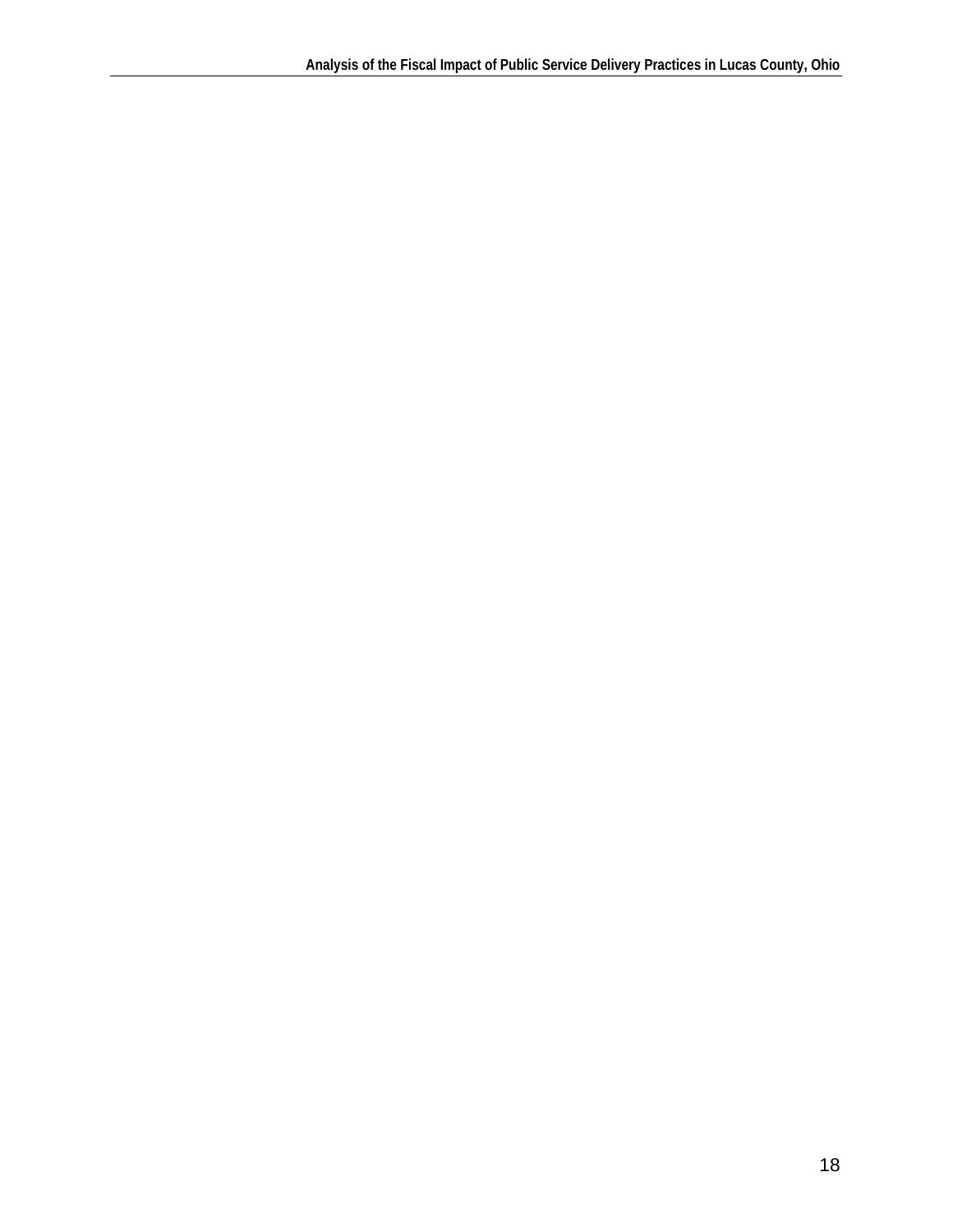# **Engineering Services and Infrastructure**

The Lucas County Engineer has statutory responsibility to perform for the county "all duties authorized or declared by law to be done by a registered professional engineer or registered surveyor," according to the ORC 315.08. These duties include the "maintenance, and repair of all bridges, culverts, roads, drains, ditches, roads on county fairgrounds, and other public improvements." The county commissioners have the authority to designate county roads, without restrictions to their location. They may be either in unincorporated or incorporated areas. In Lucas County, commissioners have chosen to designate 287 miles as county roads. According to the current practice, although not required by law, all county roads are in unincorporated areas of the county. If a city or village annexes an area of a township containing a county road, the road loses this designation, and maintenance and engineering responsibilities are ceded to the annexing entity.

### **Municipalities**

Since the county commission does not designate roads within the boundaries of the municipalities as county roads, the County Engineer has only limited responsibilities to municipalities. Municipalities have responsibility for all residential streets and thoroughfares within their boundaries, except for state, U.S, and Interstate highways.<sup>5</sup> Cooperation between municipalities and the county is permitted, and the county "may construct a proposed road improvement into, within, or through a municipal corporation," with the consent of the "legislative authority." The municipality "may assume and pay such proportion of the cost of that part of the proposed improvement within the municipal corporation as agreed upon" (ORC 5557.01-2). Just as the county is not legally required to limit its road system to areas outside municipalities, they are not legally required to obtain reimbursement for work conducted within their limits.

The only clear legal obligation of the engineer toward municipalities is to "construct and keep in repair all necessary bridges in municipal corporations on all state and county roads and improved roads which are of general and public utility, running into or through the municipal corporations" (ORC 5591.02). However, in Lucas County, all of the 165 bridges maintained by the County Engineer are located in townships, 32% of which are on the township road system. The County Engineer is significantly involved in a number of joint projects with and in municipalities. Those projects include: the I-280 Maumee River crossing (in Toledo), planning and acquiring the necessary right-of-way to improve the I-475 Interchange with US20A, and Salisbury Rd./ Dussel Rd. (in Maumee). They are also studying the possible alignments for a new I-475 interchange in Sylvania Township near Corey Road and Sylvania Avenue (with Sylvania and Sylvania Township).

 5 For municipalities in Lucas County, these include I-75 and I-475, US 20 (Reynolds-Conant), U.S. 24 (Detroit) and 20A (Illinois Avenue in Maumee). State highways include 184 (Alexis), 120 (Central), 246 (Dorr east from US 20), 2 (Airport Highway/Navarre), 25 (Anthony Wayne Trail), 51 (Monroe Street/Woodville Road), and 65 (Summit Street between downtown and I-280).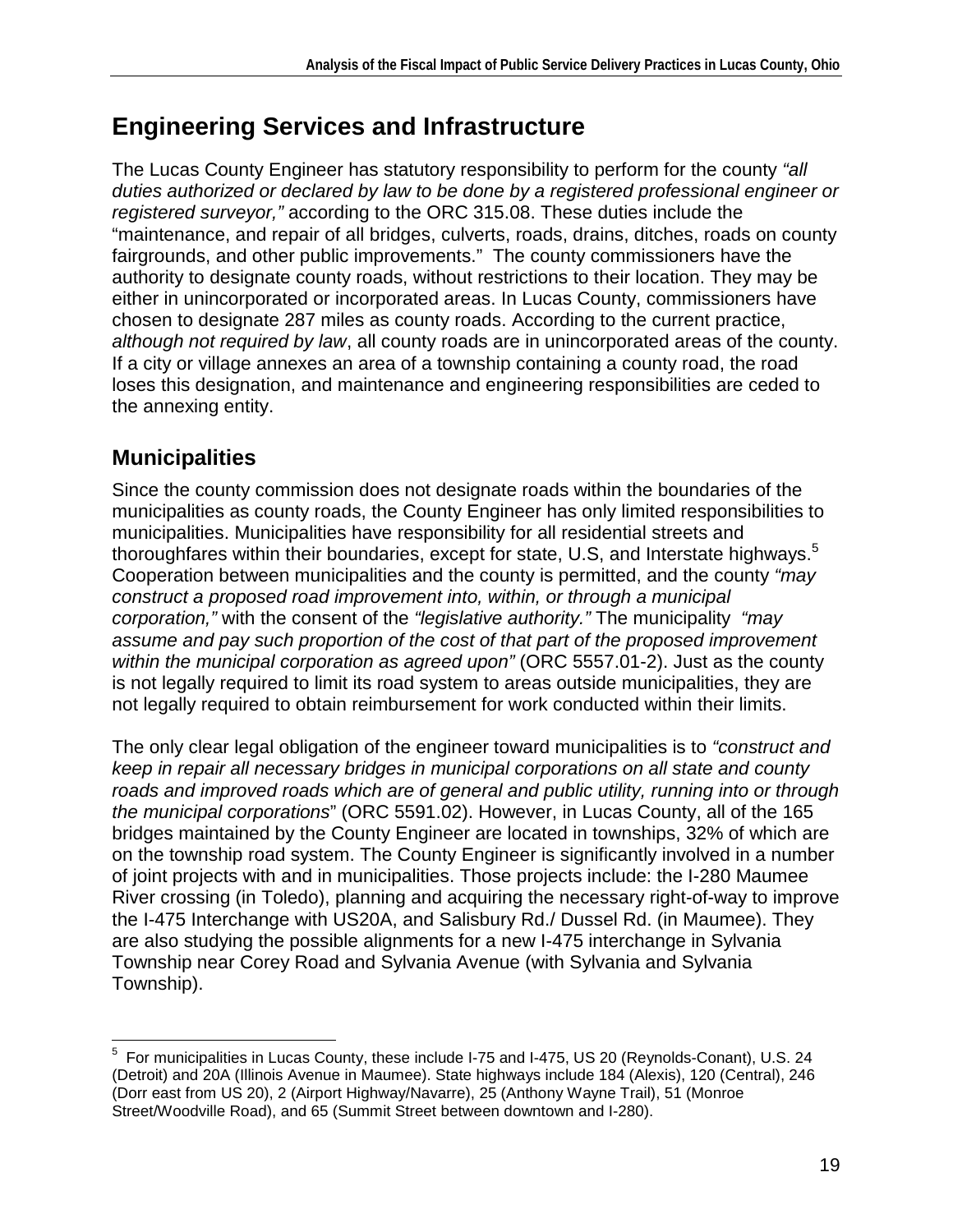### **Townships**

Townships have no statutory responsibility to have roads, but if they do, they are required to maintain them. In Lucas County, virtually all township roads are residential. Township roads, created under township authority, are for access to residential areas and include "all public highways other than state or County roads" (ORC 5535.01). Townships are responsible for their repair and maintenance (ORC 5571.02, 5535.08). As in municipalities, the state maintains the state, interstate, and US highway system. These include the extensions mentioned above in footnote 2, in addition to state 64 and 295 in the western portion of the county. The county road system lies entirely within townships and include some of the major thoroughfares of Sylvania, Springfield, Monclova and Jerusalem Townships.

Townships have a closer relationship to the county and thus to the County Engineer than do municipalities for three reasons.

- 1. The county road system lies entirely within townships and includes some of the major thoroughfares of Sylvania, Springfield, and Monclova Townships: Sylvania Avenue, Bancroft Street, Nebraska Avenue, Hill Avenue, Angola Road, Garden Road, Salisbury Road, Monclova Road, McCord Road, King Road, and Centennial Road. In Jerusalem Township (eastern end of Lucas County), the most important thoroughfares are maintained by other jurisdictions, including State Route 2 and two county roads: North Curtice and Corduroy Roads. The county maintains this road system, including snow removal in the winter.
- 2. Township trustees have input on the designation of county roads and may petition to have township roads designated as county roads (ORC 5541.01- 03). No similar provision exists for municipalities. In Lucas County, when municipalities annex township land, the County Commission re-designates county roads as city or village roads, and the cities assume responsibility for those roads.<sup>6</sup>
- 3. The County Engineer provides engineering services to the townships by supervising the "reconstruction, resurfacing, and improvement of public roads by boards of township trustees" (ORC 5543.09), and may "contribute to the repair and maintenance of the roads under the control" of the trustees (ORC 5535.08); these trustees and their jurisdictions are not required to reimburse the County for such expenses. Chart 3 below summarizes the most important services that the County Engineer provides to townships but not to municipalities.

<sup>–&</sup>lt;br>6 The most recent example was when Maumee annexed parts of Monclova Township and thus became responsible for maintaining roads that had previously been part of the county road system.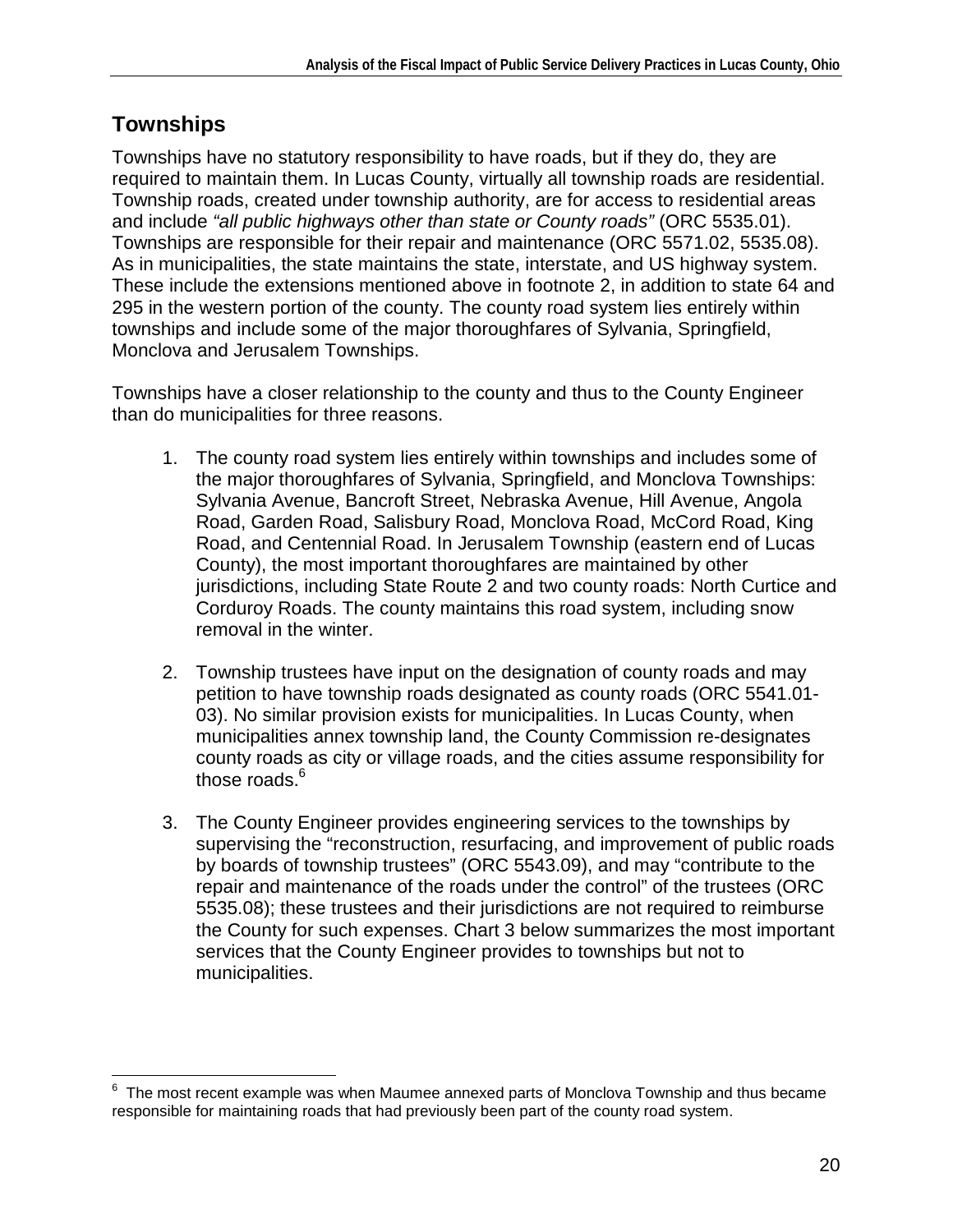| <b>Chart 3</b>                                    |
|---------------------------------------------------|
| <b>Services Lucas County Engineer Provides to</b> |
| <b>Townships but Not Municipalities</b>           |

Maintain public surveying records, bridge/culvert data, property tax maps and the County/Township's road, culvert and drainage records.

Advise and provide engineering/surveying services to the eleven Townships in regard to maintenance, construction and repair of Township highway system.

Oversee design and construction of new subdivisions and review site plans and permits for development projects in the Townships.

Inspection, repair, reconstruction and replacement of bridges on the County and Township roadway systems.

Maintain and repair ditches and retention areas petitioned by affected property owners.

Source: Lucas County Engineer

## **Financing the County Engineer**

While the County Engineer predominantly serves the unincorporated areas, residents of the entire county finance the office either directly through taxes or indirectly through other revenues available to the county, such as grants or interest income. The county is required to pay administrative expenses for the County Engineer from the county general fund by the ORC 315.11. The Comprehensive Annual Financial Report (CAFR) listed public works expenditures for 1998 from the general fund at \$191,000, while the county Office of Management and Budget (OMB) indicated expenditures for the County Engineer Facilities/CIP at \$163,887. Actual expenditures for 1999 are \$173,111, with \$168,020 budgeted for 2000. There are three major revenue sources for the Engineer's operations, which will be examined below. These are the county's vehicle registration fees, reimbursements of the motor vehicle fuel tax paid in the county, and grants from the Ohio Public Works Commission. Other revenue sources are from investments, fines, and miscellaneous. The actual revenue received for 1998 and 1999, and the estimated revenues for 2000, are presented in Table 2 below.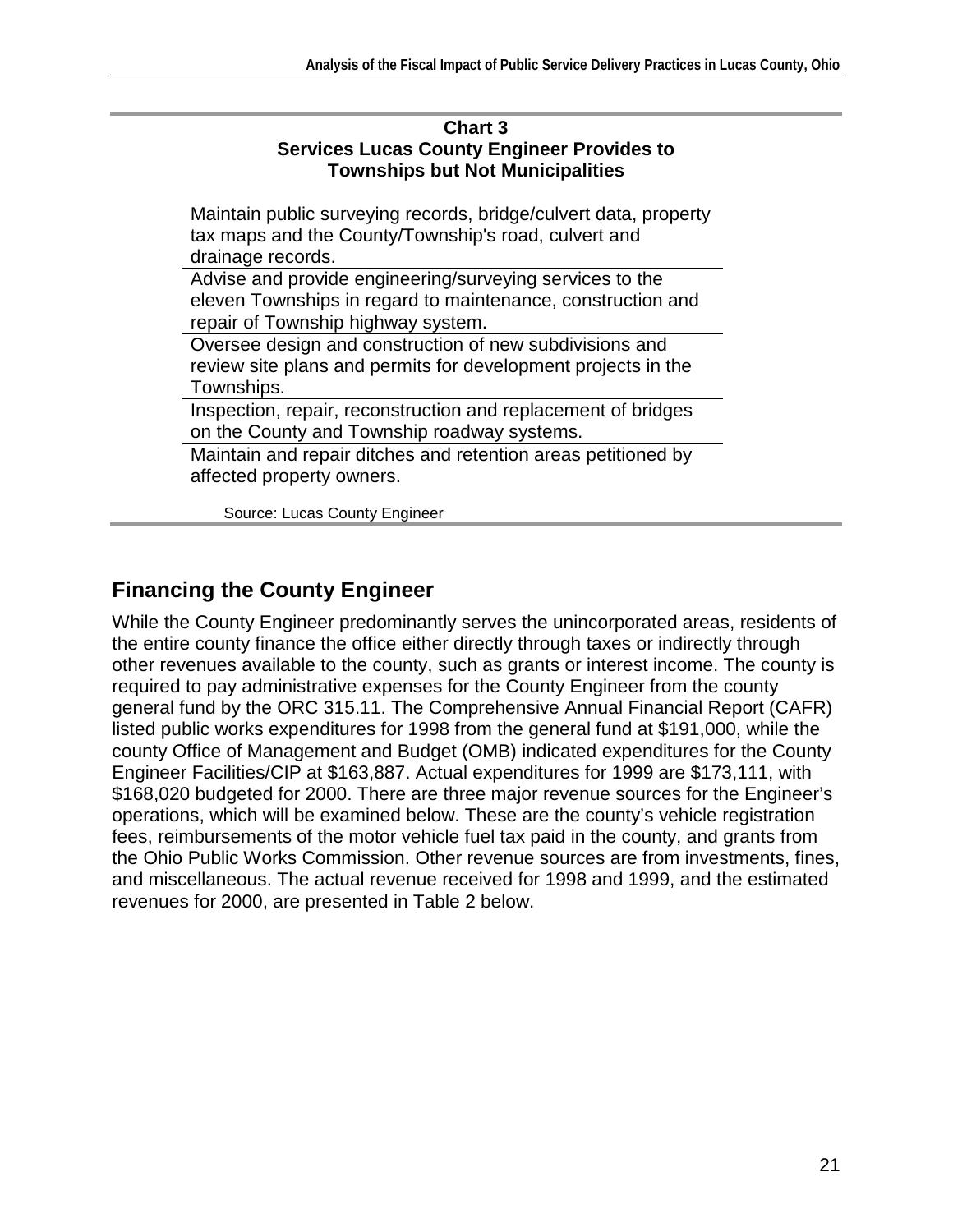| <b>Source</b>                | <b>1998 (actual)</b> | <b>1999 (actual)</b> | 2000 (est.)     |
|------------------------------|----------------------|----------------------|-----------------|
| <b>Shared Revenues</b>       |                      |                      |                 |
| <b>Vehicle</b>               | 9,274,285.43         | 9,591,647.58         | 9,500,000       |
| <b>Registration</b>          |                      |                      |                 |
| <b>Fuel Tax</b>              | 1,348,238.78         | 1,390,484.59         | 1,400,000       |
| <b>Reimbursements</b>        |                      |                      |                 |
| <b>OPWC</b> grants           | 2,108,843.97         | 3,094,766.48         | 2,105,000.00    |
| <b>OPWC loans</b>            | 431,141.60           | 0.00                 | 1,405.00        |
| <b>Refunds &amp; Project</b> | 206,072.79           | 712,654.73           | 825,000.00      |
| <b>Reimbursements</b>        |                      |                      |                 |
| <b>Miscellaneous</b>         |                      |                      |                 |
| <b>Investments</b>           | 431,670.93           | 348,185.05           | 350,000.00      |
| <b>Fines</b>                 | 55,737.38            | 54,250.13            | 55,000.00       |
| <b>Others</b>                | 7,423.74             | 14,551.17            | 5,000.00        |
|                              |                      |                      |                 |
| Total                        | 14,078,320.19        | 15,426,671.48        | 15,800,000.00   |
|                              |                      |                      |                 |
| <b>Beginning Balance</b>     | 4,720,575.73         | 5,461,445.64         | 2,503,257.36    |
|                              |                      |                      |                 |
| Total Available              | \$18,798,895.92      | \$20,888,117.12      | \$18,323,257.00 |

| Table 2                                        |
|------------------------------------------------|
| <b>Revenue Sources – Lucas County Engineer</b> |

#### **The Vehicle Registration Fee–Annual Basic License Fee**

The largest shared revenue is also the most important revenue source for the County Engineer. This is the vehicle registration fee, which is composed of two parts, both of which originate with county residents. The first is the county share of the annual basic license fee, which is \$20 for passenger cars and varying amounts for other vehicles based on use, weight, etc. According to ORC 4501, the first claimant on this fee is the state for its highway improvement bond retirement fund and the highway obligation bond retirement funds. The remainder, less administrative costs and other expenses, are to be divided among local governments, according to the following formula:

- 1. 47% is distributed to counties based on total motor vehicle registration in each county
- 2. 34% "are for the use of the municipality or county which constitutes the district of registration." For 1999, 81.1% of this 34% went to municipalities in Lucas County and 18.9% to the county, since this represents the municipality/township share of vehicle registrations. According to the County Engineer's Association of Ohio, in the whole state this share is approximately 70% to municipalities and 30% to counties.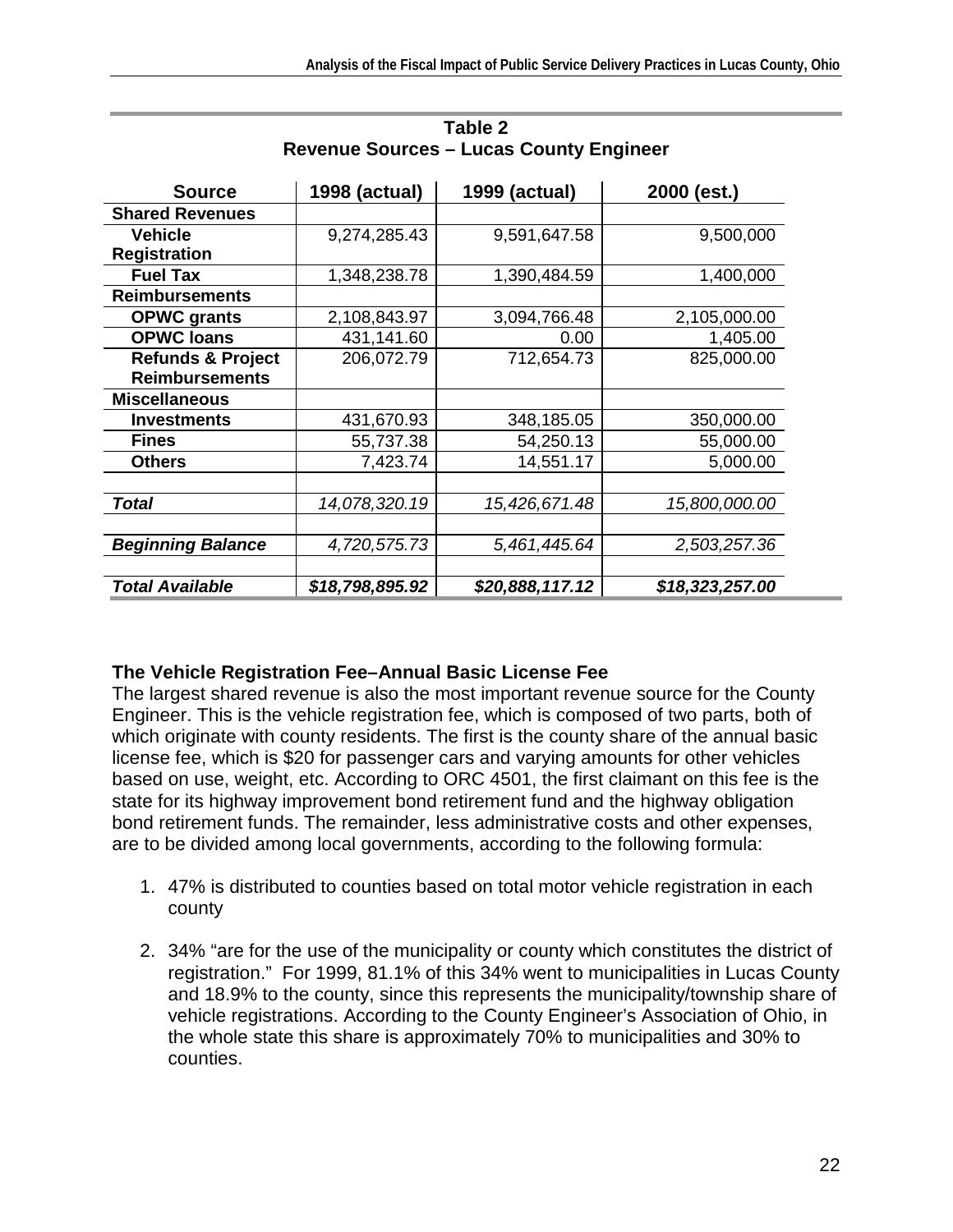- 3. Nine percent is divided among all 88 counties. The distribution is based on a ratio of miles of county roads in each county to the total mileage of all county roads in the state.
- 4. Five percent is shared equally among all 88 counties
- 5. Five percentis distributed to the townships in the county. The distribution is based on a ratio of miles to township roads in each township to the total mileage of all township roads in the state. The approximate breakdown comparing the receipts for each vehicle registered in a municipality or a township (assuming all of the \$20 is returned to the local jurisdiction by the state) is shown in Chart 4. These are only approximate because some of these shares are based on statewide ratios.

| <b>Chart 4</b><br><b>Receipts for Vehicles Registered in Lucas County</b> |                                                                                   |                                                            |  |
|---------------------------------------------------------------------------|-----------------------------------------------------------------------------------|------------------------------------------------------------|--|
| <b>JURISDICTION</b>                                                       | <b>AMOUNT RECEIVED IF</b><br><b>REGISTERED IN MUNICIPAL</b><br><b>CORPORATION</b> | <b>AMOUNT RECEIVED IF</b><br><b>REGISTERED IN TOWNSHIP</b> |  |
| <b>Lucas County</b>                                                       | 61% (47%+0+9%+5%) or \$12.20                                                      | 95% (47%+34%+9%+5%) or \$19.00                             |  |
| Municipality                                                              | 34% or \$6.80                                                                     | 0                                                          |  |
| Township                                                                  | 0                                                                                 | 5% or \$1.00                                               |  |
|                                                                           |                                                                                   |                                                            |  |

Source: Calculated from ODOT website

1

Note: Total for Vehicles registered in municipal corporations does not total 100% because it does not include the 5% reserved for townships.

The rough proportion for Lucas County resulting from this formula is as follows:

- **County:** 47%+(18.9% of 34%) 6.426+9%+5%=67.426
- **Municipalities:** (81.1% of 34%)=27.574%
- **Townships:** 5%=5%

These calculations illustrate the proportion of the \$20 returned by the state to the local jurisdictions (excluding the state's share) and assumes that in Lucas County the ratio of county and township roads to the total road mileage in the county is the same as the state average, although in reality they are less in Lucas County than in the state as a whole. Therefore, these calculations should be viewed only as approximations.<sup>7</sup> They

 $7$ This approximation probably underestimates the financial impact on incorporated areas, as suggested by Table 3.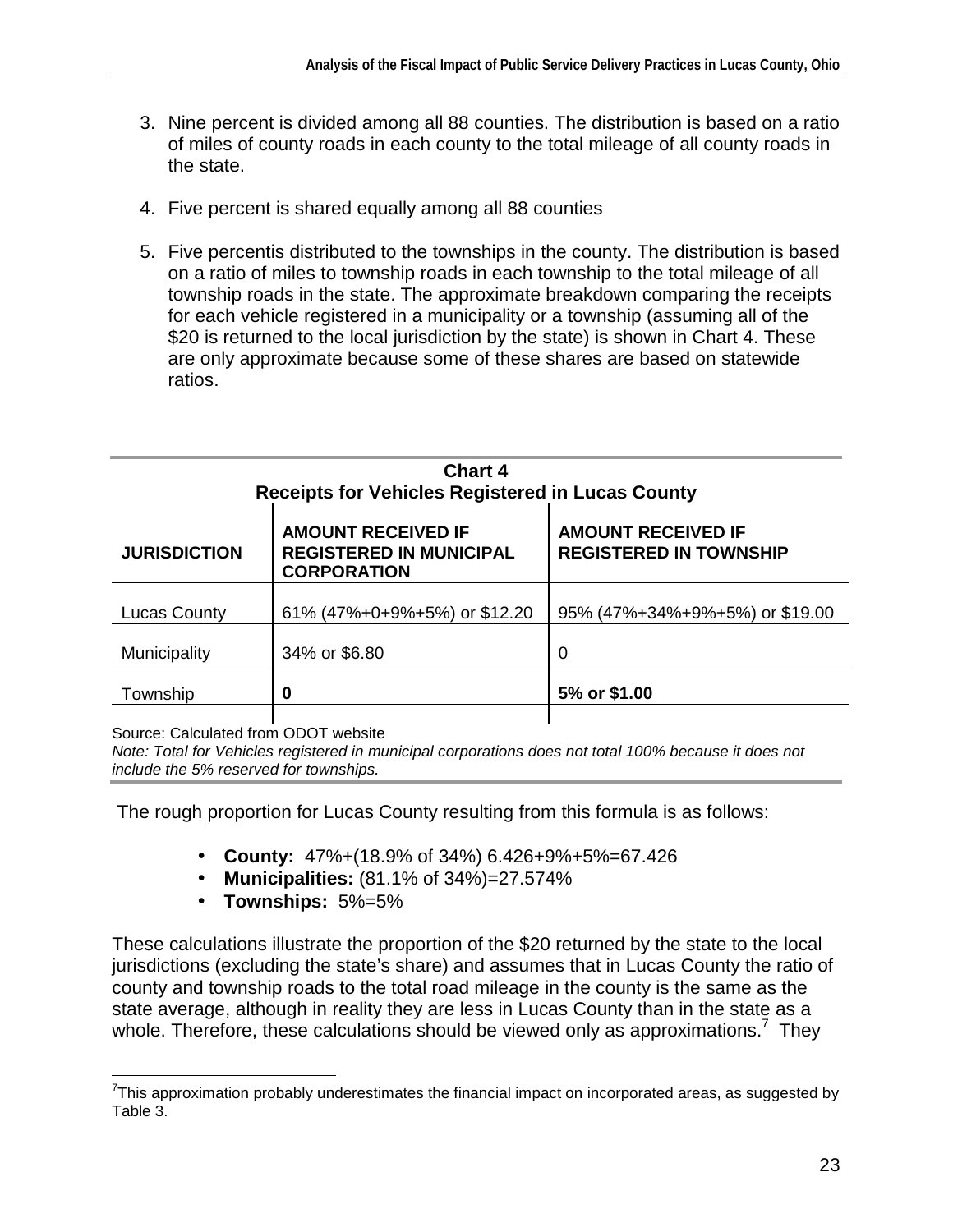do illustrate, however, two important effects that this formula has on the resources of municipalities.

- 1. The share for incorporated areas is limited to a maximum of 34% of the fee paid by vehicles registered in their jurisdictions. Municipalities in Lucas County receive less than 30% of the revenues of this source. However, of the 432,025 vehicles registered in Lucas County in 1999, 81.1% were in incorporated areas and thus only 18.9% were registered in townships. Incorporated areas also have 68% of the county's road mileage. Although only 13% of the road mileage is on county roads, the county receives two-thirds of the total revenue from vehicle registration.
- 2. The second effect is the revenue loss to municipalities as population and vehicle registrations shift into unincorporated township areas. While such moves increase service costs to the county and to township governments who receive the increased revenue, they are unlikely to significantly reduce the demands on municipal streets, which are likely still used by non-residents who no longer contribute to their maintenance. Further, constructing roads in new areas makes revival of older areas more difficult since greenbelt construction is less costly than reconstructing already developed areas.

The total amount redistributed to jurisdictions in Lucas County is unavailable. However, we can approximate this amount from the proportions previously calculated.

- 1. In 1998, Lucas County received \$6,343,140.6 from the statewide license plate fee. According to the rough proportion calculated for this report, this amount represents 67.4% of the total amount distributed in townships (including the county's share).
- 2. The approximate total received by all jurisdictions in Lucas County was calculated as \$9,411,188.
- 3. Of the remainder, after deducting the county share, municipalities received \$2,597,488 and townships \$470,559.
- 4. 81% of Lucas County vehicle registrations remain in incorporated areas and paid approximately \$7,623,062 of the total, while receiving only 34% of this amount and thus providing a subsidy to townships (including the amount refunded to the County Engineer) of \$5,025,574.
- 5. Consequently, two thirds of those registration fees paid by residents of incorporated areas that are returned to Lucas County are used to subsidize roads in townships.

#### **The Vehicle Registration Fee–Permissive License Plate Fees**

The second part of revenue from the vehicle registration fee is the permissive license plate fees. Local jurisdictions may assess motor vehicle license taxes in \$5 increments. Counties may collect three, municipalities four, and townships one, so long as the total fee for all local jurisdictions does not exceed \$20. Lucas County has enacted two of the three allowable five dollar per vehicle fees. This fee generated \$2,931,145 in 1998. As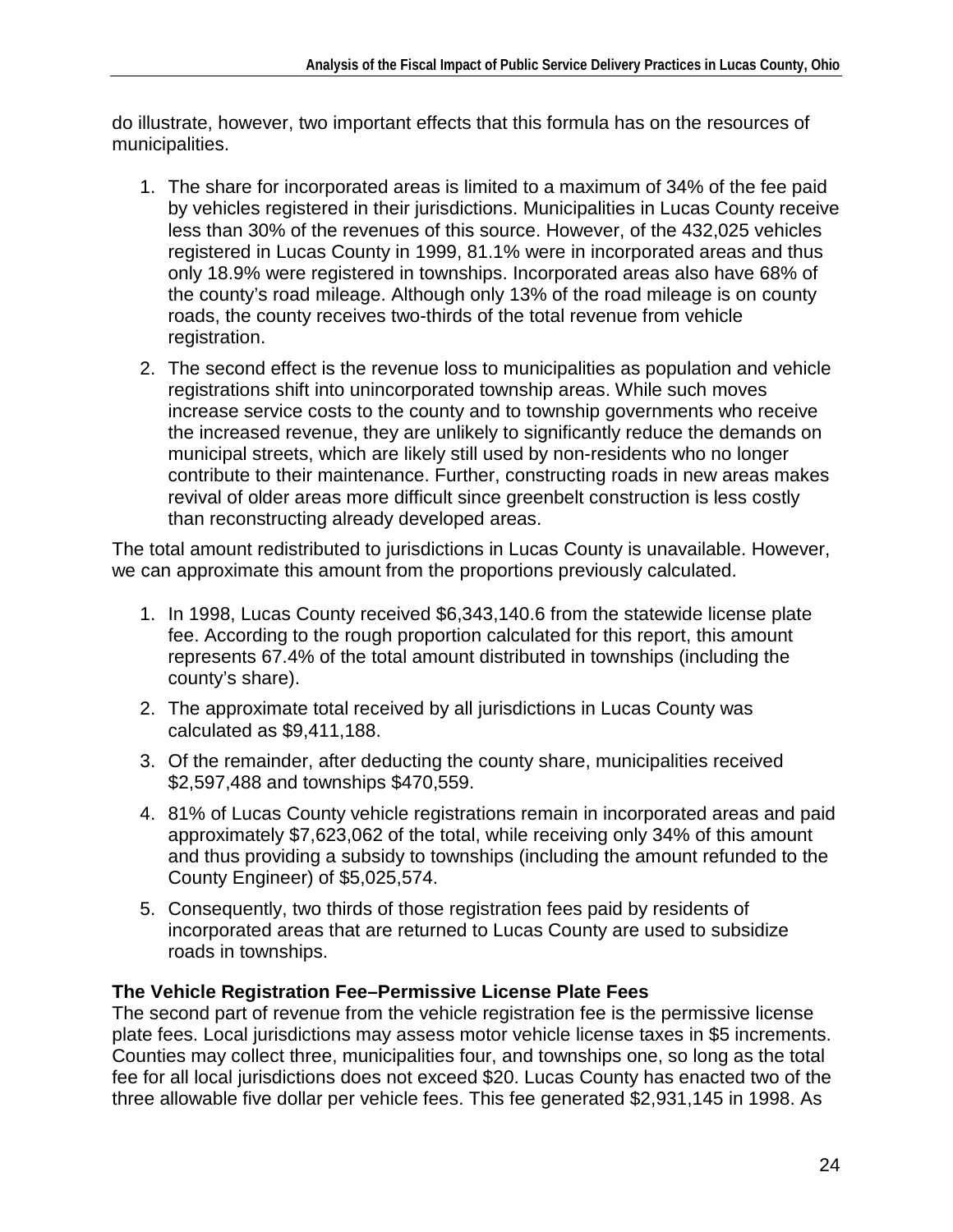with the license plate fee, over 80% of the vehicles paying this fee to the county are registered in incorporated areas. Since these revenues, however, are utilized by the County Engineer in townships, the fee represents an approximate shift of \$2,374,227 from incorporated areas to townships.

This permissive license plate fee provides local governments with a discretionary revenue source. All four cities in Lucas County collect an additional \$5 or \$10. Among the villages only Waterville and Whitehouse collect a fee, and two of the three largest townships (Sylvania and Monclova) collect a fee. As an illustration, a resident of Maumee pays a \$20 fee for each vehicle registered, while nearby in Springfield Township, a resident pays only half that amount. Table 3 summarizes these estimates of the subsidies that incorporated areas provide for creating and maintaining the infrastructure of unincorporated areas through the license fee.

| Table 3<br>Net Allocation or Subsidy of Incorporated to Unincorporated Areas<br>through the License Plate Fees (Estimate for 1998) |                                |                              |
|------------------------------------------------------------------------------------------------------------------------------------|--------------------------------|------------------------------|
|                                                                                                                                    | <b>Annual Registration Fee</b> | <b>County Permissive Fee</b> |
| <b>Approximate Amount Paid</b>                                                                                                     | \$7,623,062                    | \$2,374,227                  |
| <b>Approximate Amount Received</b>                                                                                                 | \$2,597,488                    |                              |
| Source: Calculated                                                                                                                 |                                |                              |

#### **Fuel Tax**

The other shared revenue is the fuel tax, which originates from gasoline purchased in Lucas County, based on the 22 cents per gallon state tax. It is distributed between the state, municipalities, townships, and the county consistent with the statutory formula illustrated in Chart 5.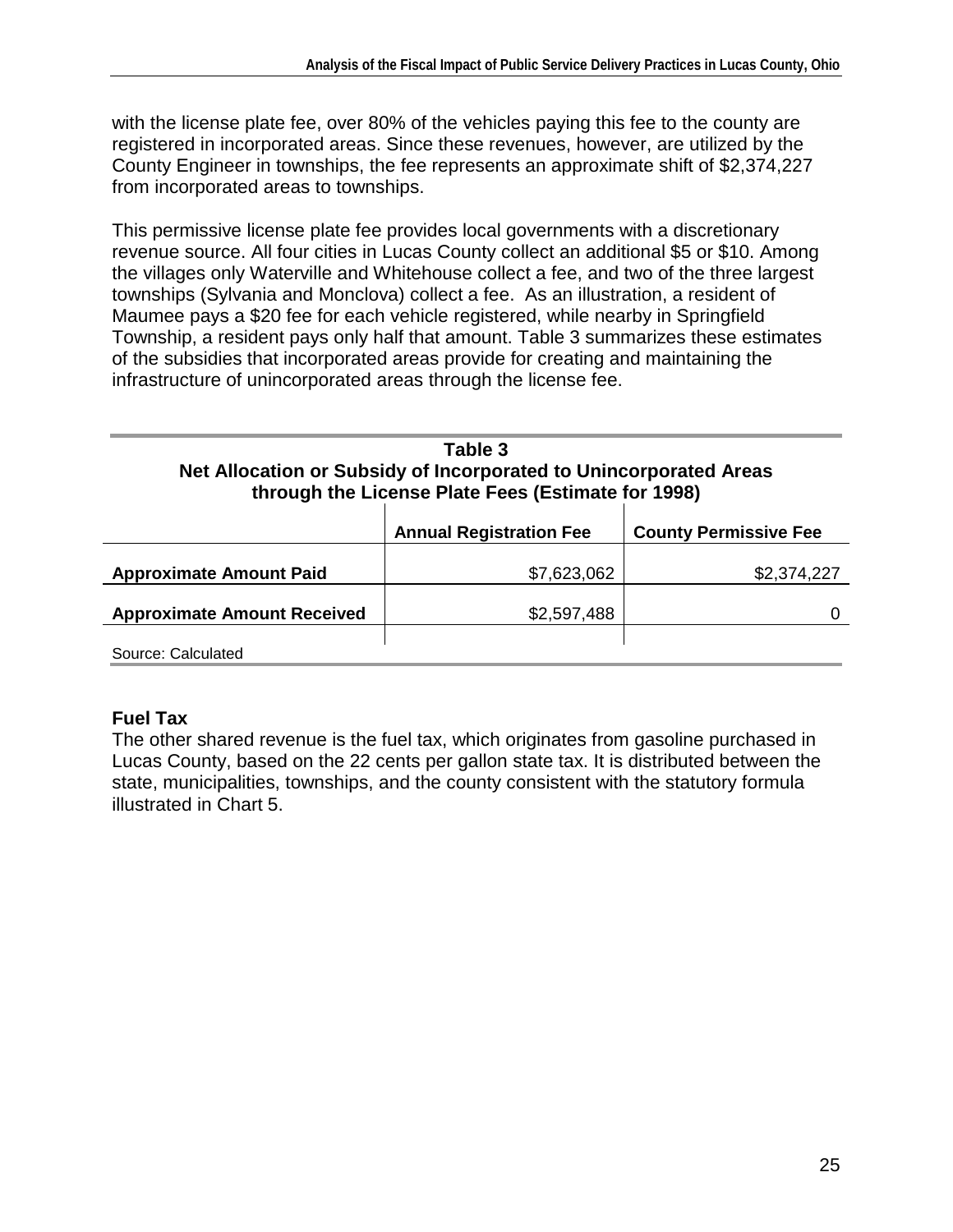#### **Chart 5 Statutory distribution of the 22 cents per gallon state fuel tax**

2 cents per gallon levy from the Gasoline Excise Tax Fund:

30.0 percent goes to municipal corporations in proportion to their vehicle registrations

25.0 percent is divided equally among counties

45.0 percent goes to the state highway operating fund

2 cents per gallon levy from the Gasoline Excise Tax Fund:

7.5 percent goes to municipal corporations in proportion to their vehicle registrations

7.5 percent is divided equally among counties

17.5 percent is divided equally among townships

67.5 percent goes to the state highway operating fund

15 cents per gallon levy from the State and Local Government Highway Distribution Fund:

1 cent, or 6.7 percent, of the current 15 cents rate goes to the Local

Transportation Improvement Program Fund.

The remaining 14 cents is distributed as follows:

75.0 percent goes to the state highway operating fund

10.7 percent goes to municipal corporations in proportion to their vehicle registrations

9.3 percent is divided equally among counties

5.0 Percent is divided equally among townships

The remaining 3 cents-per-gallon is used for state highway purposes.

Source: Ohio Revised Code--ORC

The calculations for determining the distribution of the 22 cents among the various jurisdictions are as follows:

**Municipalities**: 30% of 2 cents=.6 cents; 7.5% of 2 cents=.15 cents; 10.7% of 14 cents=1.498 cents. Total =  $2.248$  cents, or 10.22% of total.

**Counties:** 25% of 2 cents = .5 cents; 7.5% of 2 cents = .15 cents; 9.3% of 14 cents=1.302 cents. Total =  $1.952$  cents; or 8.87% of total.

**Townships:** 17.5% of 2 cents=.35 cents; 5% of 14 cents=.7 cents. Total = 1.05 cents or 4.77% of total.

**State:** 45% of 2 cents=.9 cents; 67.5% of 2 cents=1.35 cents; 75% of 14 cents=10.5 cents; 100% of 3 cents=3 cents. Total =15.75 cents or 71.59% of total.

**Local transportation improvement program fund:** 100% of 1 cent=1 cent or 4.54% of total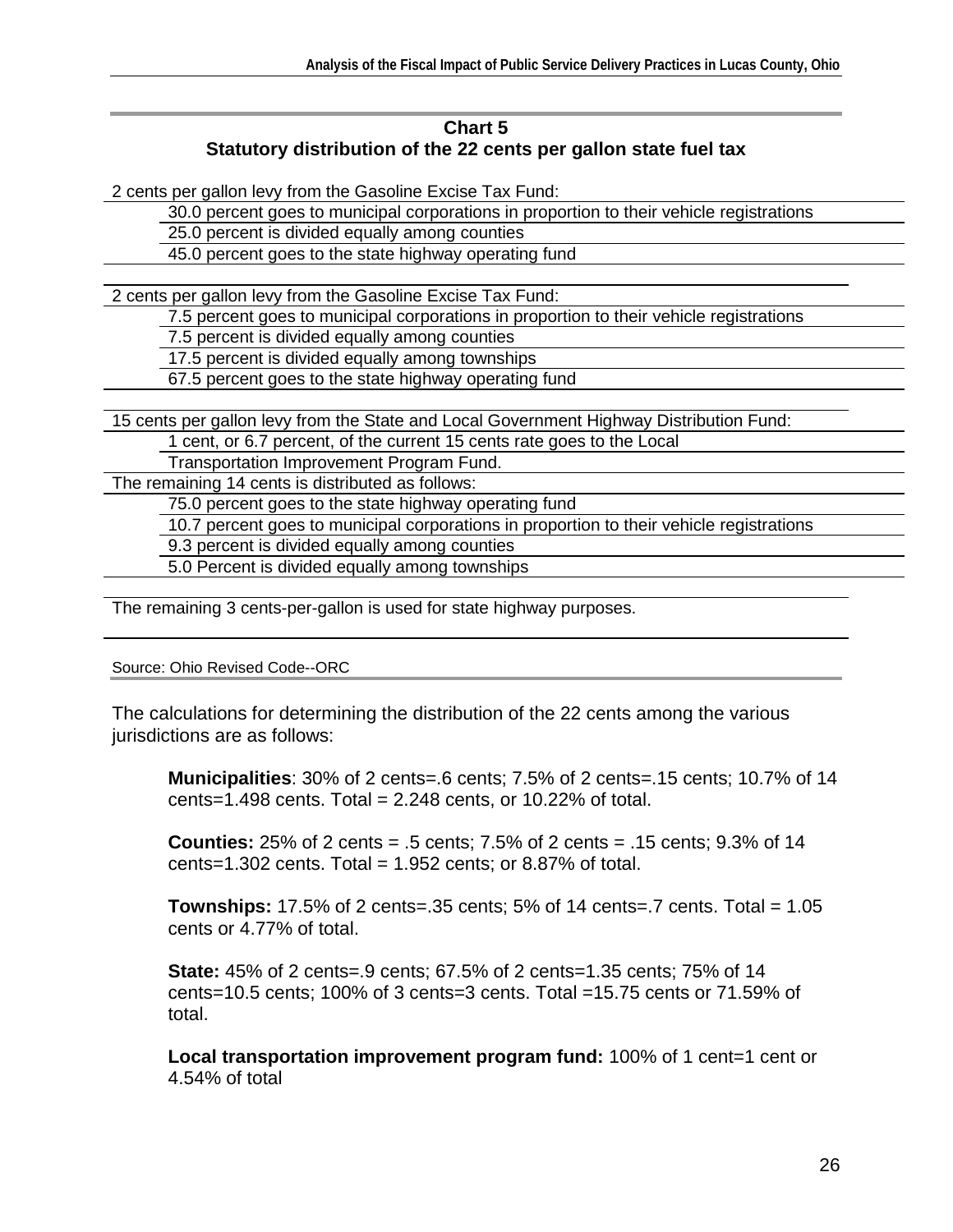| Percentage distribution of fuel tax          |                          |               |  |
|----------------------------------------------|--------------------------|---------------|--|
| <b>JURISDICTION</b>                          | <b>SHARE OF 22 CENTS</b> | % OF 22 CENTS |  |
| <b>Counties</b>                              | 1.952 cents              | 08.87%        |  |
| <b>Municipalities</b>                        | 2.248 cents              | 10.22%        |  |
| <b>Townships</b>                             | $1.05$ cents             | 04.77%        |  |
| <b>State</b>                                 | 15.75 cents              | 71.59%        |  |
| <b>Local Transportation Improvement Fund</b> | cent                     | 04.54%        |  |
| Source: Calculated                           |                          |               |  |

**Table 4** 

The percentage distribution of this 22 cents is shown in Table 4 below.

This formula (as applied to Lucas County) is far more equitable to incorporated areas than the formula for the vehicle registration fee. According to the Ohio Office of Budget and Management, the total fuel taxes collected in Ohio for 2000 was \$1,459,374,000, of which \$326,194,375 was reimbursed to local governments. This distribution is illustrated in Table 5. Of the total amount received by Lucas County, 78% went to municipalities, a distribution that more closely reflects the source of those revenues than the formula used for distribution of the registration fees. However, since 81% of the vehicle registrations and 84% of the county's population are in incorporated areas, this still represents a shift of resources from municipalities to townships. Using the lower figure of 81% as a base for calculating the share of this amount paid by residents of incorporated areas gives us \$7,053,382 (81% of \$8,707,879), which is \$272,990 more than the share they received. This amount represents the subsidy that incorporated areas provide to townships. A major reason for this disparity is statutory. The municipalities' share is based on their proportion of registered vehicles. However, counties and townships receive equal shares, regardless of their size or vehicle registration. Consequently, the law works not only to the detriment of municipalities, but also to urban counties and large townships in general.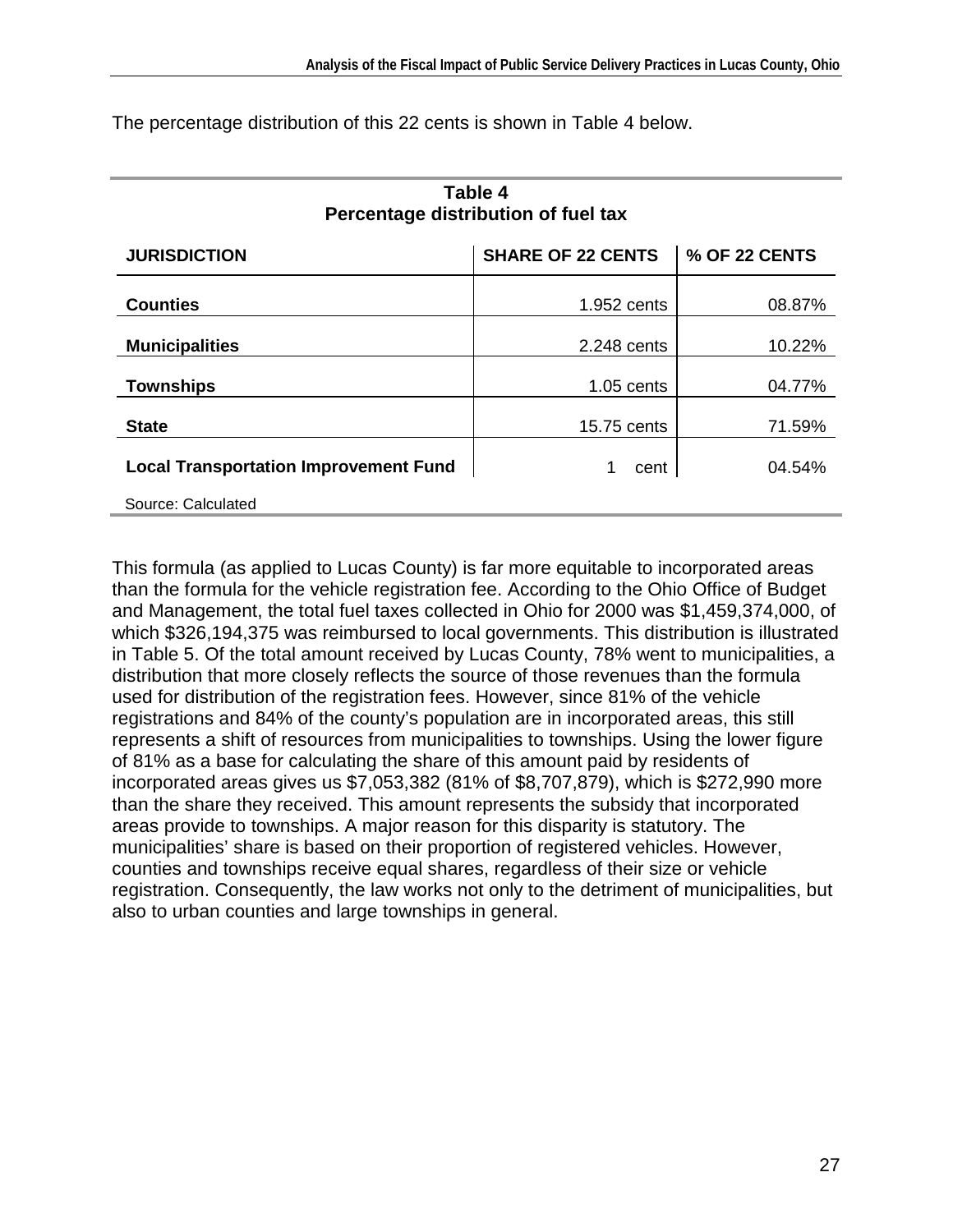|                     |                                              | Distribution of Fuel Taxes in Ohio |              |                     |
|---------------------|----------------------------------------------|------------------------------------|--------------|---------------------|
| <b>Jurisdiction</b> | Total                                        | County                             | Township     | <b>Municipality</b> |
| Ohio (total)        | \$326,194,397                                | \$121,275,476                      | \$65,254,383 | \$139,664,537       |
| Lucas               | \$8,707,879                                  | \$1,378,130                        | \$548,356    | \$6,781,392         |
|                     | Source: Website, Ohio Department of Taxation |                                    |              |                     |

#### **Table 5 Distribution of Fuel Taxes in Ohio**

#### **Ohio Public Works Commission**

The third major revenue source for the Lucas County Engineer is from the Ohio Public Works Commission (OPWC). This Commission was created to assist in financing local public infrastructure improvements and administers the State Capital Improvements Program (SCIP), and the Local Transportation Improvements Program (LTIP). These two programs provide financial assistance to local communities for the improvement of their basic infrastructure systems through grants, loans, and financing for local debt support and credit enhancement. Eligible projects include improvements to roads, bridges, culverts, water supply systems, wastewater systems, storm water collection systems, and solid waste disposal facilities. The SCIP, popularly known as "Issue 2," allows the state to use its general revenues as debt support and issues up to \$120 million in bonds each year. The LTIP, funded by one cent of the 22 cent gasoline tax, provides an additional \$60 million state wide in gasoline tax receipts each year and is spent entirely within the district of origin.

The OPWC approves projects for both these programs after review and priority ranking by the District Public Works Integrating Committee (DPWIC) of the Department of Transportation. There are 19 of these in Ohio (Lucas County is number 12). The local committee consists of nine members representing all levels of government: Lucas County (2), City of Toledo (2), Townships (2), Villages (1), Other Cities (1), and the Private Sector (1). The chair is the Lucas County Engineer, Keith Early, and the liaison is his administrator Mark E. Drennen. A subcommittee administers the Ohio Small Governments Capital Improvements Commission, which represents the interests of villages and townships.

The committee evaluates and scores applications using methodology based on the criteria listed in Chapter 164 of the Ohio Revised Code. These evaluation criteria focus on the financial need of the subdivision, the project's strategic importance to the district and subdivision, and emphasize the repair and replacement of infrastructure rather than new and expansionary infrastructure. Since the SCIP grants and loans are state funded and competitively awarded, they were not viewed as funding that originated from the municipalities, villages, or townships within the county. However, the LTIP program does return part of the gasoline tax to jurisdictions within the county where it is paid and, consequently, is considered a redistributive program.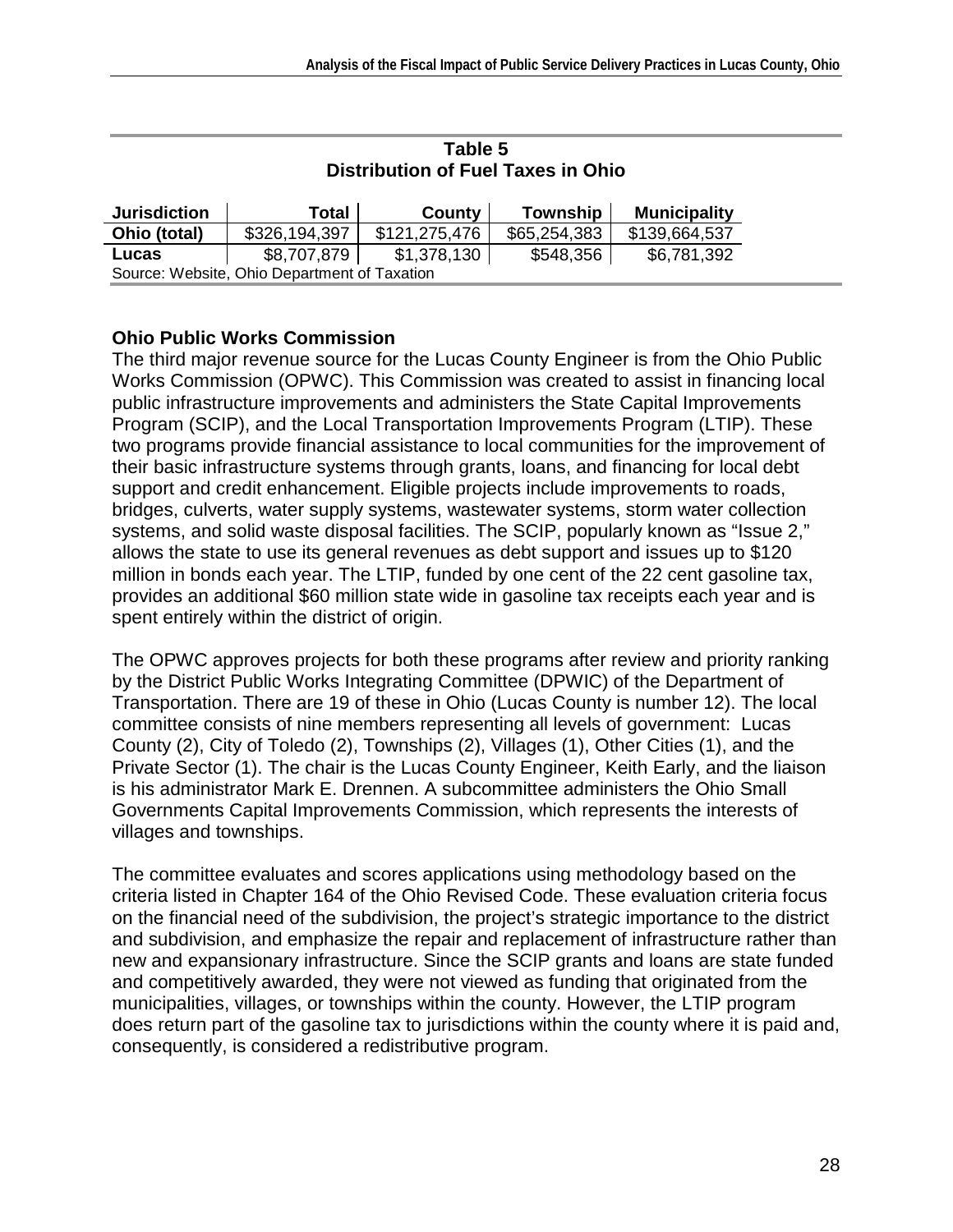Table 6 presents the totals of LTIP funding that has recently been distributed to local jurisdictions in Lucas County, according to the OPWC. Since these funds are for multiyear projects, it is impractical to utilize the totals for single years. We should note that villages and townships are eligible for regular funding under LPIT as well as for the Small Government Improvements program, which excludes cities. Both are presented in Table 6.

| Table 6                                                                       |
|-------------------------------------------------------------------------------|
| Distributions of LTIP Funding Approved to Local Jurisdictions in Lucas County |

| <b>Jurisdiction</b>                                        | <b>LTIP</b>  | <b>Small</b><br><b>Governments</b> | <b>Total Funding</b> | <b>Percent</b><br>of Total |
|------------------------------------------------------------|--------------|------------------------------------|----------------------|----------------------------|
| County<br>(Administration)                                 | 120,000      | 0                                  | 120,000              | .3%                        |
| <b>County (Projects)</b>                                   | 13,400,000   | 0                                  | 13,400,000           | 34.65%                     |
| <b>Cities</b>                                              | 14,459,930   | 0                                  | 14,459,930           | 37.39%                     |
| <b>Villages</b>                                            | 1,169,762    | 1,973,521                          | 3,143,283            | 8.1%                       |
| <b>Townships</b>                                           | 3,845,200    | 3,700,615                          | 7,545,815            | 19.5%                      |
| <b>Net</b>                                                 | \$32,994,892 | \$5,674,136                        | \$39,669,028         | 100%                       |
| Source: calculated from data provided by the OPWC web site |              |                                    |                      |                            |

The LTIP funding source distributes funding to incorporated areas at a rate far lower than their contributions to this fund. Including the county's share, which is utilized for projects almost exclusively in townships, the unincorporated areas have received almost 55% of the funding in the county from the one-cent of the gasoline tax, although they contain less than 20% of the registered vehicles and around 15% of the county's population. This distribution is entirely discretionary, except for the Small Governments Improvement program, and consequently is in contrast to the distribution of proceeds from vehicle registration and from the remainder of the fuel tax, which are determined by statute. Since these funds are utilized to improve transportation infrastructure in townships, they force incorporated areas to subsidize development in townships and thus provide incentives for population flight. Because of the multi-year nature of these projects, it is not possible to place a precise dollar figure on the subsidy provided by incorporated areas to transportation projects in townships. However, the 1% tax generates an estimated \$2.5 million annually for the LTIP fund in Lucas County. Since 81% of the registered vehicles are in incorporated areas, it is safe to assume that these generate over \$2 million of this amount. However, based on past distributions, these have received only 37.4% of the funding, or an average of a little over \$900,000 annually, for a net transfer or subsidy each year of over one million dollars from incorporated to unincorporated areas.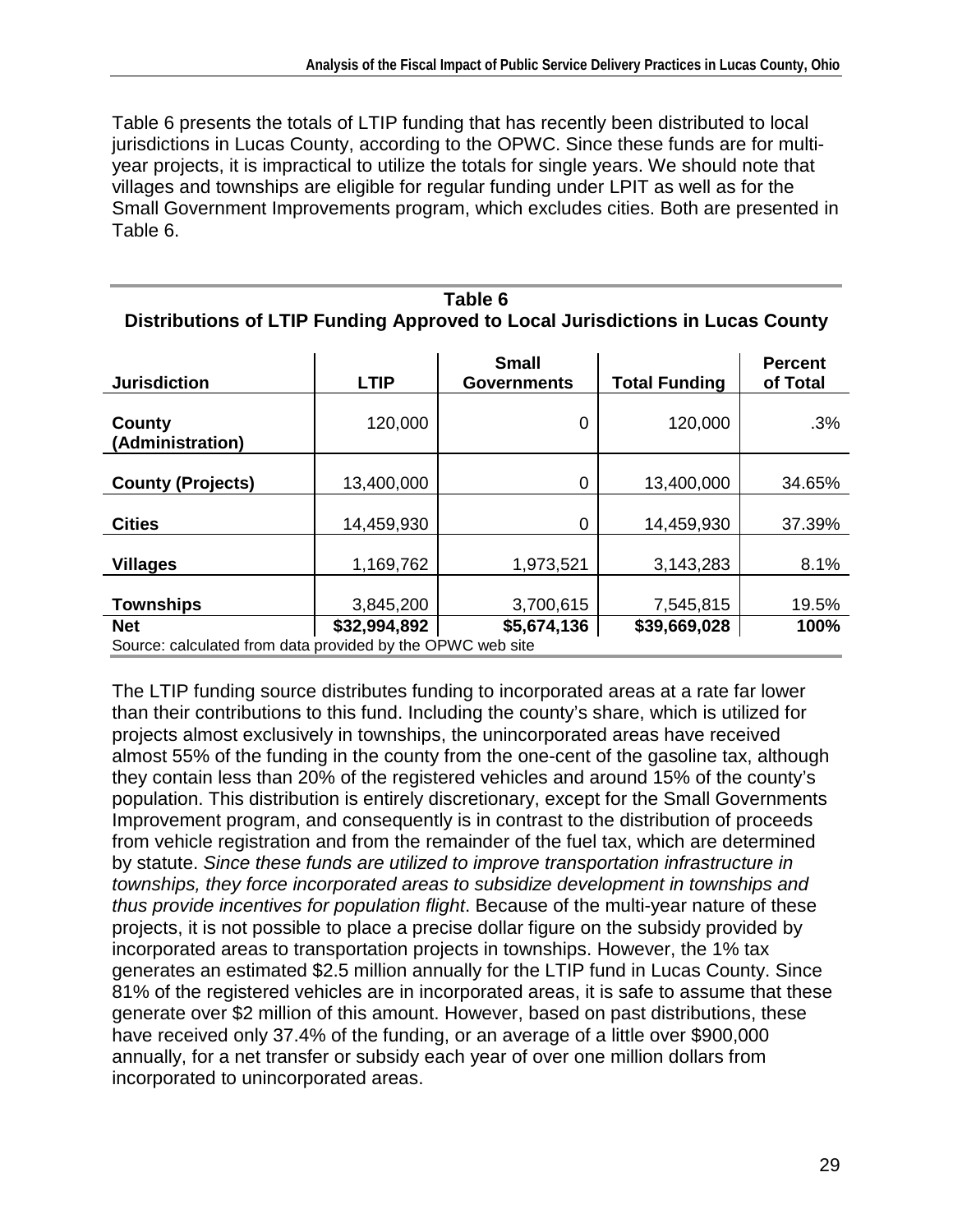A common justification for urban funding of transportation improvements in rural areas is that urban residents also use these roads. Table 7 indicates that traffic flow on the major county routes drops significantly (between one-third and two-thirds) shortly after the roads enter unincorporated areas. This data implies that township residents use city streets approximately twice as much as city residents use township roads.

| <b>County Road</b>     | Volume in<br>Incorporated<br>Area | Volume in<br><b>Unincorporated</b><br><b>Area</b> | % Volume<br>Unincorporated/<br>Incorporated |
|------------------------|-----------------------------------|---------------------------------------------------|---------------------------------------------|
| Sylvania Ave.          | 6900                              | 4500                                              | 65%                                         |
| <b>Bancroft Street</b> | 13,500                            | 6400                                              | 47%                                         |
| Monclova Rd.           | 6300                              | 2150                                              | 34%                                         |
| <b>Hill Avenue</b>     | 650                               | 4600                                              | 53%                                         |
| Angola Road            | 8050                              | 4500                                              | 56%                                         |
| <b>Garden Road</b>     | 7300                              | 3700                                              | 51%                                         |
| <b>Salisbury Road</b>  | 9650                              | 2900                                              | 30%                                         |

| Table 7                                                     |  |
|-------------------------------------------------------------|--|
| Traffic flow changes, incorporated and unincorporated areas |  |

Although it is difficult to calculate the precise amounts Table 8 summarizes the approximate annual subsidies provided by incorporated areas to incorporated areas through the various instruments used to finance the Lucas County Engineer.

#### **Table 8 Annual Subsidies Provided by Incorporated Areas to Unincorporated Areas Lucas County Engineer Financing**

| <b>FINANCING METHOD</b>                        | <b>ANNUAL AMOUNT</b><br><b>TRANSFERRED</b> |
|------------------------------------------------|--------------------------------------------|
| <b>Annual Registration Fee</b>                 | \$5,000,000                                |
| <b>County Permissive Fee</b>                   | \$2,400,000                                |
| <b>Fuel Tax</b>                                | 270,000<br>S                               |
| <b>LTIP</b>                                    | \$1,100,000                                |
| <b>Total Transferred</b><br>Source: Calculated | \$8,770,000                                |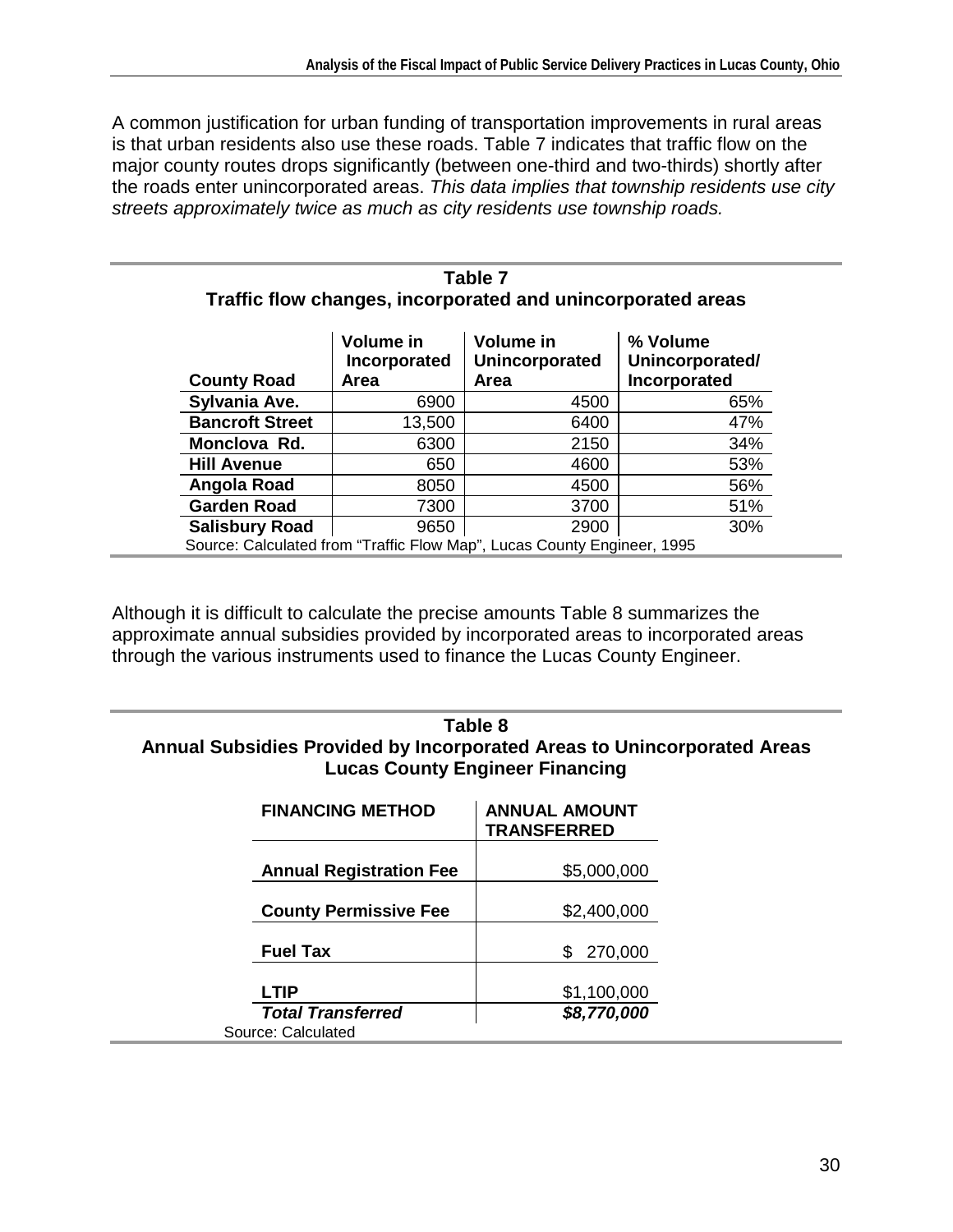It is clear that the current methods of financing the County Engineer favors unincorporated areas at the expense of the municipalities. Residents of the municipalities pay the greatest share of the taxes that finance the Engineer; however, the office provides services primarily to townships. Thus, urbanized areas in effect pay for the infrastructure improvements that facilitate the movement of people and jobs into unincorporated areas. They effectively help subsidize their own economic decline.

The impact of the funding formulas and county road designations are mitigated to some extent by the discretionary projects that the County Engineer funds in some of the municipalities. Most of these projects are in locations that border on townships but the County Engineer still helps some projects that are entirely within municipalities. These projects may be worth up to one or two million dollars a year to the municipalities. The County Engineer's office has long cooperated with local municipalities, but the current funding mechanisms make it difficult for the engineer to provide balanced service throughout the county.

## **Policy Implications and Recommendations**

There are four policy-based actions that could help remedy these conditions, they include the following:

- 1. Changing state law, particularly in setting the formula for the distribution of vehicle license fees, which is inherently the most inequitable to urban areas.
- 2. The County or the local District Public Works Integrating Committee has the discretion of shifting to townships the responsibility to bear more of the burden of maintaining roads that are more vital to them than to incorporated areas. This type of shift would allow the Engineer to provide more assistance to revitalizing decaying urban infrastructure. Existing legislation does not require that the location of county roads be limited to townships, and does not prevent the county commission from designating roads in incorporated areas as "county roads." Just as the state does not cease being responsible once state highways enter cities, county roads would continue being the county's responsibility. Particularly obvious opportunities for initial conversion would include those major arteries connecting townships with cities, such as a Bancroft Avenue or Dorr Street. Their designation as county roads would shift some of the revenues that incorporated areas lose with the current formula back to those who pay the bulk of the taxes. $8\,$  Such policies would add to the responsibilities of the County Engineer whose resources are already strained by existing responsibilities.

<sup>1</sup> <sup>8</sup>Designating roads within a municipality as county roads would also increase net state revenue pay-out to engineering and maintenance for the County Engineer, since 9% of the vehicle registration fee "is divided among all 88 counties based on a ratio of miles of county roads in each county to the total mileage of all county roads in the state." Increasing the mileage of county roads would likely provide at least a marginal increase of county revenues.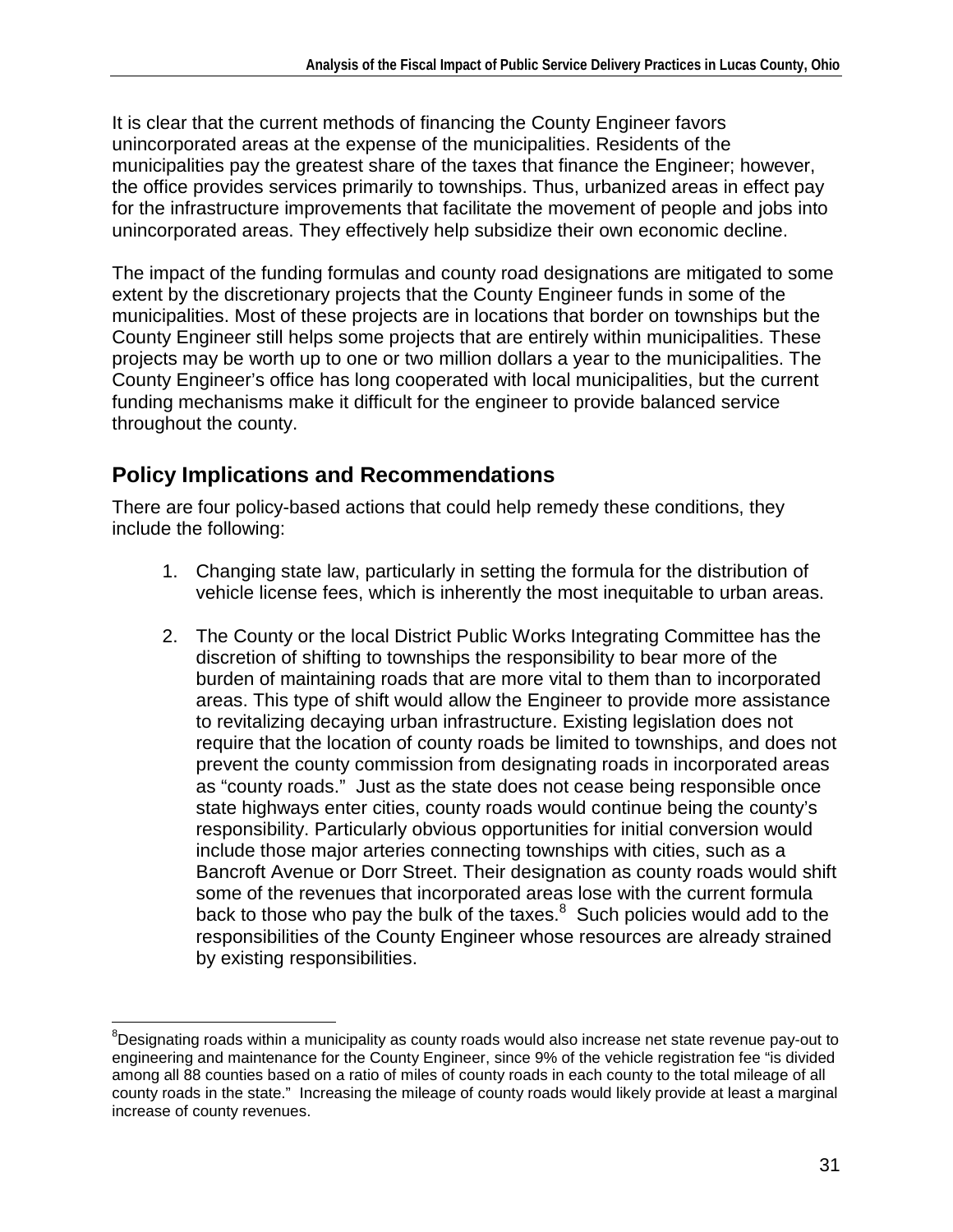- 3. The County can reduce the number of miles of roads in townships that are designated as county roads. Once done, the maintenance of roads that primarily serve township residents shifts to those townships and the County can designate as county roads, those located within incorporated areas that serve both townships and cities.
- 4. Another administrative measure would be to allow villages and townships to compete with cities for regular LTIP funding, but also have access to Small Governments Capital Improvements Program, which let them exclude cities. The grants received under this latter program, combined with county expenditures exclusively in unincorporated areas, give townships the benefits of more than half the funding paid for primarily by urban residents. Consequently, incorporated areas rely heavily on loans from the STIP program that (unlike LTIP grants) must be repaid. Such an operating rule is possible since five of the nine members of the DPWIC are representatives of Lucas County and incorporated areas.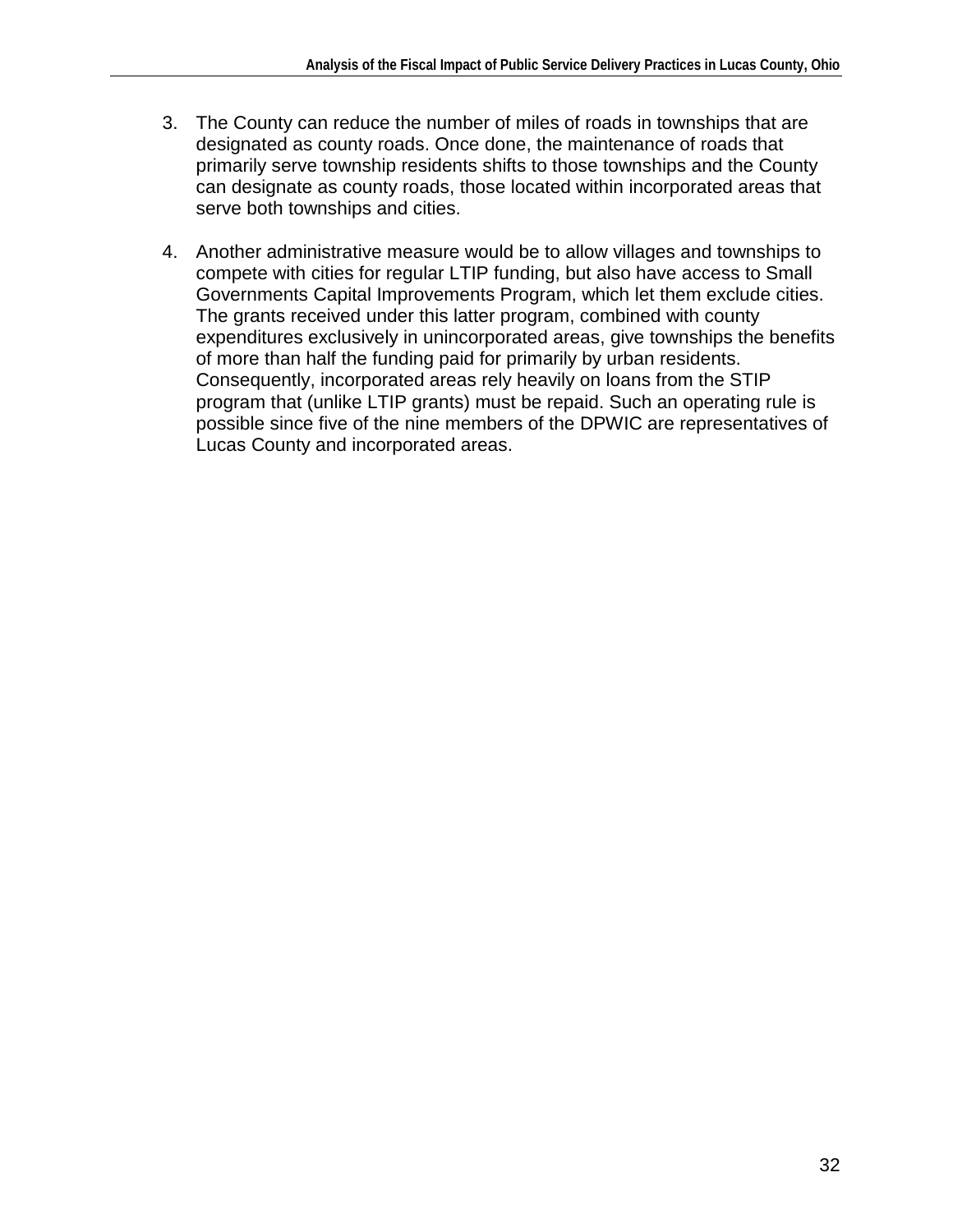# **Criminal Justice Services**

Criminal justice services in Lucas County include those activities related to protecting the lives and property of citizens, adjudicating disputes, and protecting the rights of accused persons. These are among the most vital and most expensive services provided by local governments, and include police patrol, arrests and booking, pre-trial detention, pre-trial release, courts and court room security, public defender, work release, health care, and drug testing.

The costs, associated with courtroom security and drug testing, were not examined in this study. The Sheriff's Department provides security to Toledo City Courts on a contract basis, but since it is not a service provided without cost to other jurisdictions, it did not meet the test for the study. Drug testing is provided to all prisoners without regard to which jurisdiction arrested them; thus it was considered outside the scope of this study.

Incorporated areas have far more responsibilities for providing criminal justice services than do unincorporated areas, and they do so either through direct provision or under contract with the county. Townships, on the other hand, may, but are not required to, provide these services. As a result, the county has become the default provider. All incorporated areas have their own police departments, as permitted under the ORC, Chapter 715.05: "All municipal corporations may organize and maintain police and fire departments, erect the necessary buildings, and purchase and hold all implements and apparatus required therefore." The permissive implication of this provision is altered in Chapter 737.01, which states, "In each city there shall be a department of public safety, which shall be administered by a director of public safety...."

There are four municipal courts in Lucas County. They are independent of the County Common Pleas courts and are largely outside the scope of this study. Under the Ohio Constitution, the General Assembly has the responsibility for creating Municipal courts. The current statute specifying the courts is in Chapter 1901.01 of the ORC.

A wide range of other criminal justice services are provided to the cities on a contract basis. These same services are provided to the unincorporated townships at no cost. These services include booking and pre-trial detention, public defender, and work release. In addition, Toledo has contracts with the County for pre-trial release and for health care of its defendants.<sup>9</sup> The Villages of Holland, Waterville, and Whitehouse have contracts for public defender and work release with the County, and the latter two also have contracts for pre-trial detention.

Townships have borne little of the burden for criminal justice services for their residents and rely largely on the County. Thus, they have passed much of the cost on to all

<sup>1</sup>  $9$ It is not known why only Toledo pays for the health care of inmates arrested within its boundaries when other jurisdictions do not. One explanation is that it accounts for over three-fourths of those arrested in the county; however, other jurisdictions provide almost a quarter of inmates but do not contribute to health care.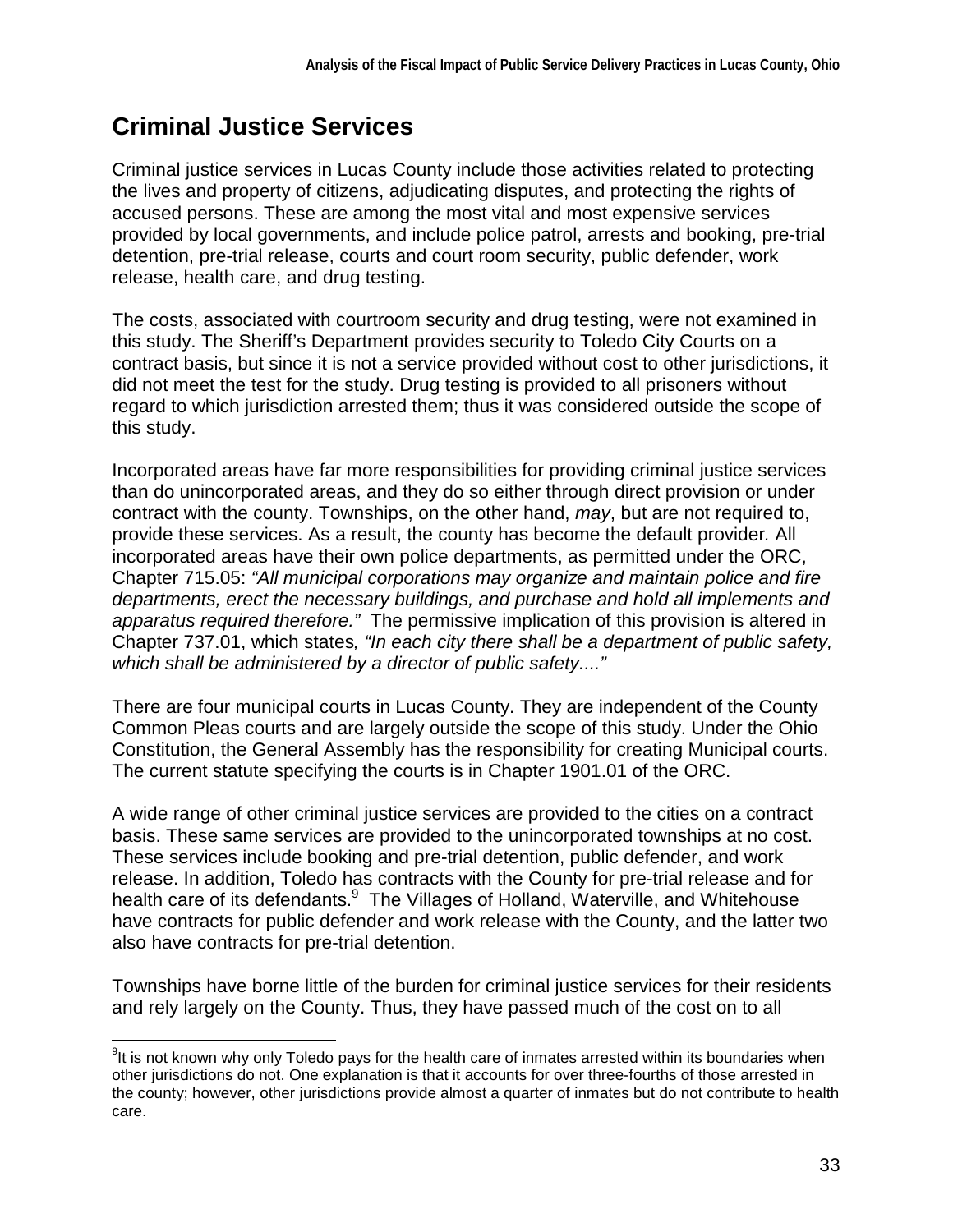County taxpayers, the majority of whom are not residents of townships. Only three townships, Sylvania, Waterville, and Washington, have their own police departments. For the remainder, the Sheriff provides police services through the department's road patrol, which operates only in the townships. Only Springfield currently bears any of the cost of this expensive service, and it just began this practice in 2001. None of the townships share any of the other costs of criminal justice services resulting from arrests made in their jurisdictions, including booking, pre-trial detention, pre-trial release, courts, public defender, work release, and health care. The criminal justice contracts that existed between local jurisdictions and Lucas County in 1999 are summarized in Table 9. The absence of a contract indicates that the County provides these services without charge to the jurisdiction where the person was arrested. The residents of the entire County thus bear the cost of providing these services.

|                        | Table 9<br>Value of Criminal Justice Contracts Between Lucas County and Local |        |          |                                                                 |                |            |            |  |  |
|------------------------|-------------------------------------------------------------------------------|--------|----------|-----------------------------------------------------------------|----------------|------------|------------|--|--|
|                        | Jurisdictions, 1999                                                           |        |          |                                                                 |                |            |            |  |  |
|                        | <b>Maumee</b>                                                                 | Oregon | Sylvania | <b>Toledo</b>                                                   | <b>Holland</b> | Waterville | Whitehouse |  |  |
| Pre-trial<br>Detention | 20,787                                                                        | 57,954 | 23,400   | 1,064,373                                                       |                | 0,739      | 10,739     |  |  |
| Pre-Trial<br>Release   |                                                                               |        |          | 578,008                                                         |                |            |            |  |  |
| <b>Booking</b>         | 45,772                                                                        | 9,821  | 3,630    | 2,384,974                                                       |                |            |            |  |  |
| Public<br>Defender     | 28,000                                                                        | 28,000 | 28,000   | 547,252<br>(\$290,755<br>after<br>reimbursement <sup>10</sup> ) | 4,725          | 2,340      | 2,340      |  |  |
| <b>Work</b><br>Release | 18,000                                                                        | 26,400 | 42,500   | 385,632.00                                                      | 6,000          | 1,300      | 600        |  |  |
| Health<br>Care         | <b>Source: Contract Documents</b>                                             |        |          | 82,000                                                          |                |            |            |  |  |

There are two major organizations through which townships pass on their responsibilities for providing services for their own residents the County Sheriff's department and the municipal courts.

<sup>1</sup>  $10$  Each year the State of Ohio reimburses the County for some of the costs of the Public Defender Program. The amount of reimbursement varies from year to year and is declining because of State budget cuts. The county passes along that all of that reimbursement to the City of Toledo. In 1999 Toledo's Public Defender Program contract amount with the county was \$547,252. The State reimbursement for that year was \$256,497. Thus, the discounted the cost of Toledo's Public Defender Program for 1999 was \$290,755 (source: Lucas County Management and Budget Office.) Our calculations for this report are based on the contracted amount for the Public Defender Program.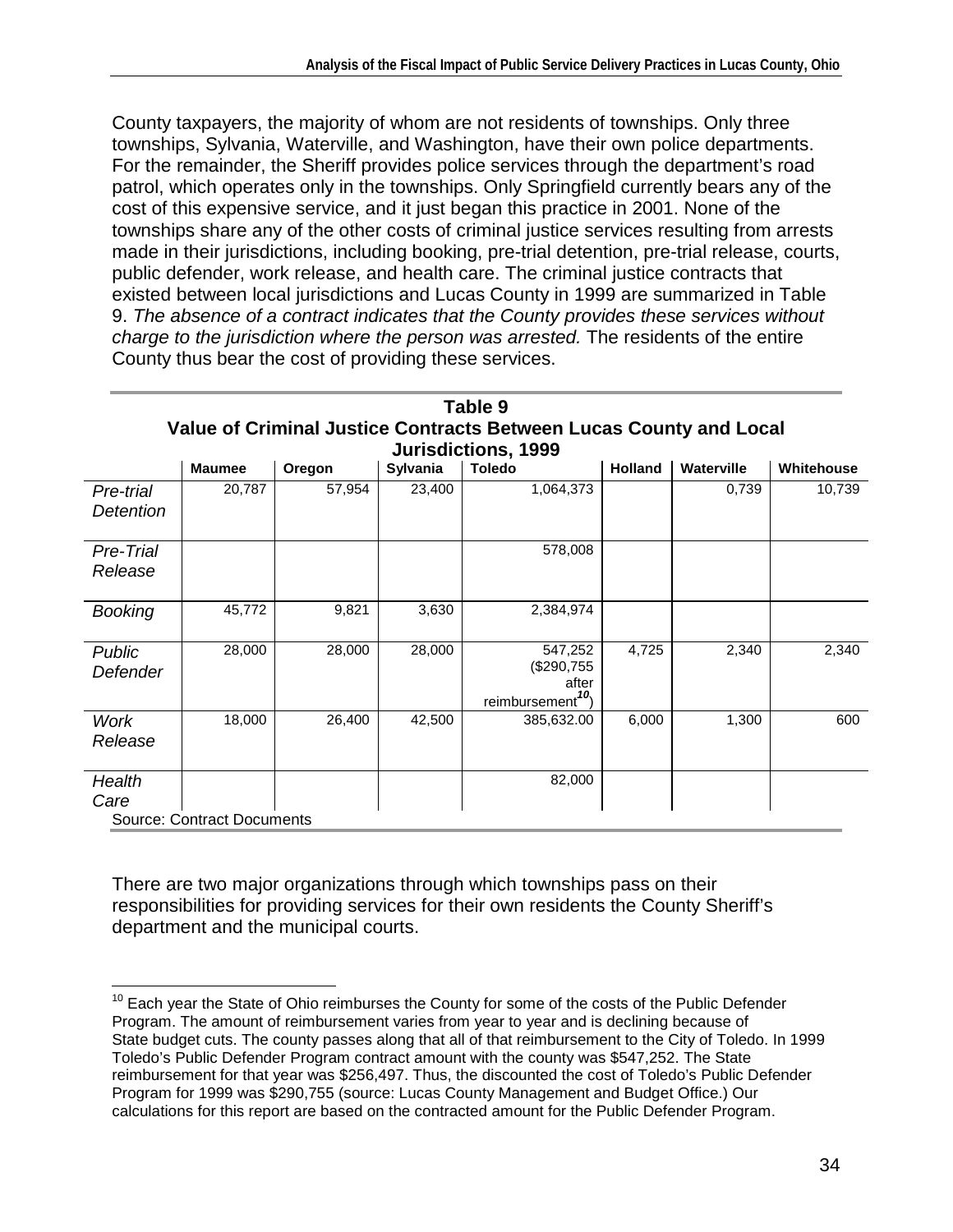## **The County Sheriff**

The Lucas County Sheriff 's Department is by far the largest consumer of general fund resources in county government, expending \$51,138,000 in 2000. The Sheriff, together with the courts, consumes more than half the County's general fund budget. The Sheriff operates the Lucas County Correctional Center (LCCC) and charges incorporated areas for a number of services that are provided without charge to townships. The most important of these are basic police services and custody of arrested persons. The Sheriff is the default provider of police services to unincorporated areas that have chosen not to have their own police services. For smaller townships, like Jerusalem or Harding, such an arrangement is logical and has little overall impact for other residents of the county. However, providing police services without cost to the larger, more prosperous and growing townships, such as Monclova and (until 2001) Springfield does have a substantial impact on other County residents. The Sheriff's road patrol had 1999 expenditures of \$4,808,159, according to the Lucas County Auditor's office. This amount (paid by all taxpayers in the County) averages out to \$10.57 per capita. For residents of townships except Sylvania, Waterville, and Washington, this is the sum total of their criminal justice expenses. For residents of incorporated areas (Toledo, Sylvania, Maumee, Oregon, and villages) however, citizens must pay the additional expense of providing their own police services. Further, these municipalities also bear the post-arrest expenses, not only of persons arrested within their own jurisdictions, but also of persons arrested in townships.

The ORC does not obligate the Sheriff to provide free services to townships that are not also provided to municipalities nor does the ORC prevent the Sheriff from charging townships at the same rate as municipalities. Chapter 311.07 "General powers and duties of the sheriff," states that "Each sheriff shall preserve the public peace and cause all persons guilty of any breach of the peace, within the sheriff's knowledge or view, to enter into recognizance with sureties to keep the peace and to appear at the succeeding term of the court of common pleas, and the sheriff shall commit such persons to jail in case they refuse to do so." Jurisdictions not arresting or charging under a municipal code, i.e. villages and townships, are not billed for LCCC expenses. Since all charges outside of the cities are made under the Ohio Revised Code, the County Sheriff incurs all of the costs; in turn, some of the costs are later reimbursed by the State.

## **Courts**

There are four municipal courts in Lucas County, each located in one of the County's cities and supported by the budgets of these cities. Villages and townships fall within the jurisdiction of one or more of those municipal courts. Toledo has jurisdiction over the Village of Ottawa Hills and Washington Township. Oregon has jurisdiction over Harbor View and Jerusalem townships. Maumee has jurisdiction over the western townships south of the turnpike.<sup>11</sup> Sylvania has jurisdiction over the western townships north of the

<sup>1</sup> <sup>11</sup>Waterville and Whitehouse Villages; Monclova, Providence, Swanton, Waterville, Whitehouse, and part of Springfield Townships.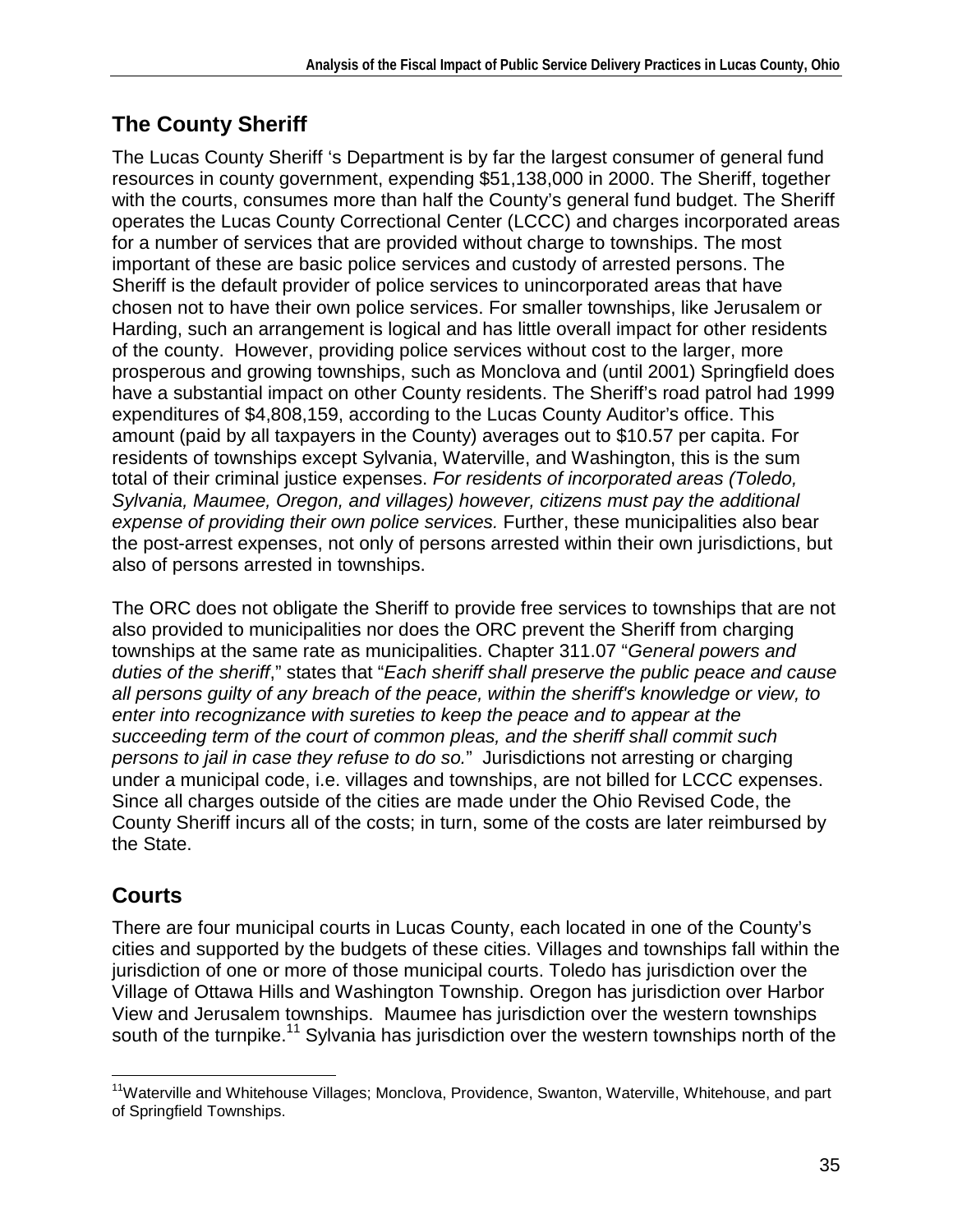turnpike.<sup>12</sup> While villages contribute to the administrative overhead of the municipal courts serving their jurisdiction, the townships do not contribute to the administrative overhead of the courts serving their jurisdiction; thus, their costs are underwritten by the residents of the incorporated areas. Additionally, Holland Village contracts with the County for public defender expenses, and Waterville and Whitehouse villages reimburse Maumee for public defender and work release services.

If there were only a few persons in townships who were arrested, detained, and tried at County expense, there would be no significant extra burden on residents of incorporated areas. However, the inequities in the existing system can be demonstrated by examining the differing costs for criminal justice services in different jurisdictions. This data is presented in Table 10, which shows the number of arrests made by each jurisdiction in 2000 and the value of each jurisdiction's contract with the county for services provided by the Sheriff and by the courts in 1999 (the value of 2000 contracts were not available for this report, although the difference is probably minimal). These services include booking and pre-trial detention, (and for Toledo, health care), public defender, and work release, and are consequently rough indicators of differential costs to different jurisdictions. The data does not provide information on the total number of days spent in confinement, but rather assumes that persons arrested in each of the jurisdictions spent a comparable number of days in the LCCC.

<sup>1</sup> <sup>12</sup>Berkey and Holland Villages; Harding, Richfield, Spencer, Sylvania, and most of Springfield Townships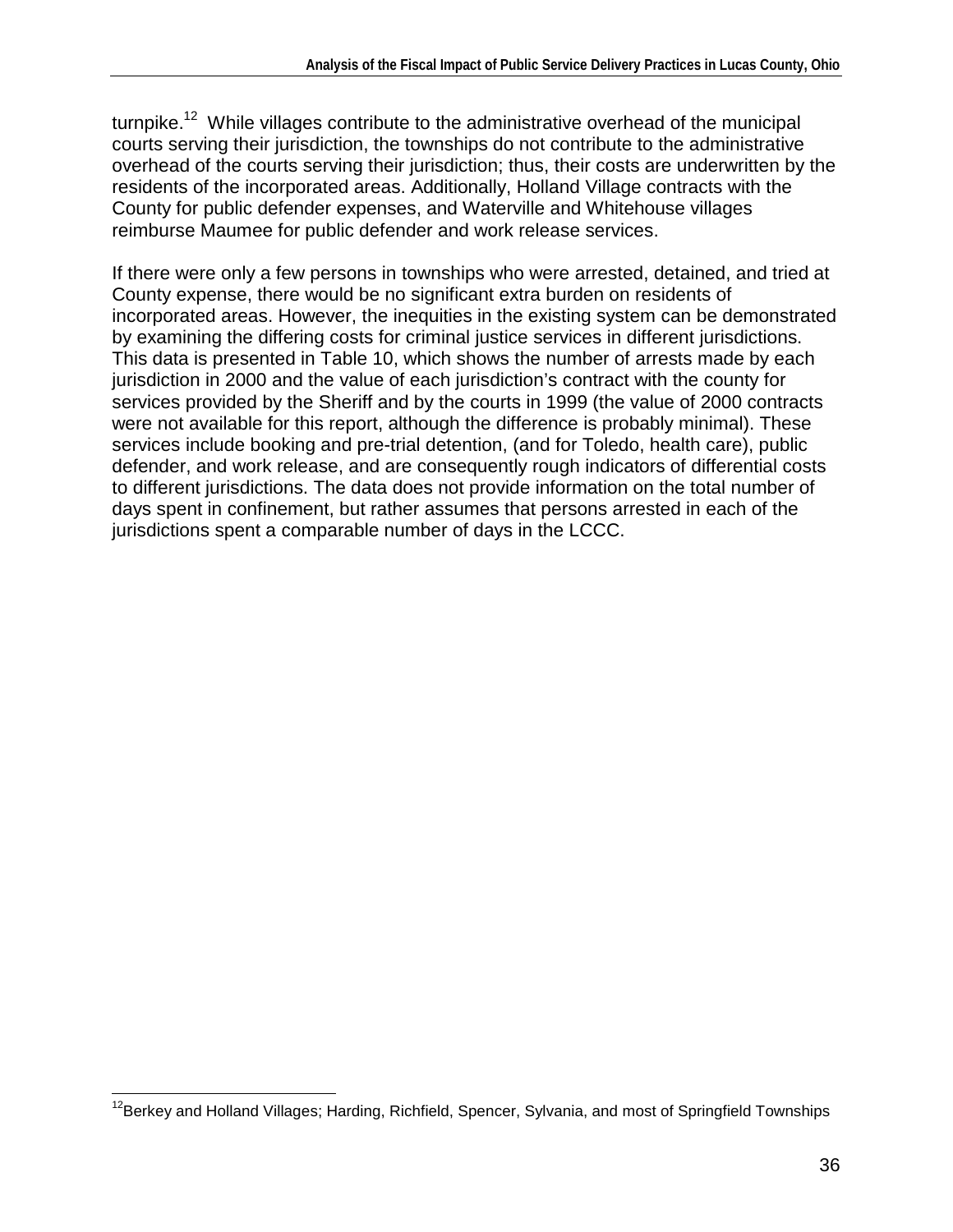|                                                                            |  | Table 10             |  |  |  |
|----------------------------------------------------------------------------|--|----------------------|--|--|--|
|                                                                            |  | <b>Total Arrests</b> |  |  |  |
| Percent of Total, Average Per Arrest Costs in Lucas County by Jurisdiction |  |                      |  |  |  |
|                                                                            |  |                      |  |  |  |

|                                 | <b>Total Arrests</b><br><b>Booked into</b><br><b>LC Jail 2000</b> | % of Total | <b>Total value of 1999</b><br>contracts w/ Sheriff<br>(booking, pre-trial<br>detention, health)  | <b>Total value other</b><br><b>County contracts</b><br>(Public Defender &<br>work release) |
|---------------------------------|-------------------------------------------------------------------|------------|--------------------------------------------------------------------------------------------------|--------------------------------------------------------------------------------------------|
| <b>CITIES</b>                   |                                                                   |            |                                                                                                  |                                                                                            |
| <b>Toledo</b>                   | 18,362                                                            | 77.22      | 3,531,347                                                                                        | 932,884                                                                                    |
| <b>Maumee</b>                   | 264                                                               | 1.11       | 66,559                                                                                           | 46,000                                                                                     |
| Sylvania                        | 76                                                                | 0.32       | 27,030                                                                                           | 70,500                                                                                     |
| Oregon                          | 357                                                               | 1.50       | 67,775                                                                                           | 54,400                                                                                     |
| <b>VILLAGES</b>                 |                                                                   |            |                                                                                                  |                                                                                            |
| <b>Ottawa Hills</b>             | 48                                                                | 0.20       | 0                                                                                                | 0                                                                                          |
| <b>Waterville</b>               | 30                                                                | 0.13       | 10,739                                                                                           | 3,640                                                                                      |
| <b>Holland</b>                  | 53                                                                | 0.22       | $\overline{0}$                                                                                   | 10,725                                                                                     |
| Whitehouse                      | 16                                                                | 0.07       | 10,739                                                                                           | 2,940                                                                                      |
| <b>TOWNSHIPS</b>                |                                                                   |            |                                                                                                  |                                                                                            |
| <b>County</b><br><b>Sheriff</b> | 4,081                                                             | 17.14      | 0                                                                                                | 0                                                                                          |
| Sylvania                        | 363                                                               | 1.52       | 0                                                                                                | 0                                                                                          |
| <b>Waterville</b>               | 12                                                                | 0.05       | $\overline{0}$                                                                                   | 0                                                                                          |
| Washington                      | 124                                                               | 0.52       | 0                                                                                                | $\mathbf 0$                                                                                |
|                                 |                                                                   |            | Sources: Arrest data--Lucas County Sheriff and value of contracts--from contracts. <sup>13</sup> |                                                                                            |

It is important to note that each city handles arrests in a different manner. The City of Sylvania maintains its own small jail and therefore books fewer people into the Lucas County system. Maumee and Oregon each book and release certain misdemeanor offenders at their own police stations. In addition, Sylvania's work release costs are

<sup>1</sup>  $13$  These data do not include arrests made by the following: Metro Parks, State Adult Parole Authority, University of Toledo, State Agencies, Highway Patrol, U.S. Marshal, Federal, & other state agencies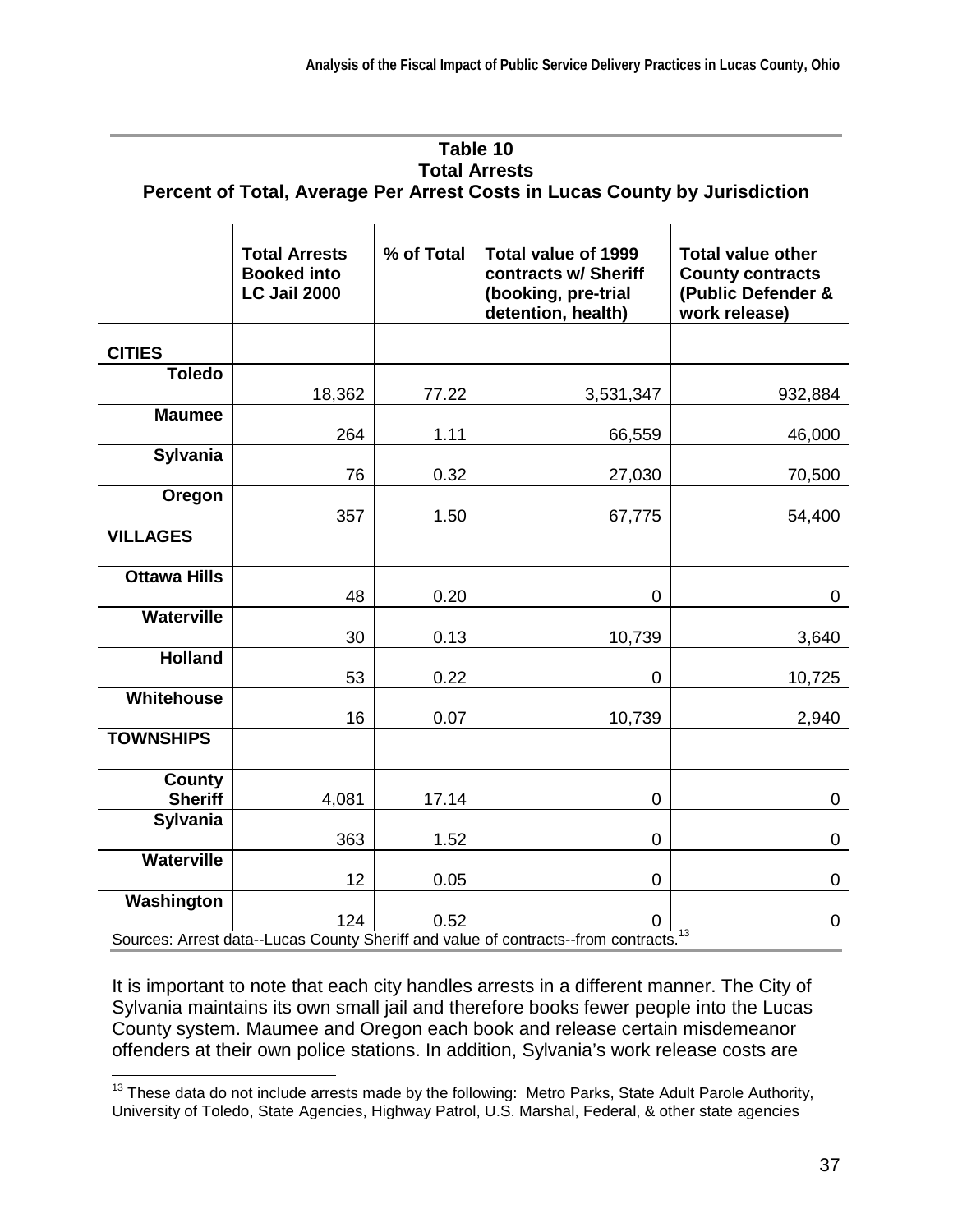significantly higher because they make more extensive use of the County's work release program than the other cities in the County. In each category on this table, the cities pay the County for these services, while the townships receive the services at no cost.

There is a surprisingly high arrest rate in the townships. While more persons by far were arrested in Toledo than in any other jurisdiction, the next highest number of arrests are made by the County Sheriff. Since the Sheriff's road patrol functions exclusively in townships, these arrests occurred predominantly in townships, which do not contract to pay for any of the costs associated with persons arrested in their jurisdictions. Including the three townships with their own police departments (Sylvania, Waterville, Washington), townships accounted for almost 20% of the arrests in Lucas County, far more than the total recorded in all the other cities and villages (except Toledo) in the county. Lucas County residents, 81% of whom do not live in townships, bear the enforcement and judicial costs of those arrested in townships,

It is clear from this analysis that the current criminal justice service delivery system benefits unincorporated areas. Some of those jurisdictions pay for some or all the services they receive, others do not. Chart 6 provides a framework to illustrate this inequity by summarizing whether residents of the jurisdiction or of the entire county pay for each of these services.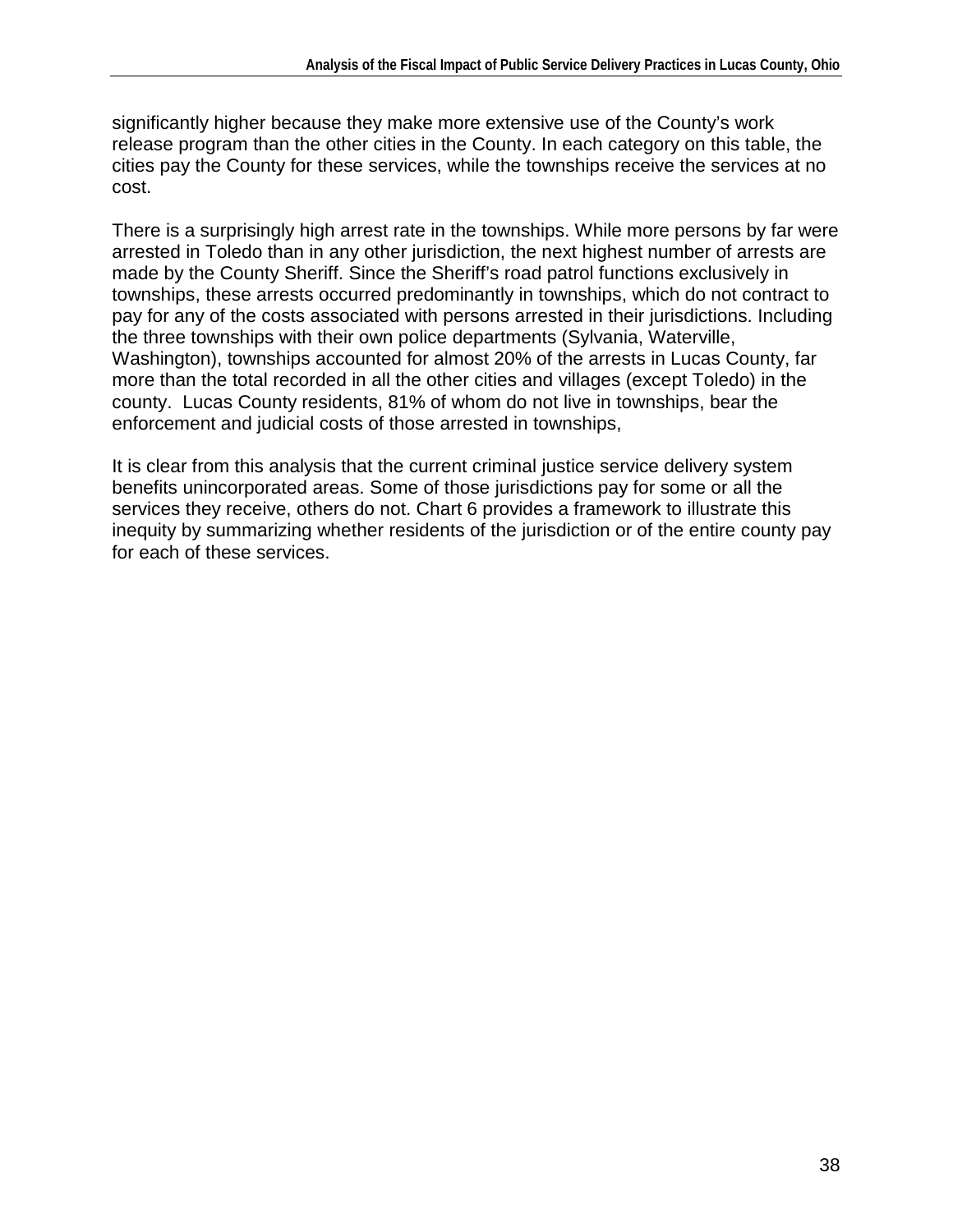| Chart 6                                                             |
|---------------------------------------------------------------------|
| Who Pays in the Various Jurisdictions for Criminal Justice Services |

|                    | Cities                           |              | <b>Villages</b>     |                          |                                     | <b>Townships</b>    |                                                                                                  |                                      |
|--------------------|----------------------------------|--------------|---------------------|--------------------------|-------------------------------------|---------------------|--------------------------------------------------------------------------------------------------|--------------------------------------|
|                    | Maumee<br>Oregon<br>Sylvania     | Toledo       | Holland             | Waterville<br>Whitehouse | <b>Berkey</b><br><b>Harbor View</b> | <b>Ottawa Hills</b> | Harding<br>Jerusalem<br>Monclova<br>Providence<br>Richfield<br>Spencer<br>Springfield<br>Swanton | Sylvania<br>Waterville<br>Washington |
| <b>Policing</b>    | _ocal                            | Local        | Local               | Local                    | Lucas                               | Local               | Lucas                                                                                            | Local                                |
|                    | Jurisdiction                     | Jurisdiction | <b>Jurisdiction</b> | Jurisdiction             | County                              | Jurisdiction        | County                                                                                           | Jurisdiction                         |
| <b>Booking</b>     | _ocal                            | Local        | Lucas               | Lucas                    | Lucas                               | Lucas               | Lucas                                                                                            | Lucas                                |
|                    | Jurisdiction                     | Jurisdiction | County              | County                   | County                              | County              | County                                                                                           | County                               |
| <b>Pre-Trial</b>   | Local                            | Local        | Lucas               | Local                    | Lucas                               | Lucas               | Lucas                                                                                            | Lucas                                |
| <b>Detention</b>   | Jurisdiction                     | Jurisdiction | County              | Jurisdiction             | County                              | County              | County                                                                                           | County                               |
| <b>Pre-trial</b>   | Lucas County                     | Local        | Lucas               | Lucas                    | Lucas                               | Lucas               | Lucas                                                                                            | Lucas                                |
| Release            |                                  | Jurisdiction | County              | County                   | County                              | County              | County                                                                                           | County                               |
| <b>Public</b>      | Local                            | Local        | Local               | Local                    | Lucas                               | Lucas               | Lucas                                                                                            | Lucas                                |
| <b>Defender</b>    | Jurisdiction                     | Jurisdiction | <b>Jurisdiction</b> | Jurisdiction             | County                              | County              | County                                                                                           | County                               |
| Work-release       | Local                            | Local        | Local               | Local                    | Lucas                               | Lucas               | Lucas                                                                                            | Lucas                                |
|                    | Jurisdiction                     | Jurisdiction | Jurisdiction        | Jurisdiction             | County                              | County              | County                                                                                           | County                               |
| <b>Health Care</b> | Lucas County Uurisdiction County | Local        | Lucas               | Lucas<br>County          | Lucas<br>County                     | Lucas<br>County     | Lucas<br>County                                                                                  | Lucas<br>County                      |

Note: In addition to these services, all jurisdictions pay for the Sheriff's road patrol, even if they have their own police department.

Source: Calculated

Although we cannot calculate the degree of inequity in this system because much of the needed cost data is unavailable, we can estimate its level from the cost of providing the most expensive service: that of booking and pre-trial detention. Table 11 below calculates the cost of booking and pre-trial detention in those jurisdictions lacking a contract with the county based on the aggregate cost per arrest that the county charges those jurisdictions who do have a contract. These calculations assume that the actual per arrestee costs to the county are the same. Jurisdictions with contracts paid \$3,719,320 for booking and pre-trial detention of 19,263 arrestees, for an average of \$193 each. In jurisdictions without a contract, 4,543 were arrested during the same period. If we assume that the costs for those arrested in non-contract jurisdictions were the same, these cost the taxpayers of Lucas County almost \$877,000.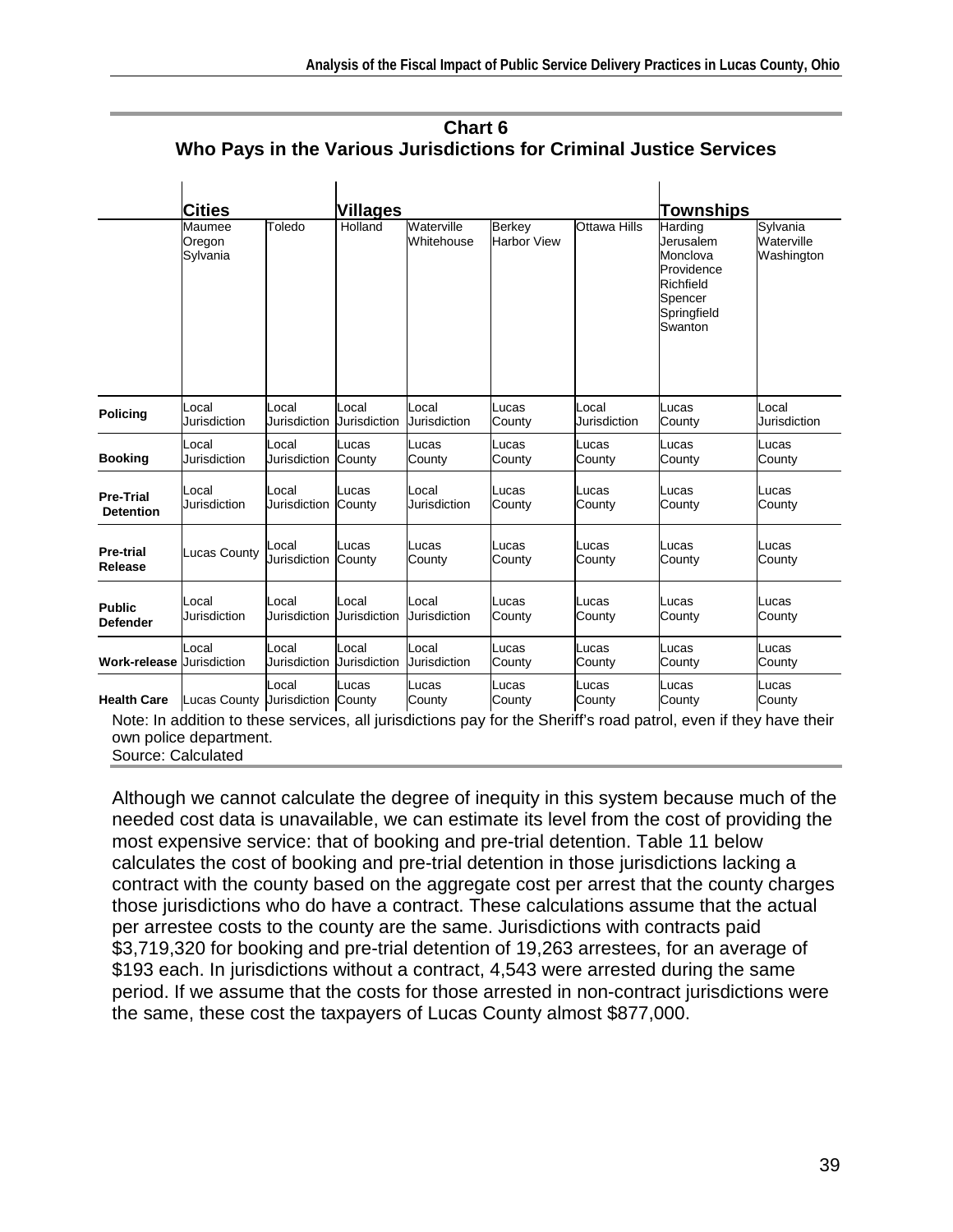#### **Table 11 Estimated Costs of Booking and Pre-trial Detention for Arrestees in Jurisdictions without a Contract with Lucas County**

| <b>Jurisdiction</b>       |        | Arrested   Per Arrest Average | <b>Total Cost</b> |
|---------------------------|--------|-------------------------------|-------------------|
| <b>With Contracts</b>     | 19,263 | \$193                         | \$3,719,320       |
| <b>Without Contracts</b>  | 4.543  | $$193*$                       | \$877,000**       |
| **Calculated*<br>*Assumed |        |                               |                   |

### **Policy Implications and Recommendations**

1

The current practices in Lucas County excessively require that residents of incorporated areas, particularly municipalities, bear a disproportionate share of the costs of criminal justice services for townships. The taxpayers of the entire county bear the cost of policing unincorporated areas without their own police departments at a cost of almost \$5 million annually, and bear the cost of booking and pre-trial detention of persons arrested in some unincorporated areas and some villages of a little less than \$900,000. Based on the population proportion of the county, this represents a subsidy of around \$4.8 million annually of incorporated areas to unincorporated areas.

There are three obvious policy options open to the County and the Sheriff that could be taken to increase the responsibilities of townships for their own services and reduce their ability to shift the cost of their own services to others in the county.

- 1. Change the financing for the Sheriff's road patrol to an enterprise fund, to be financed by contracts with local jurisdictions rather than from the general fund. Besides making local communities responsible for the safety of their own citizens, such an arrangement would allow them also to choose their own level of services, rather than relying on decisions by an external agency. This arrangement, similar to the Lakewood Plan,<sup>14</sup> is much fairer to residents of other jurisdictions within the County who are not required to finance services they do not receive. There are ample precedents for such an arrangement within Lucas County, such as with the County Building Regulations Department.
- 2. Require that all jurisdictions within the limits placed by the ORC, be treated the same as municipalities. They should be responsible for the costs of booking and pre-trial detention of persons arrested within their jurisdictions, at least beyond whatever reimbursement the state provides. Subsequent changes should include

<sup>&</sup>lt;sup>14</sup>The Lakewood Plan is named for a planned community in California. That community, incorporated in 1954, has a novel approach to providing city services. The City Council sets policy and budgets at the local level, but contracts with Los Angeles County to receive a wide range of county services such as road repair, water and sewer services, and fire protection. This arrangement lets the city retain local control of its government while tapping efficiently into existing services. Known as the Lakewood Plan, it has been adopted and modified by many other communities, particularly in California, but also throughout the United States.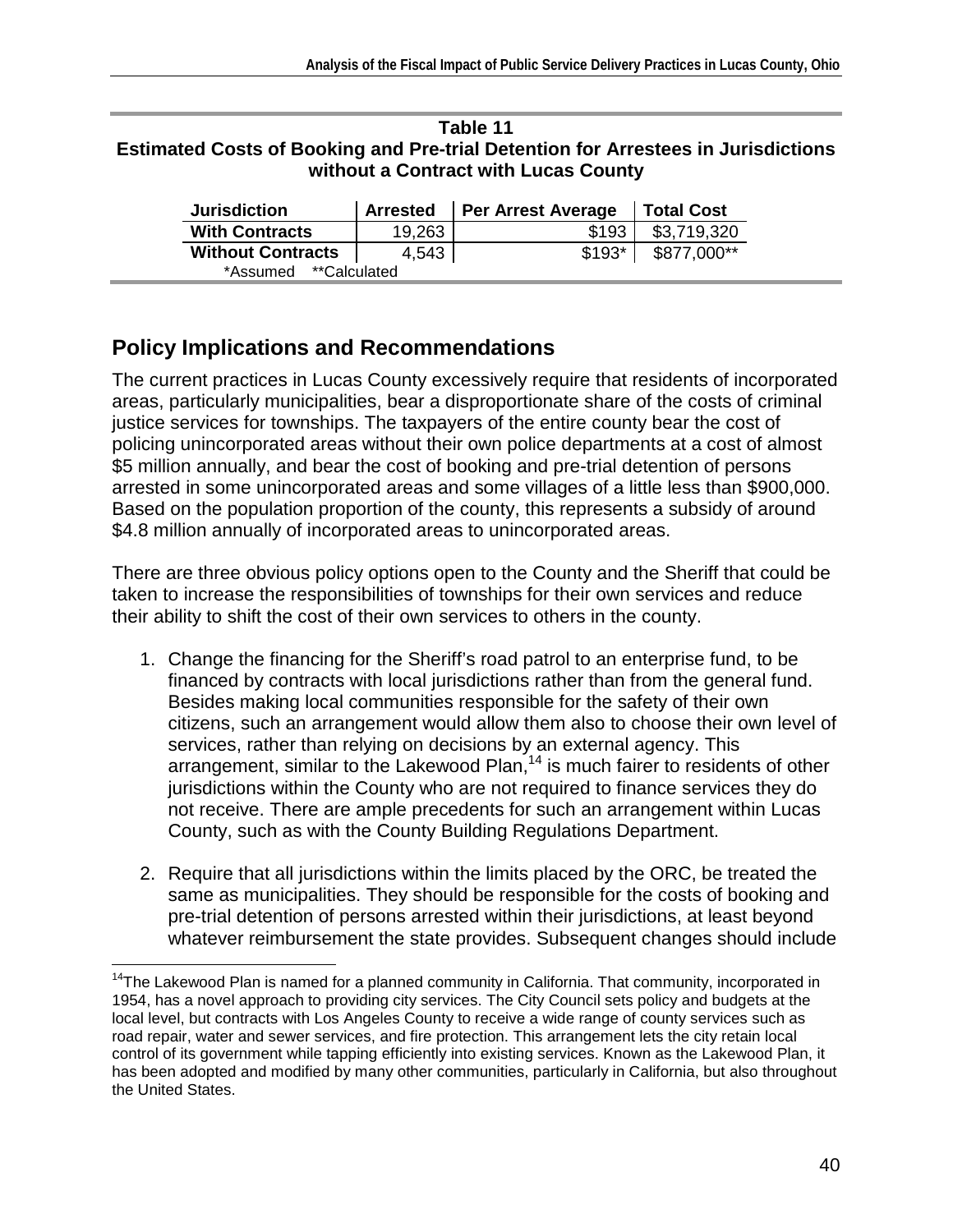billing the jurisdiction for other services provided by the courts, particularly for the public defender and for work release.

3. Call for a clarification from the Ohio Attorney General of the contradiction between "may" and "shall" in ORC 715.05 vs. 737.01, so that incorporated areas can know with more certainty about their mandated and discretionary services.

As the population in townships continues to increase, we can expect further growth in criminal incidents. Under the existing system of criminal justice delivery, cities are subsidizing services in townships, and this subsidy can be expected to grow in the future. This practice also subsidizes this growth and encourages sprawl, for as people move into townships they reduce their costs for crime protection.

As noted in the executive summary further study needs to be done on the funding of the regional jail in Stryker, Ohio. This jail is not operated by the County, but Lucas County municipalities pay for the costs of incarcerating their own prisoners there, while Township prisoners are paid for by all the taxpayers of the County.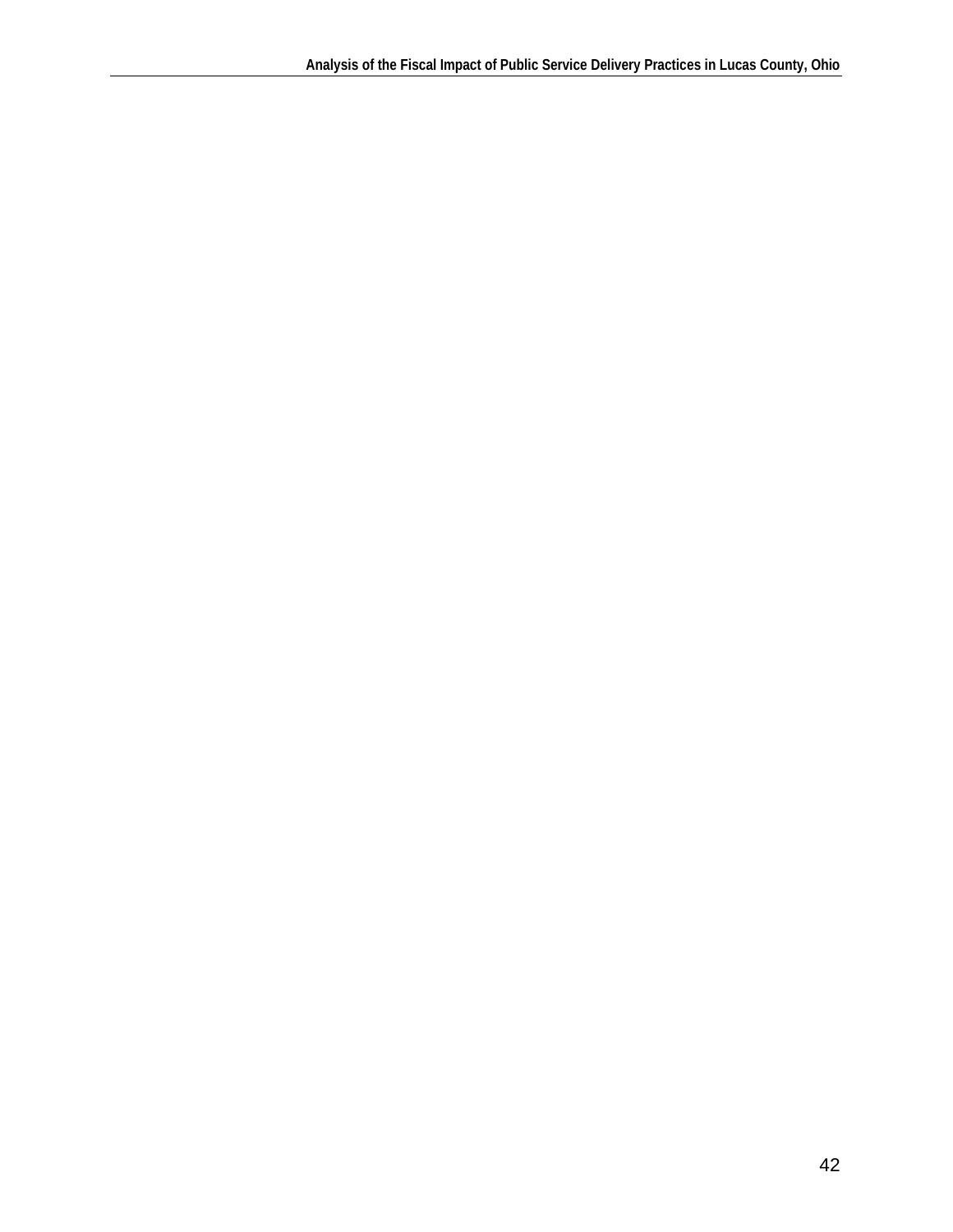# **Toledo-Lucas County Plan Commissions**

The Toledo/Lucas County Plan Commission is responsible for planning for both the City of Toledo and Lucas County. The City Plan Commission, established in 1916, operates under the Toledo City Charter. Section 190 of the Charter specifies its authorities and duties:

The City Plan Commission shall have power to control the design and location of works of art which are, or may become, the property of the City; the plan, design and location of public buildings, harbors, bridges, viaducts, street fixtures and other structures and appurtenances having to do with the beauty and convenience of the City; the removal, relocation, extension and platting of streets, parks and other public places, and of new areas; and the preparation of plans for the future physical development of the City.

The Lucas County Planning Commission, established in 1924, operates under the ORC. In December 1931, the staffs of the two commissions were merged, but they are legally separate entities. They employ the same persons and share expenses. They retain two independent governing bodies (commissions), composed of volunteers who serve without pay. One has a five-member board appointed by the Mayor of Toledo with the approval of City Council; the other has eleven members including the County Commissioners, with the remainder appointed by the County Commissioners to represent the townships and the City of Toledo. The director of the plan commissions is chosen by the majority vote from these two commissions. Both the City of Toledo and Lucas County fund the commissions. Toledo's share is from the general fund and from a share of Toledo's federal block grant program; Lucas County's share is from its general fund. For 1999, \$562,800 came from Toledo's general fund, and \$115,000 from Toledo's block grant allocations. Lucas County provided \$384,000 from its general fund.

The staff of the Toledo-Lucas County Plan Commissions serve as the Townships' planning agency, and as such is a service that meets the requirement for analysis by this project. This function is funded by resources belonging to all county residents but only benefits townships. The incorporated areas provide almost all the financing for the Commission, amounting to a net annual transfer from incorporated to unincorporated areas of 84% of \$384,000 or approximately \$332,560. In turn, these incorporated areas must fund their own planning agencies or activities through their own budgets. The per capita cost for residents of Lucas County in 1999 (based on 2000 population figures) was only \$0.84. For township residents, this cost represents their total for planning activities. Incorporated areas, however, have the additional cost of supporting their own planning activities, which for Toledo residents in 1999 (again, using 2000 census figures) was \$2.16 per capita, in addition to the \$0.84 paid to support the county commission, for a total of \$3 per capita. The situation is similar for other incorporated jurisdictions.<sup>15</sup>

<sup>1</sup> <sup>15</sup>It should be noted that if the residents of townships exclusively were required to pay the County's share in financing the Lucas County Planning Commission, which only benefits township residents, the average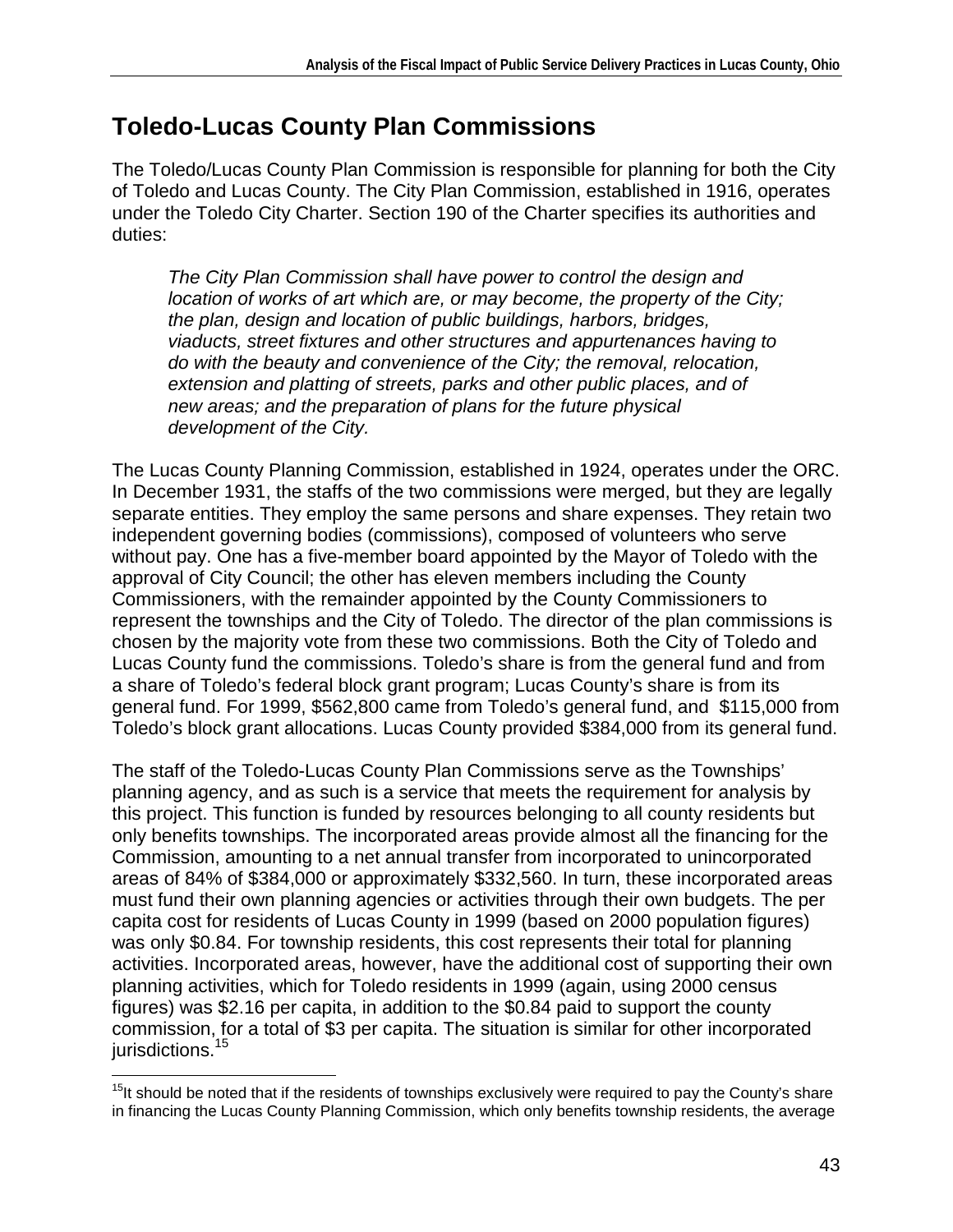Besides being financed primarily by residents of incorporated areas, the Lucas County Plan Commission provides many development services for the unincorporated areas. This is demonstrated in the following Table 12.

|                   | Table 12<br>Case Intake for the Toledo Lucas County Plan Commission, 1999 |                                                                                                                           |    |     |                 |  |  |  |  |  |  |
|-------------------|---------------------------------------------------------------------------|---------------------------------------------------------------------------------------------------------------------------|----|-----|-----------------|--|--|--|--|--|--|
| Township          | <b>Case Intake</b><br>of Plats                                            | <b>Site Plan</b><br><b>Zoning</b><br><b>Deed</b><br>1999<br><b>Changes</b><br><b>Transfers</b><br><b>Reviews</b><br>Total |    |     |                 |  |  |  |  |  |  |
| <b>Harding</b>    | ი                                                                         | Ω                                                                                                                         | 0  | 5   | 5               |  |  |  |  |  |  |
| <b>Jerusalem</b>  | ი                                                                         | 4                                                                                                                         | 2  | 10  | 16              |  |  |  |  |  |  |
| <b>Monclova</b>   | 17                                                                        | 21                                                                                                                        | 3  | 22  | 74              |  |  |  |  |  |  |
| <b>Providence</b> | ი                                                                         | ◢                                                                                                                         | 0  | 9   | 10              |  |  |  |  |  |  |
| <b>Richfield</b>  | 0                                                                         | $\overline{2}$                                                                                                            | 0  | 3   | $5\phantom{.0}$ |  |  |  |  |  |  |
| Spencer           | ი                                                                         | 3                                                                                                                         | 0  | 4   | $\overline{7}$  |  |  |  |  |  |  |
| Springfield       | 11                                                                        | 15                                                                                                                        | 18 | 14  | 63              |  |  |  |  |  |  |
| <b>Swanton</b>    | ⋂                                                                         |                                                                                                                           | 0  | 12  | 13              |  |  |  |  |  |  |
| <b>Sylvania</b>   | 17                                                                        | 30                                                                                                                        | 24 | 22  | 105             |  |  |  |  |  |  |
| Washington        | ი                                                                         | $\overline{2}$                                                                                                            | 0  | ი   | $\mathbf{2}$    |  |  |  |  |  |  |
| <b>Waterville</b> | ሰ                                                                         | 6                                                                                                                         | 0  | 10  | 16              |  |  |  |  |  |  |
| <b>Totals</b>     | 45                                                                        | 85                                                                                                                        | 47 | 111 | 316             |  |  |  |  |  |  |
|                   | Source: Toledo/Lucas County Plan Commissions                              |                                                                                                                           |    |     |                 |  |  |  |  |  |  |

These data indicate that the primary activity of the County Plan Commission is facilitating development in the townships. The three townships experiencing the fastest rate of growth, Monclova, Springfield, and Sylvania, primarily use the Commission. These together accounted for 77% of the commission's total activity, including 100% of its plat intakes, 78% of its zoning changes, and 96% of its site review plans.

l per capita cost would be \$5.16 (\$384,000 divided by 74,459 residents). The fact that this amount is almost twice as much as the per capita cost for the Toledo plan Commission implies either that the County's share of the cost is greater than the actual benefits, or that township residents are receiving an even greater subsidy than at first appears from shifting the cost of their planning to residents of the entire county.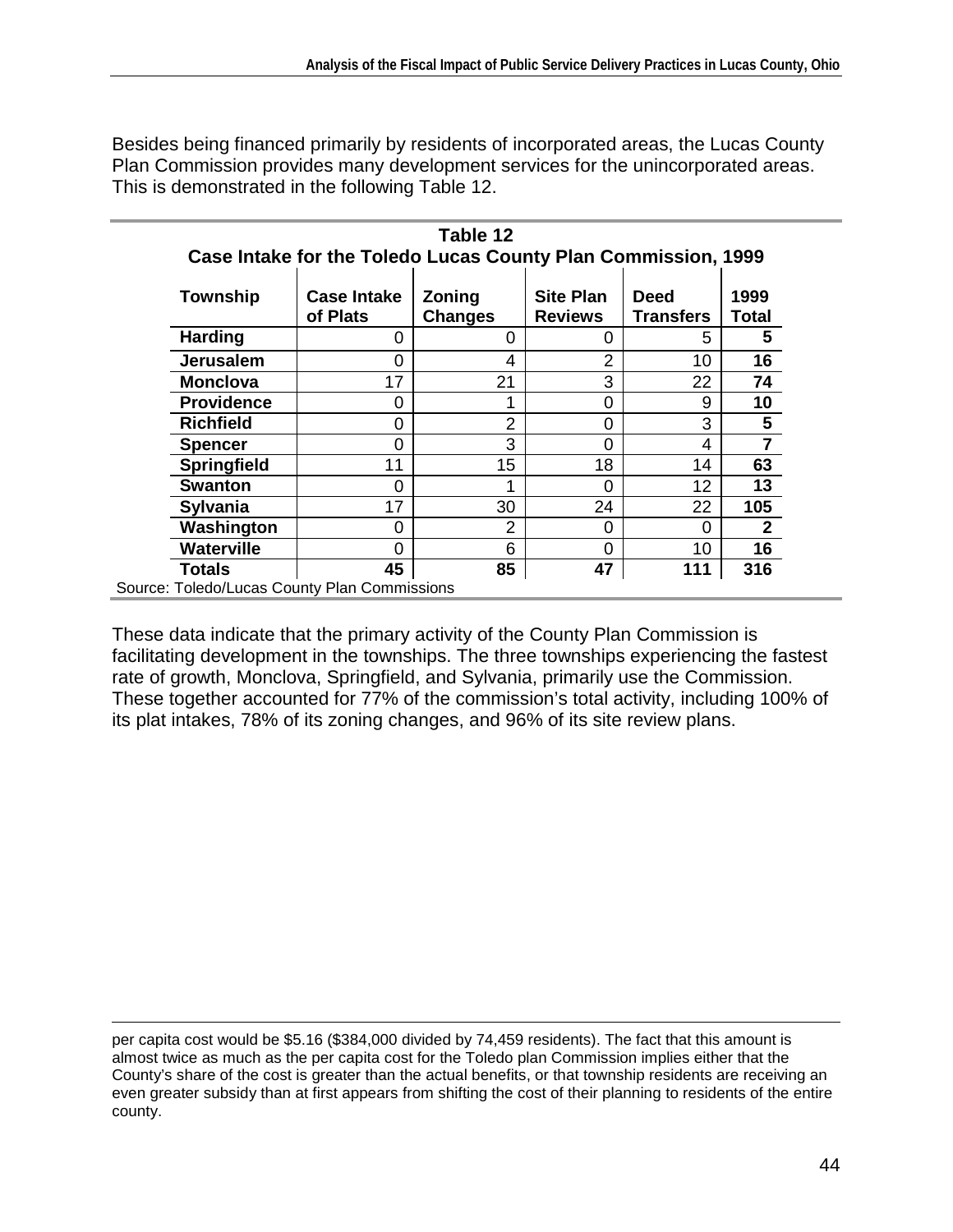### **Policy Implications and Recommendations**

The current arrangement thus permits townships to pass on the cost of services that exclusively benefit them, to those incorporated jurisdictions. A more fair and equitable solution would be for each jurisdiction to pay for its own planning, including townships. The ORC does not require the county to finance these services exclusively for townships without doing so for all jurisdictions. Chapter 713.22 states in part that "The board of county commissioners of any county may, and on petition of the planning commissions of a majority of the municipal corporations in the county having those planning commissions shall, provide for the organization and maintenance of a county planning commission."

Given these assumptions, there are three possible and practical solutions available:

- 1. Reorganize the Lucas County Plan Commission dropping the fiction that it is a County Wide Commission. Such reorganization would require rethinking representation on the commission as well as the methods of financing. Larger and growing townships, which utilize planning services most and can most afford them, would pay a price that more realistically measures the benefits they receive. Both commissions could continue to share staff and administration.
- 2. Retain the current structure but replace County funding with fees for services provided to townships.
- 3. Develop a true countywide/regional planning commission and engage in true regional planning.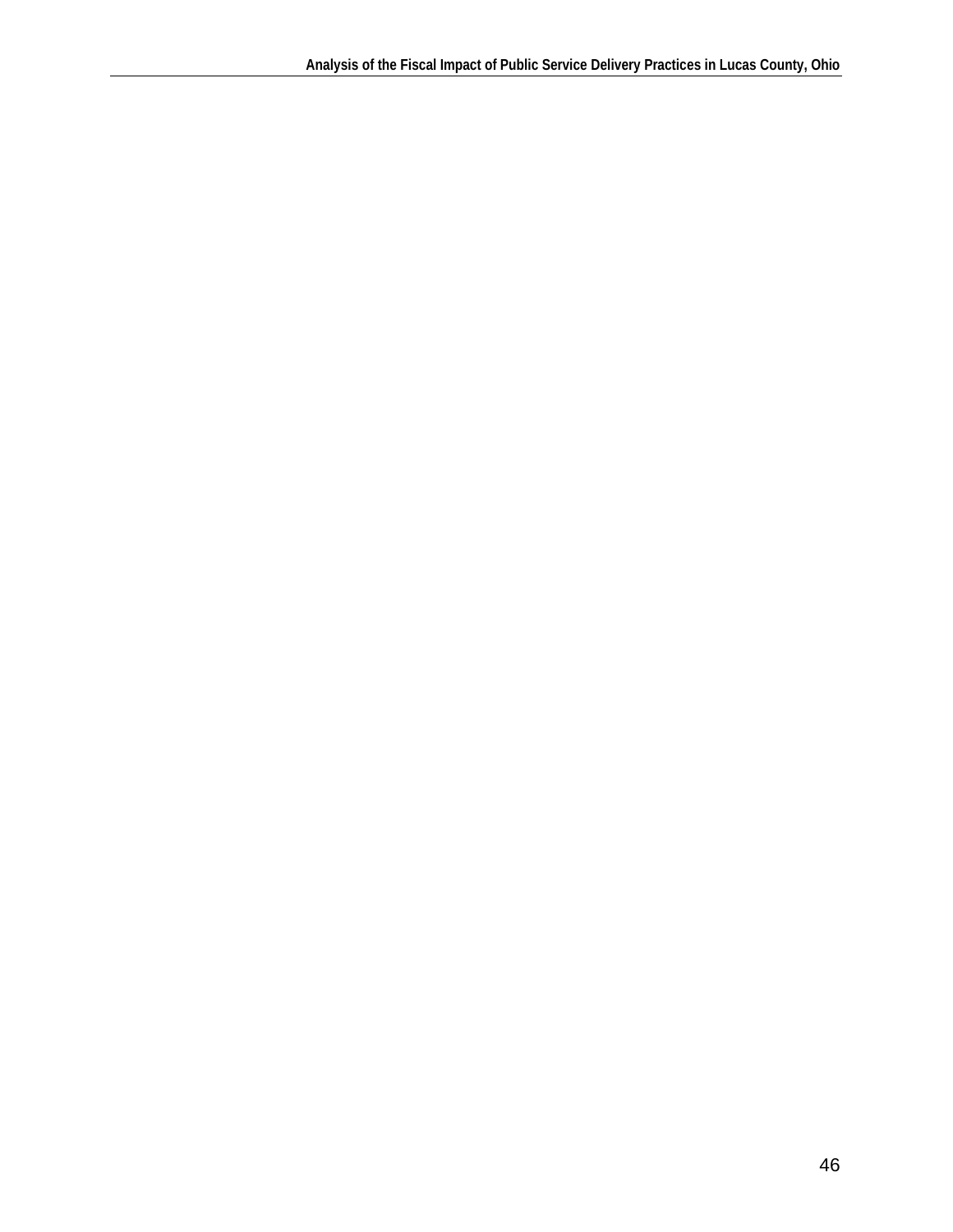# **Other Services Distributed by the County**

Other services provided by Lucas County were reviewed for this study and found to be more equitable and have less of a differential impact on services delivered to incorporated and to unincorporated areas. These include the non-utility construction and maintenance services of sanitary engineering and solid waste management, as well as building inspections, the dog warden, and economic development.

## **Sanitary Engineering**

The Lucas County Sanitary Engineering Department is under the direction of the Board of the County Commissioners and is responsible for the operation and maintenance of the county water distribution, wastewater collection, and wastewater treatment systems. The Department has a total annual operating budget of \$13.1 million (not including construction costs of assessment projects). It provides water and sanitary sewer service to more than 75,000 residential customers and many businesses. The County provides both water supplies and wastewater collection and treatment services to Monclova, Springfield, Sylvania, and Washington Townships; Ottawa Hills, Harbor View, Waterville, and Holland Villages; water supplies to Jerusalem and Waterville Townships; and has contractual arrangements for wastewater treatment services with the Cities of Maumee and Sylvania and the Village of Whitehouse.

Although the Sanitary Engineer is the primary provider of water and sanitary sewer services to townships, it was excluded from extensive analysis in this study because it is funded primarily by user fees rather than by tax revenues. Non-consumers are not required to support this service. No Policy recommendations are offered herein.

## **The Lucas County Solid Waste Management District**

The Lucas County Solid Waste Management District (LCSWMD) is responsible for developing a comprehensive plan for managing solid wastes generated by its residents. The purpose of the plan is to reduce reliance on land filling as a means for managing solid waste, and instead to promote alternative methods such as recycling, composting, and reuse. The District was formed on March 6, 1989 and was established as a single countywide District with the Lucas County Board of Commissioners as its Board of Directors. The District monitors the volume of Lucas County-generated solid waste accepted at designated landfills and other solid waste facilities. The District has private contracts with solid waste landfills, transfer, composting, and recycling facilities for the disposal, processing, and management of solid waste generated within the District. It administers the following programs:

1. **District Drop-off Collection Program:** Nineteen sites located throughout Lucas County, where residents may recycle any of the following materials at the unmanned sites: cardboard; magazines and newspapers; glass; plastic bottles and containers; aluminum cans; and steel food cans.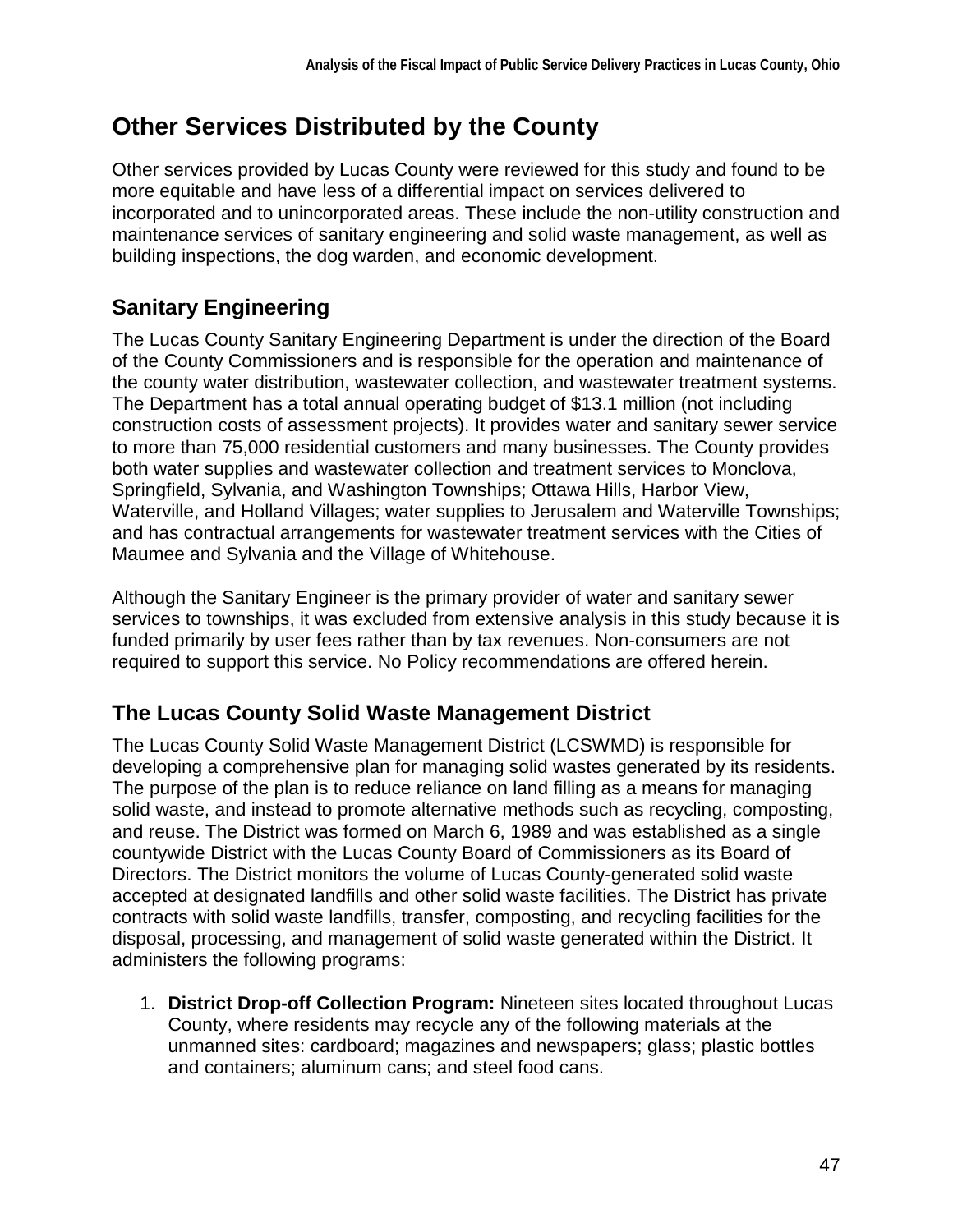- 2. **City of Toledo Residential Recycling Program:** A contractual agreement between the District and Toledo for curbside recycling service to all of its singlefamily households. The service is bi-weekly and accepts the following materials: newspapers; glass; soda bottles; plastic detergent bottles; milk jugs; aluminum cans; and steel food cans. This program is funded and operated by the City of Toledo.
- 3. **Yard Waste Drop-off Program:** Two yard waste drop-off sites under contract with two private-sector composting operators for use by Lucas County residents, who may recycle grass clippings, trimmings, leaves, and other yard waste free of charge. Commercial businesses may also use facilities at their own expense.
- 4. **Commercial Industrial Technical Assistance Program:** A cooperative program with The University of Toledo, College of Engineering, offering free waste assessments and waste minimization assistance to manufacturers, businesses, and institutions located within Lucas County.
- 5. **Outreach and Education Program**: A program through the Ohio Department of Natural Resources (ODNR) Recycle Ohio! Grant Program, subcontracting with the non-profit organization Keep Toledo/Lucas County Beautiful to meet the terms of the grant application.
- 6. **Household Hazardous Waste Collection Program:** Program provides low or no-cost options for managing household hazardous wastes (HHW) such as paint, used oil, solvents, pesticides/herbicides, caustics, and other toxic items used in the home and garden. The District contracts with private sector companies to offer drop-off service to Lucas County residents.
- 7. **Scrap Tire Management:** Annual collection events for scrap tires, working with local communities and private businesses in the abatement of scrap tires, and utilizing grants from the Ohio Department of Development (ODOD) for projects utilizing scrap tires.

Revenues for the District come primarily from four sources:

- 1. A \$1.00 generation fee levied on each ton of district waste disposed, increased to \$2.00 per ton in 2001.
- 2. A \$1.00 contract disposal fee levied on all district solid waste accepted for disposal at designated landfills located within and outside the district.
- 3. Recycling revenues.
- 4. Tire fee reimbursements.

In addition, the solid waste district receives revenues from the State through the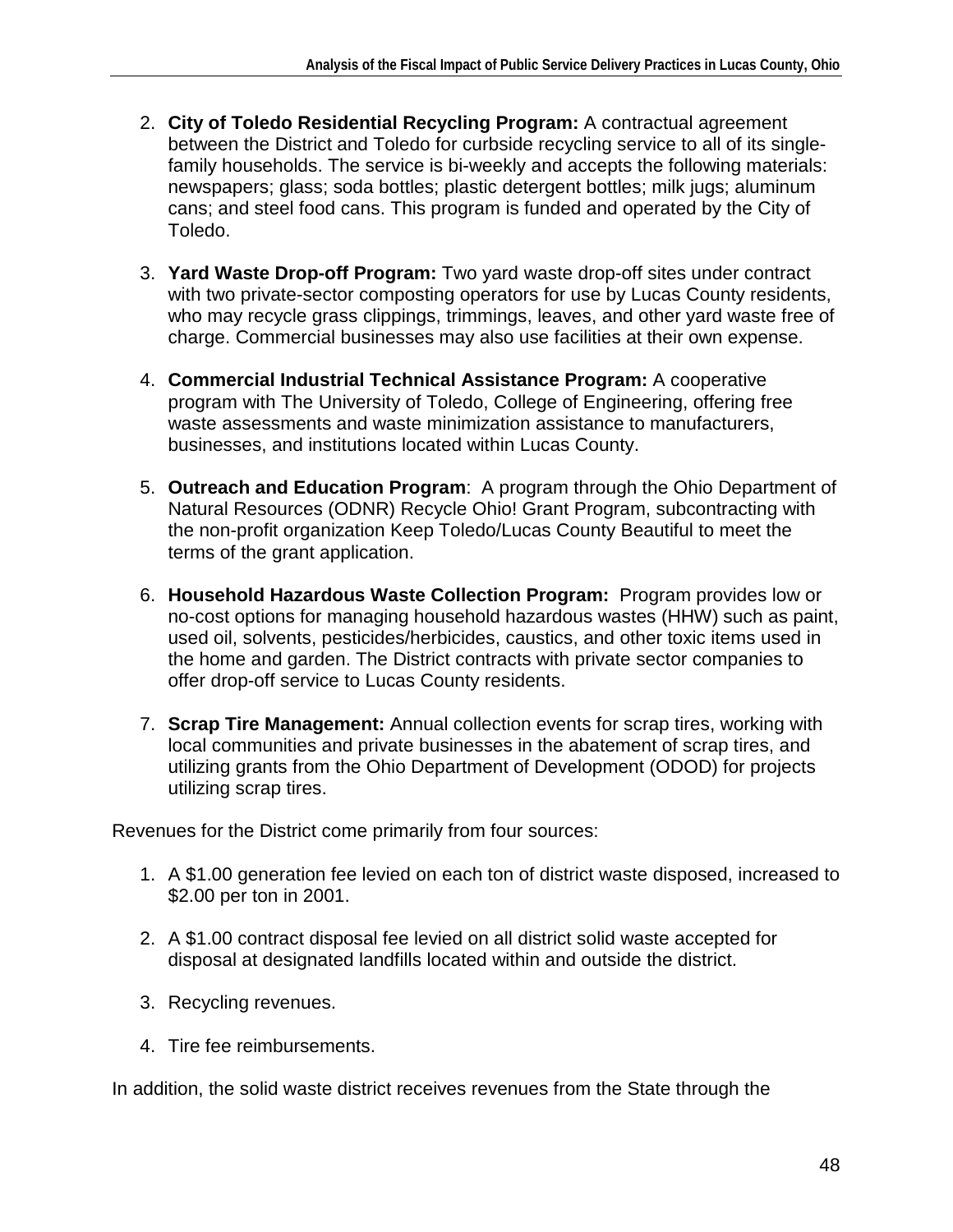Recycle Ohio Grant, which it shares with "Keep Toledo Beautiful."

The City of Toledo and the Villages of Ottawa Hills and Holland have direct contracts with the District. Toledo also has indirect contracts with the District through its support of the non-profit organizations "Keep Toledo Beautiful" and the "Neighborhood Improvement Foundation of Toledo, Inc.," as does Sylvania Township through its contract with Miller's Hauling Service. The remaining jurisdictions in Lucas County hire private hauling companies and, therefore, do not have contracts with Lucas County.

The District does not provide any services to township residents that it does not also provide to residents of incorporated areas, and its primary source of revenue is from district waste disposed and from district solid waste accepted for disposal, regardless of origin. Therefore, it was excluded from further analysis in this study, and there are no recommendations for changes in policy.

### **Lucas County Building Regulations Department**

The Lucas County Building Regulations Department is responsible for the enforcement of adopted codes pertaining to residential and commercial construction, and flood damage prevention. All jurisdictions located within the boundaries of Lucas County are eligible to utilize its services, although five jurisdictions within the County provide their own services. They are the Cities of Toledo, Maumee, and Oregon, and the Villages of Berkey and Whitehouse. The Building Regulations Department has standing agreements to provide services to the City of Sylvania and to the Villages of Holland, Ottawa Hills, and Waterville. The remaining county jurisdictions are under a general blanket agreement allowing them to utilize the Department services on an as needed basis.

The Department operates as an *enterprise fund*, in that revenues do not come from taxes but rather from user fees. Since each jurisdiction or individual who uses their services must pay, the department can be excluded from analysis of this project, and no policy changes are proposed herein.

## **Dog Warden (after hours)**

A minor inequity between incorporated and unincorporated jurisdictions is the additional charge that the Lucas County Dog Warden levies for after-hour calls. For 1999, the charges were for Toledo (\$45,383), Sylvania (\$6,262), and Oregon (\$4,054). The fourth city, Maumee, has its own animal control officer. No similar charges were levied against villages or townships.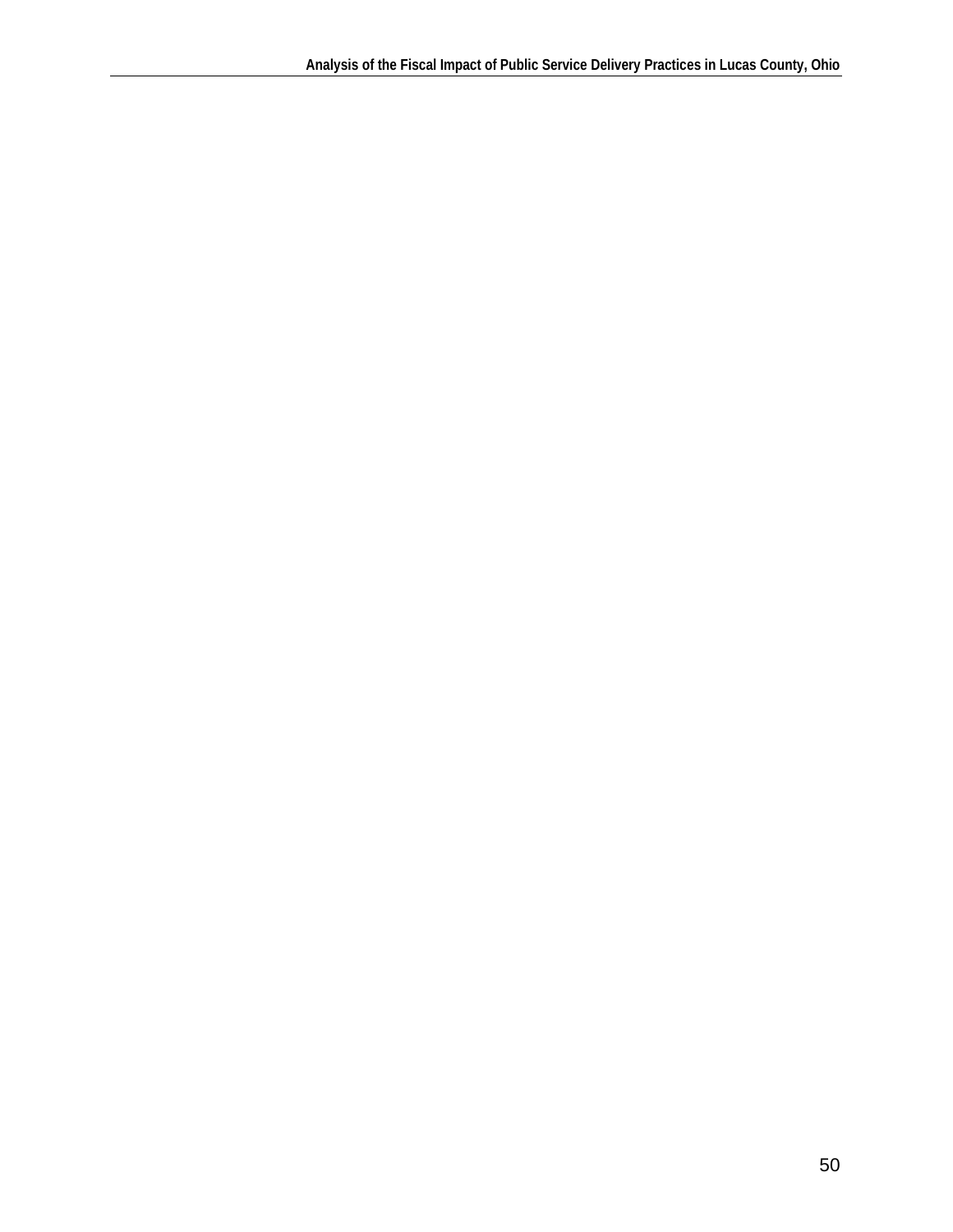# **Conclusion**

This project has examined the impact of the funding practices for county services in Lucas County Ohio. The study has presented evidence that residents of cities and villages (incorporated areas) pay for the services they receive (either from their own municipal jurisdiction or from the County), as well as large share of the costs for County services delivered to townships (unincorporated areas). Decisions by the County as to whether to provide services, where to provide them, and at what level, are generally discretionary. In many cases, as noted in the report, policy changes that could address inequities can be easily implemented. Many of the practices and policies described in this report originated at a time when Ohio was a predominantly rural state and county government served all residents. Cities relied on the rural areas to provide food and other natural resources to support the population of the cities. As documented in this report, those historic practices now lead to subsidies for township residents and businesses.

While this study reaches the conclusion that municipalities are subsidizing the townships to a considerable extent, accounting practices and the nature of the services make it difficult to measure the full impact of these practices. The analysis concludes that there is, at minimum, an annual subsidy in the following service areas:

- 1. For Infrastructure, approximately \$9 million.
- 2. For the Criminal Justice System, for public defender costs, road patrol, and nonreimbursed booking and pre-trial detention, almost \$5 million.
- 3. For the Plan Commission, over \$300,000.

It should be noted that these calculations do not include such items as townships not paying for costs of supporting municipal court systems and the administrative overhead of the County. Also not included is the subsidy for the cost of incarcerating prisoners at the Regional Jail in Stryker, Ohio, where the residents of cities pay to house their own prisoners and then pay again when the county uses their money to pay for the incarceration costs of township prisoners. Nor does this report include costs associated with EMS, 911, or the Toledo-Lucas County Health Department, which might further increase the negative financial impact on incorporated areas.

This study has answered the five following questions that were posed in the Introduction.

- 1 There are county services that are provided without cost to townships but to incorporated areas only on a fee basis. These include maintenance of county roads that lie entirely within townships; police patrol, incarceration, judicial, and correctional functions; planning services; and after-hours animal control.
- 2 Many services that the County provides to townships are not mandated by the ORC, but are discretionary. It is not clear that state law requires the County to be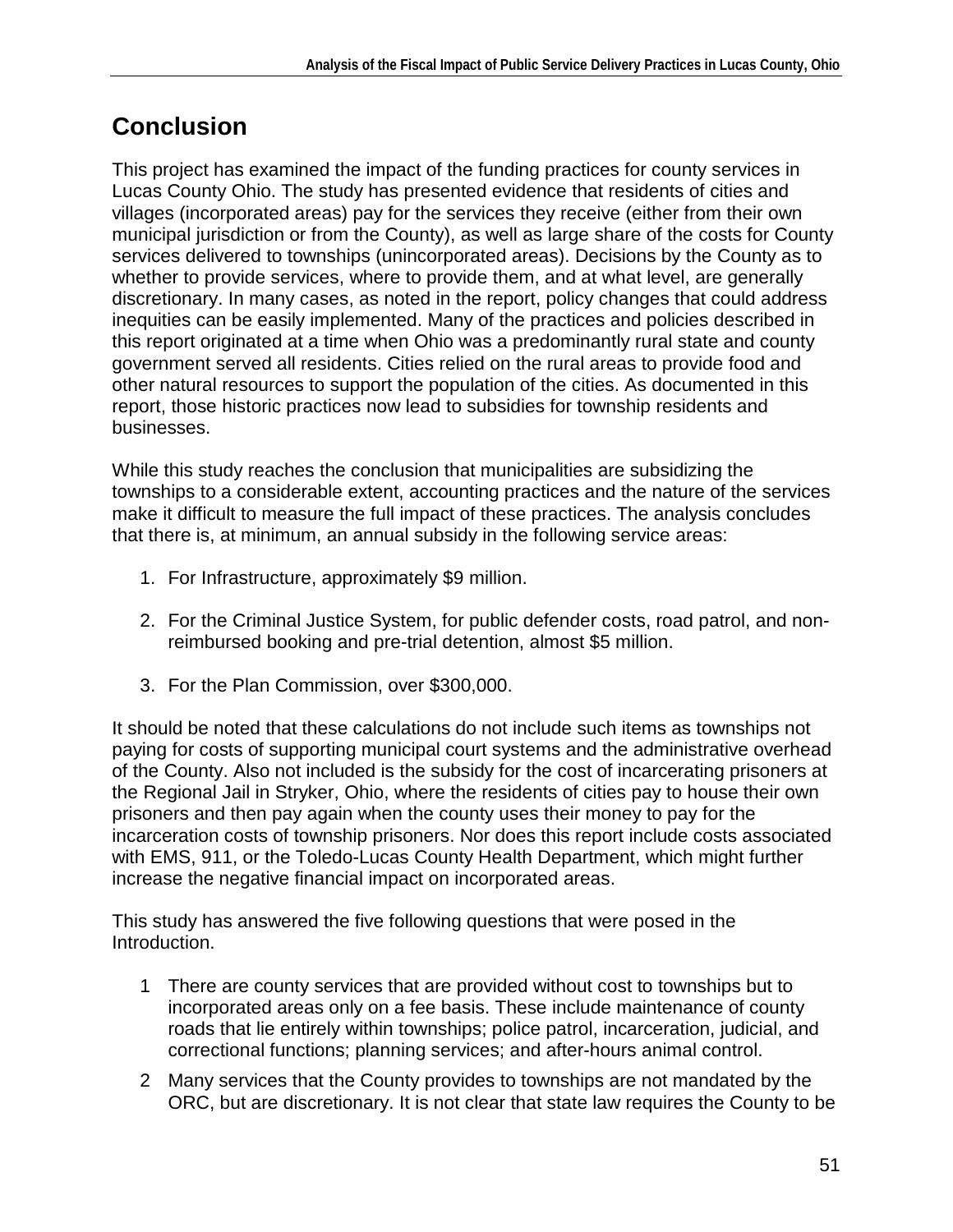the default service provider to townships or that it prohibits the county from negotiating service delivery costs or charging fees for its services.

- 3 Incorporated jurisdictions are paying more than unincorporated areas for some of the same County-provided public services, particularly from the LCCC.
- 4 Incorporated areas are required by the ORC to provide at least some services for their citizens that the county provides for townships, particularly police services. However, cities apparently do not have as many legally mandated service obligations as are commonly assumed.<sup>16</sup>
- 5 The last concern, the implications for the growth and development within Lucas County, deserves more detailed discussion (see below.)

Residents of incorporated areas pay approximately 80% of the costs of county-provided public services, which are primarily delivered to unincorporated areas. While municipal residents finance services to township residents, they have to pay for those same services for themselves. Thus, most Lucas County residents pay for services they do not receive. This subsidy, in effect, creates some of the conditions that lead to urban sprawl as residents and businesses relocate to the townships.

### **Implications of the Findings**

This study has important implications for the future of Lucas County. Current policies contribute to urban sprawl.

#### **Sprawl vs. Smart Growth**

The service delivery practices described in this report have facilitated residential and business relocation from incorporated areas to the unincorporated areas of Lucas County. By spreading the costs of sprawling infrastructure among all Lucas County taxpayers, these practices have enabled investment in the infrastructure that makes sprawling development. In addition, providing basic services to township residents, reduces their tax burden and makes their relocation from incorporated areas more attractive.

The movement of population within Lucas County is summarized in Tables 13 and 14. Table 13 shows the population changes in the various jurisdictions of Lucas County over the past three decades, between 1970 and 2000. The County's population decline during this 30-year interval is almost 30,000 residents, 6% of its 1970 population. Toledo's population, however, declined by nearly 70,000, or 18%. The only other major incorporated area to show a persistent decline was Maumee, while Ottawa Hills only grew at 7%. While the population dynamics of both these municipalities are a consequence of basically static land areas and aging populations with smaller family sizes, Toledo's decline is the result of residents leaving the city. Even so, the three suburban cities grew by 20% during this period (largely attributable to Sylvania) and the

<sup>1</sup> <sup>16</sup> It is important to note that the voters of some municipalities elect to increase their payroll taxes in order to receive additional or higher quality services.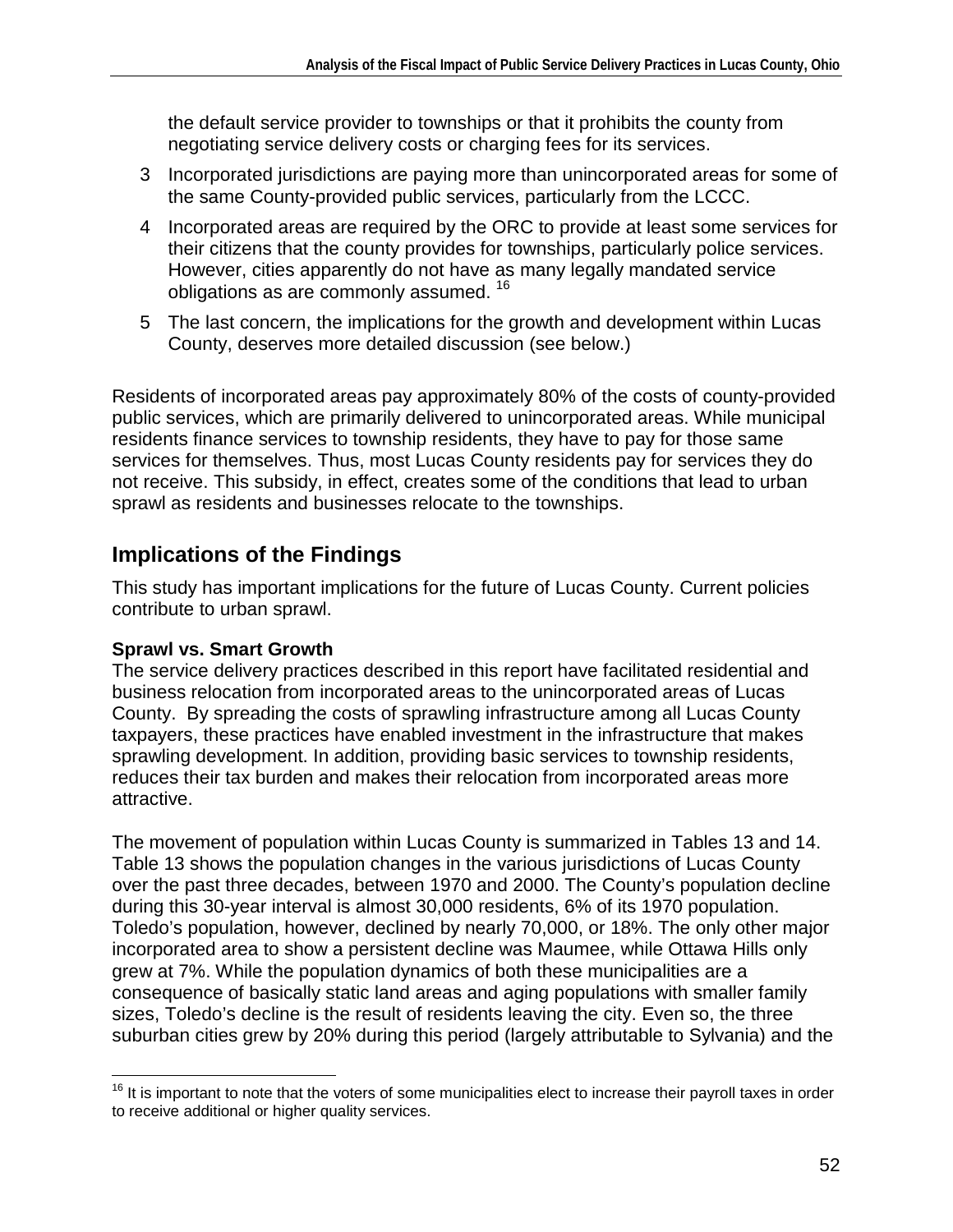villages by a greater 33% (primarily because of Waterville and Whitehouse). The population gains of townships were even more pronounced, with a nearly 60% (30,000) growth in population. This increase reflects the growth of three townships, Monclova and Springfield (which more than doubled), and Sylvania, which grew by 55%.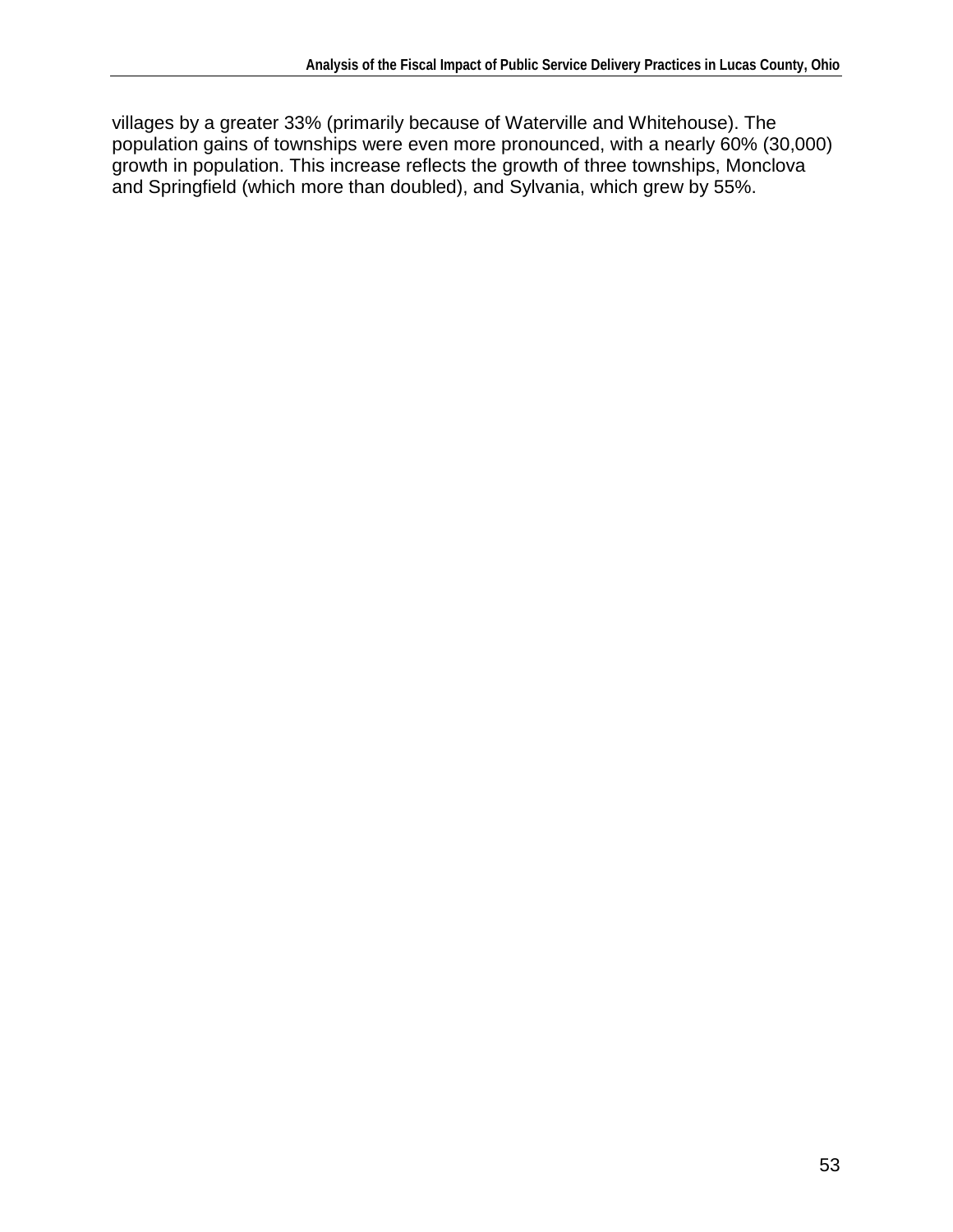| <b>LUCAS COUNTY</b>    | 1970    | 1980    | 1990    | 2000    | <b>% CHANGE</b> |
|------------------------|---------|---------|---------|---------|-----------------|
| <b>Toledo</b>          | 383,062 | 354,635 | 332,943 | 313,619 | $-18%$          |
|                        |         |         |         |         |                 |
| <b>SUBURBAN CITIES</b> |         |         |         |         |                 |
| <b>Maumee</b>          | 15,937  | 15,747  | 15,561  | 15,231  | $-4%$           |
| <b>Oregon</b>          | 16,563  | 18,675  | 18,334  | 19,355  | 17%             |
| <b>Sylvania</b>        | 12,031  | 15,527  | 17,301  | 18,670  | 55%             |
|                        | 44531   |         |         | 53,256  | <b>20%</b>      |
| <b>VILLAGES</b>        |         |         |         |         |                 |
| <b>Berkey</b>          | 294     | 306     | 267     | 264     | $-10%$          |
| <b>Harbor View</b>     | 238     | 165     | 124     | 99      | $-58%$          |
| <b>Holland</b>         | 1,108   | 1,048   | 1,210   | 1,306   | <u>18%</u>      |
| <b>Ottawa Hills</b>    | 4,270   | 4,065   | 4,543   | 4,564   | 7%              |
| <b>Waterville</b>      | 2,940   | 3,884   | 4,517   | 4,828   | 64%             |
| Whitehouse             | 1,542   | 2,137   | 2,528   | 2,733   | <b>77%</b>      |
|                        | 10,392  |         |         | 13,794  | 33%             |
| <b>TOWNSHIPS</b>       |         |         |         |         |                 |
| <b>Harding</b>         | 719     | 631     | 593     | 724     | 1%              |
| <b>Jerusalem</b>       | 3,405   | 3,327   | 3,253   | 3,161   | $-7%$           |
| <b>Monclova</b>        | 3,340   | 4,285   | 4,547   | 6,767   | 103%            |
| <b>Providence</b>      | 1,856   | 2,702   | 3,016   | 3,454   | 86%             |
| <b>Richfield</b>       | 1,218   | 1,095   | 1,178   | 1,359   | 12%             |
| <b>Spencer</b>         | 1,925   | 1,744   | 1,665   | 1,708   | $-11%$          |
| Springfield            | 10,909  | 15,043  | 18,835  | 22,817  | 109%            |
| <b>Swanton</b>         | 3,026   | 3,379   | 3508    | 3,354   | 10%             |
| <b>Sylvania</b>        | 16,496  | 17,534  | 22,682  | 25,583  | 55%             |
| Washington             | 2,146   | 4,000   | 3,803   | 3,574   | 67%             |
| <b>Waterville</b>      | 1,634   | 1,813   | 1,958   | 1,958   | 20%             |
|                        | 46,674  |         |         | 74,459  | 60%             |
| <b>TOTAL</b>           | 484,496 | 471,579 | 462,545 | 455,054 | $-6%$           |

**Table 13 Population Changes in Lucas County, 1970-2000** 

Source: U. S. Census Bureau

Table 14 shows the shift in relative balance of the county population. Toledo's share during this period shrunk from 79% to 67%, while other incorporated areas grew from 11% to 14%. That of townships, however, increased from 10% to 16%, so that more people in Lucas County reside in townships than in incorporated areas outside Toledo. Springfield and Sylvania Townships are larger than any of the suburban incorporated areas, with no slowdown of this growth in sight.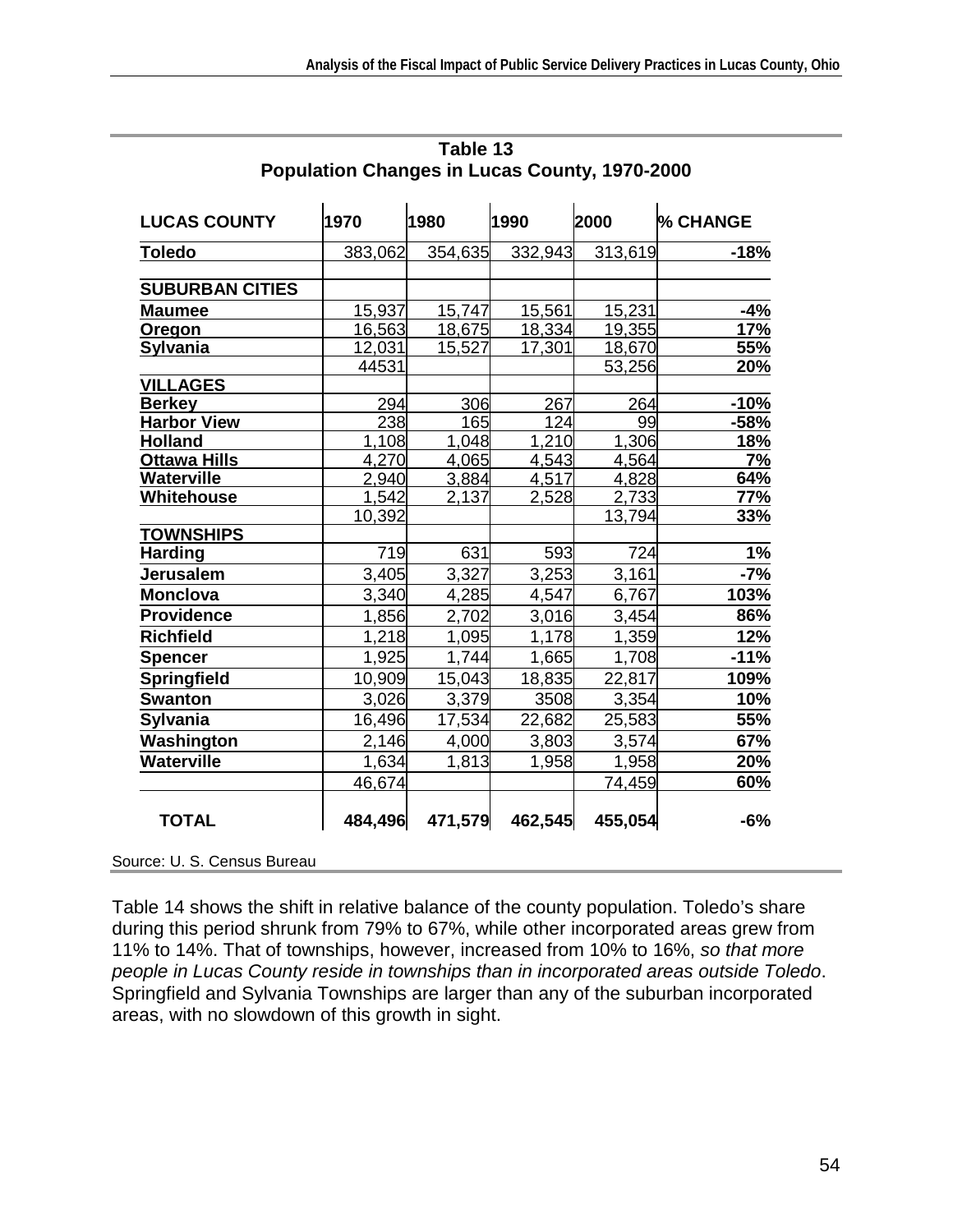| <b>Jurisdiction</b> | <b>Percent of Population</b> |        |        |        |  |
|---------------------|------------------------------|--------|--------|--------|--|
| <b>Lucas County</b> | 1970                         | 1980   | 1990   | 2000   |  |
|                     |                              |        |        |        |  |
| <b>Toledo</b>       | 79.06%                       | 75.20% | 71.98% | 68.92% |  |
|                     |                              |        |        |        |  |
| <b>SUBURBAN</b>     | 9.19%                        | 10.59% | 11.07% | 11.70% |  |
| <b>Maumee</b>       |                              |        |        |        |  |
| Oregon              |                              |        |        |        |  |
| <b>Sylvania</b>     |                              |        |        |        |  |
|                     |                              |        |        |        |  |
| <b>VILLAGES</b>     | 2.14%                        | 2.46%  | 2.85%  | 3.03%  |  |
| <b>Berkey</b>       |                              |        |        |        |  |
| <b>Harbor View</b>  |                              |        |        |        |  |
| <b>Holland</b>      |                              |        |        |        |  |
| <b>Ottawa Hills</b> |                              |        |        |        |  |
| <b>Waterville</b>   |                              |        |        |        |  |
| Whitehouse          |                              |        |        |        |  |
|                     |                              |        |        |        |  |
| <b>TOWNSHIPS</b>    | 9.63%                        | 11.78% | 14.06% | 16.36% |  |
| <b>Harding</b>      |                              |        |        |        |  |
| <b>Jerusalem</b>    |                              |        |        |        |  |
| <b>Monclova</b>     |                              |        |        |        |  |
| <b>Providence</b>   |                              |        |        |        |  |
| <b>Richfield</b>    |                              |        |        |        |  |
| <b>Spencer</b>      |                              |        |        |        |  |
| <b>Springfield</b>  |                              |        |        |        |  |
| <b>Swanton</b>      |                              |        |        |        |  |
| <b>Sylvania</b>     |                              |        |        |        |  |
| <b>Washington</b>   |                              |        |        |        |  |
| <b>Waterville</b>   |                              |        |        |        |  |

#### **Table 14 Changing Proportions of Lucas County Population**

Source: U. S. Census Bureau

This population shift is consistent with national trends and is influenced by factors such as the changing structure of the economy, personal preferences, and state and national housing and transportation policies. However, this report is concerned with whether the movement of people and jobs out of central cities and other municipal areas has been accelerated by subsidies borne disproportionately by residents of the incorporated areas. Township residents are capable of bearing the cost of their own services, since the movement of population and jobs also means the movement of wealth. Table 15 compares the average household income of jurisdictions in Lucas County, based on 1990 and 2000 census data. Except for the small village of Harbor View, Toledo has the lowest median family income in the county. The three townships having the fastest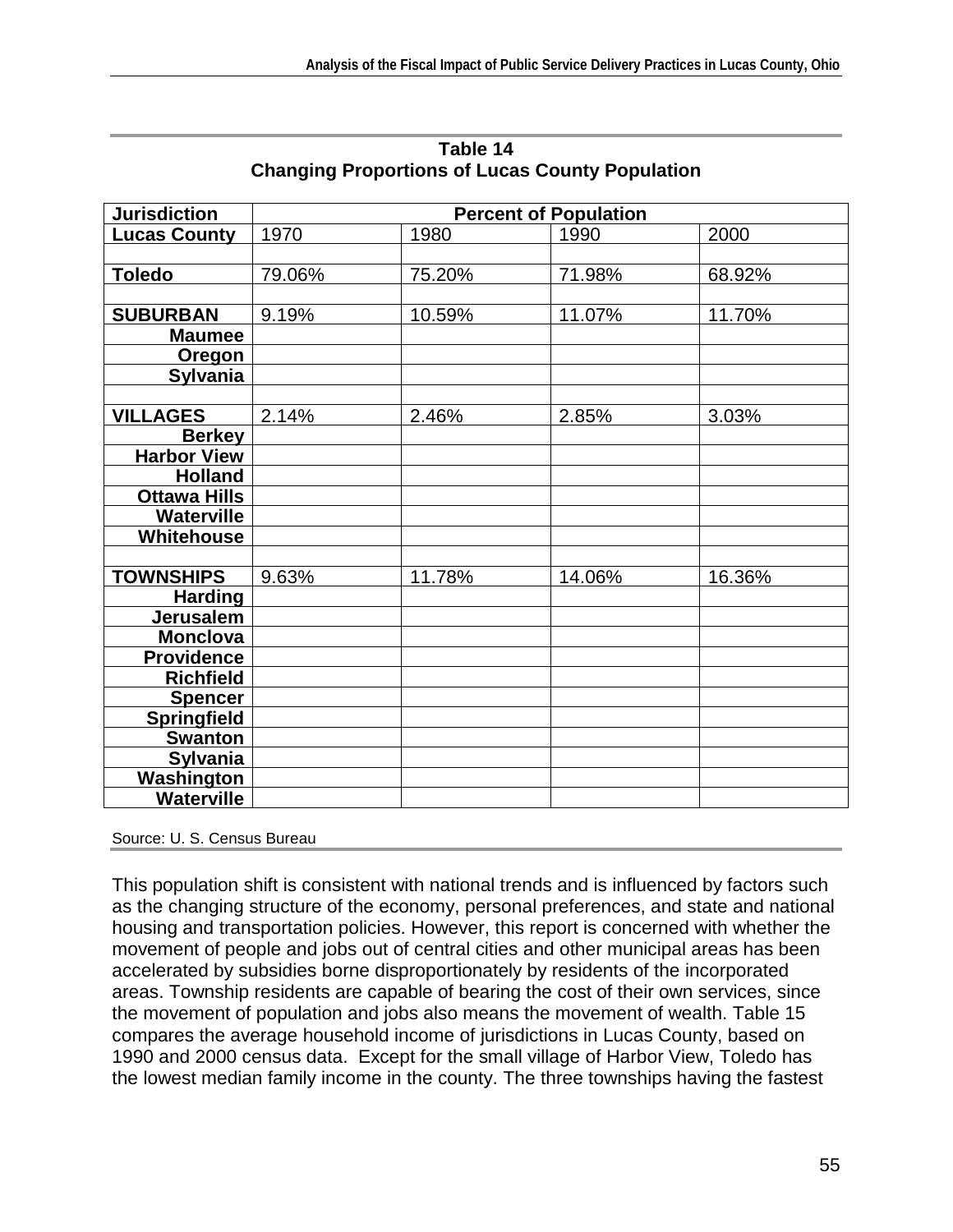growth rates have incomes significantly higher than Toledo's, and this gap has increased during the past decade. Monclova Township's was 43% greater than Toledo's, and after the spurt of development during the past decade has increased to 87% greater. The data for Springfield and Sylvania Townships are not as precise because they include the incorporated areas within them (Holland Village and Sylvania City). However, both of these have populations smaller than the townships and only slightly skew the overall result. Sylvania Township's family income increased only slightly from 77% greater than Toledo's to 80% greater, while Springfield's jumped from 25% greater to 41% greater.

| <b>Jurisdiction Type</b>              | <b>Jurisdiction</b>                                          | <b>Median Family Income</b> |           |  |
|---------------------------------------|--------------------------------------------------------------|-----------------------------|-----------|--|
|                                       |                                                              | 1990                        | 2000      |  |
| <b>Cities</b>                         | Maumee                                                       | \$42,116                    | \$60,776  |  |
|                                       | Oregon                                                       | \$39,483                    | \$57,156  |  |
|                                       | Toledo                                                       | \$30,980                    | \$41,175  |  |
| <b>Villages</b>                       | <b>Harbor View</b>                                           | \$25,327                    | \$40,025  |  |
|                                       | <b>Ottawa Hills</b>                                          | \$106,162                   | \$117,130 |  |
| <b>Townships</b>                      | Harding                                                      | \$42,946                    | \$63,077  |  |
|                                       | Jerusalem                                                    | \$41,069                    | \$62,096  |  |
|                                       | Monclova                                                     | \$44,183                    | \$77,155  |  |
|                                       | Providence                                                   | \$39,406                    | \$59,732  |  |
|                                       | <b>Richfield</b>                                             | 46,667                      | \$67,917  |  |
|                                       | Spencer                                                      | \$31,607                    | \$48,611  |  |
|                                       | Springfield (inc. Holland<br>Village)                        | \$38,737                    | \$58,077  |  |
|                                       | Swanton                                                      | \$39,464                    | \$52,703  |  |
|                                       | Sylvania (inc. City of<br>Sylvania)                          | \$54,903                    | \$74,238  |  |
|                                       | Washington                                                   | \$44,578                    | \$59,012  |  |
|                                       | Waterville (inc. Waterville &<br><b>Whitehouse Villages)</b> | \$46,691                    | \$70,657  |  |
| County                                | <b>Lucas County</b>                                          | \$35,130                    | \$48,190  |  |
| Source: U.S. Census Bureau 1990, 2000 |                                                              |                             |           |  |

**Table 15 Comparison of Median Family Incomes in Lucas County, 1990 and 2000** 

There is some validity to the argument that townships have limited revenue-raising capacity because of the restrictions that the ORC places on the kinds and amount of taxes they can collect; for example, they cannot collect income taxes. However, townships have not taken full advantage of the fiscal measures that are allowed, such as collecting the permissive license registration fee, which Springfield does not do. Yet, given the income of their residents, townships are unable to make a credible claim that they cannot afford to pay for the basic services they receive from the County.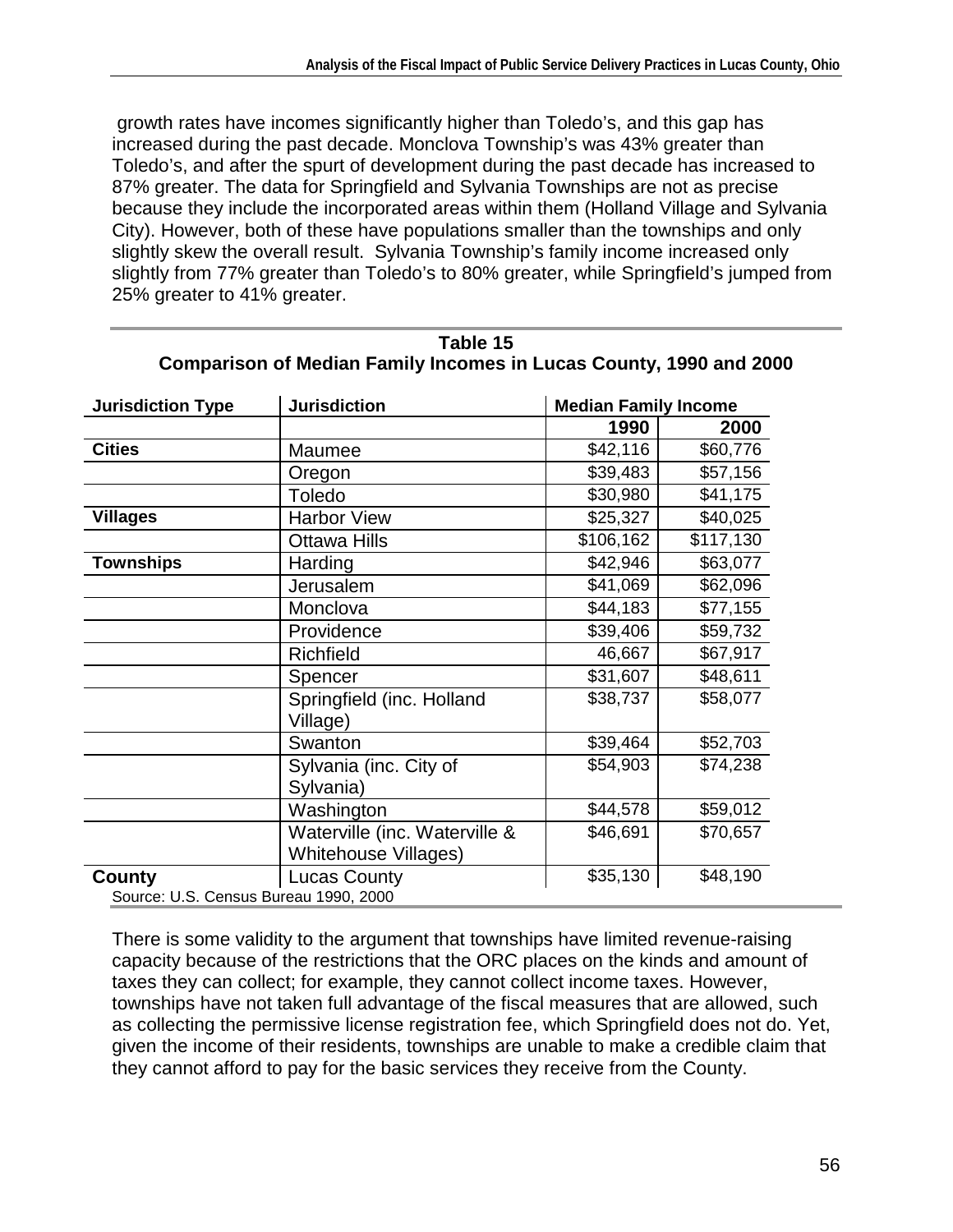### **Summary of Policy Implications and Recommendations**

While some of the inequities that exist in Lucas County service delivery are a matter of state law, there are a number of options open to the County to provide a fairer and more equitable service distribution. Some of the measures to reduce the subsidies that incorporated areas are forced to provide to townships (and to ensure that townships assume responsibilities for their own services) are indicated below:

- 1. The County can require that all jurisdictions, within the limits placed by the ORC, be treated the same as municipalities.
- 2. The County can reduce the number of miles of roads in townships designated as county roads, thus shifting the maintenance of roads that primarily serve township residents to those townships.
- 3. The County can designate as county roads those located within incorporated areas that serve both townships and cities.
- 4. The District Public Works Integrating Committee can reduce the awards of LTIP funding to townships and villages, which already have exclusive access to Small Governments Capital Improvements Program, a program that excludes cities. This would make more LTIP resources available for projects within incorporated areas.
- 5. The County can change the financing for the Sheriff's road patrol to an enterprise fund to be financed by contracts with local jurisdictions rather than from the general fund.
- 6. The County can require that all jurisdictions be responsible for the costs of booking and pre-trial detention of persons arrested within their jurisdictions by a local agency. Subsequent changes can include billing the jurisdiction for other services provided by the courts, particularly for the public defender and for work release.
- 7. The County should change the way it supports/funds planning in Lucas County. The operations of the Lucas County Plan Commission, which serves the townships, either should be funded fully by the townships it serves, or should expand its service to include support of planning in the incorporated areas as well. They could do this and continue to share leadership, staffing, and administration under the auspices of the Toledo-Lucas County Plan Commissions.
- 8. Following New York State's lead, the County could support policy that would allow a partial reallocation of sales tax revenues to incorporated jurisdictions.

The practices and procedures that result in urban residents subsidizing urban sprawl to the detriment of their own communities are a fundamental violation of American values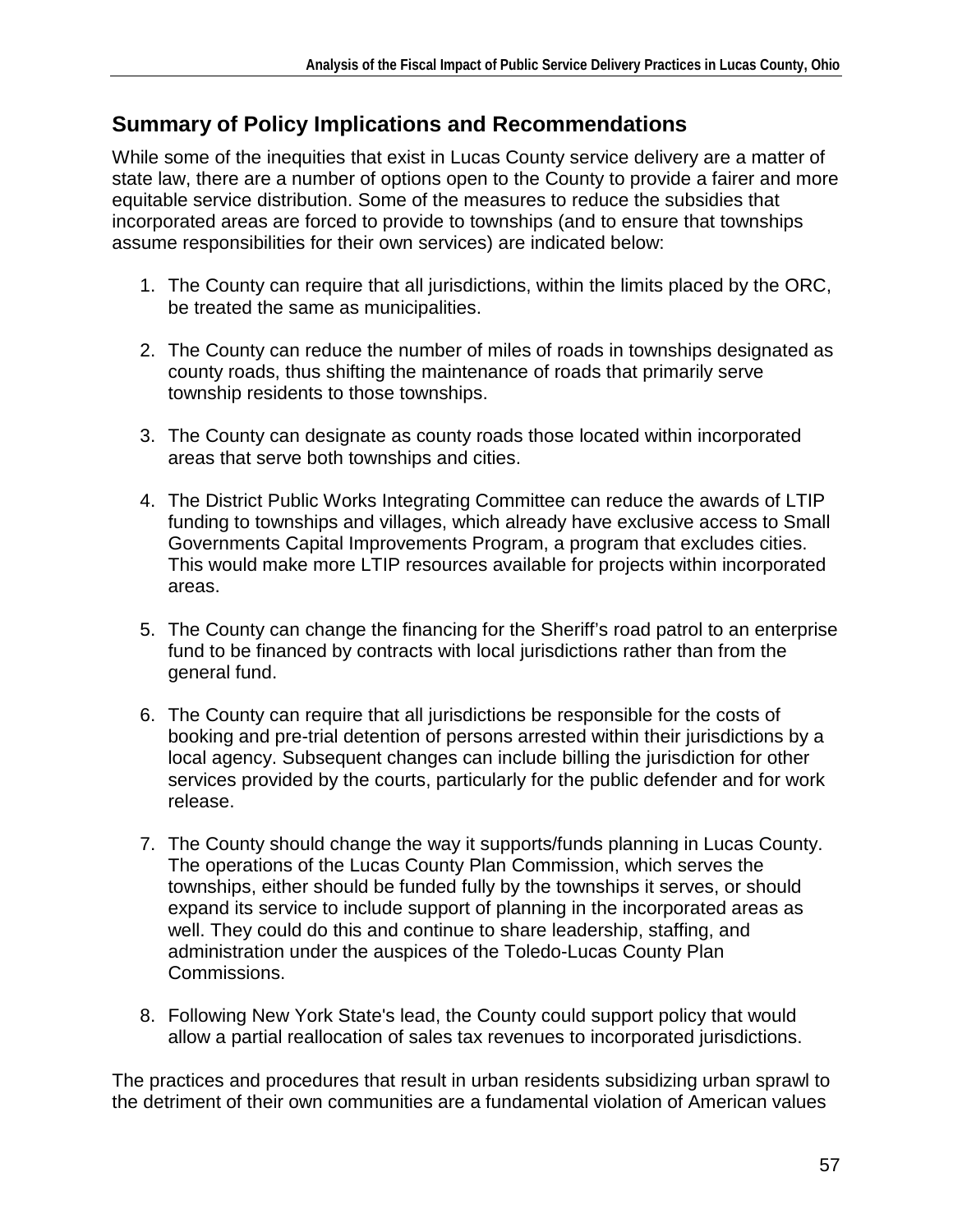of equity and fair taxation. This study has identified some of the sources and consequences of this problem and has demonstrated that some can be redressed by public attention and political remediation. The costs of inaction will mount and compound to the detriment of all the residents of our Toledo metropolitan region.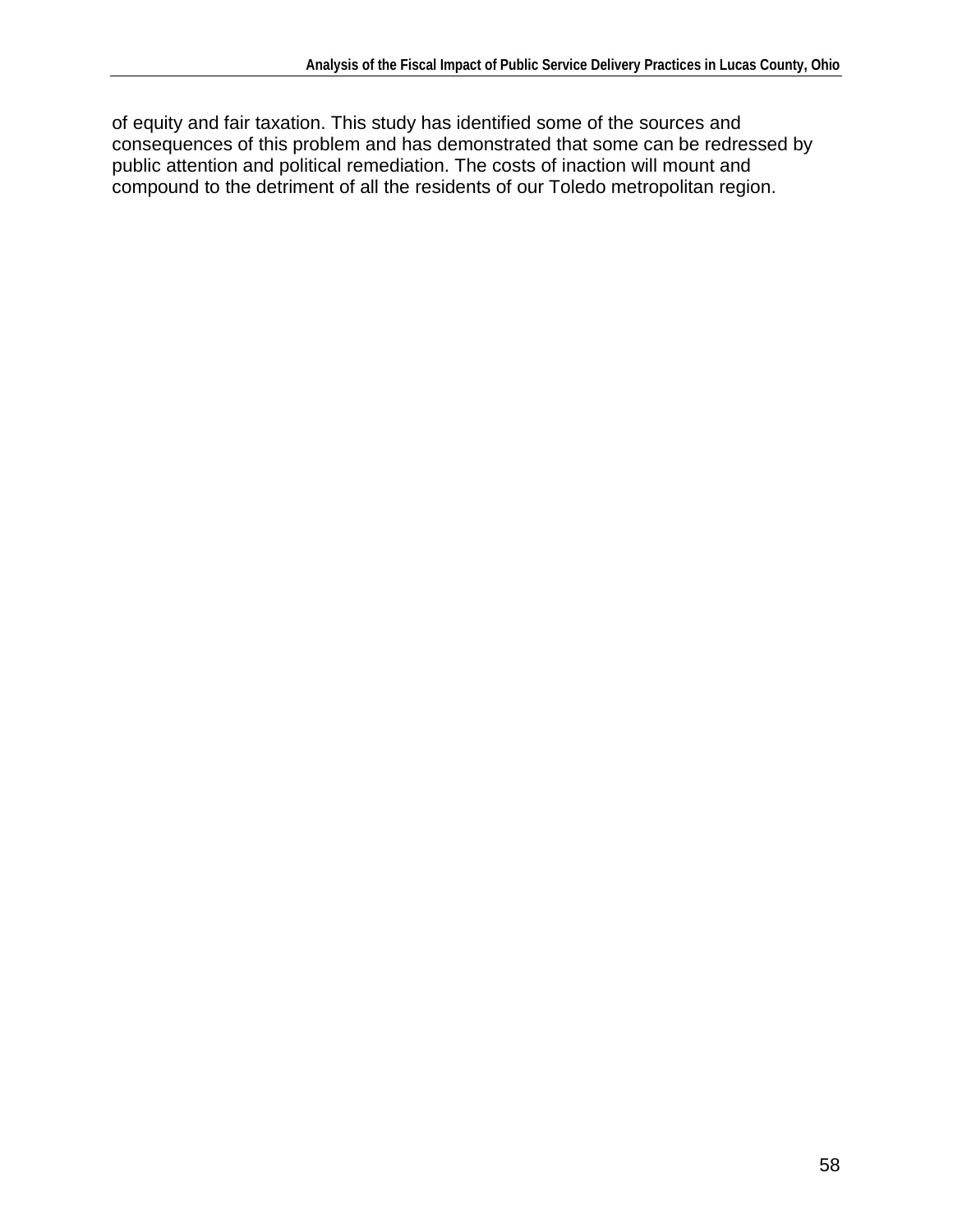# **Appendix 1**

## **Selected General Powers of Municipal Corporations**

### **Chapter 715, ORC**

715.011 Power to lease.

715.012 Authority as to real estate conveyed from the state.

715.013 Prohibited municipal taxes.

715.02 Joint municipal improvement.

715.03 Powers by ordinance or resolution.

715.04 Compounding or release of claims due from banks.

715.05 Police and fire departments.

715.06 Light, power, and heat.

715.07 Purchase of gas without advertisement or competitive bidding.

715.08 Water supply.

715.09 Limitation on motor vehicle parking tax rate.

715.13 Public band concerts and libraries.

715.14 Hospitals.

715.15 Ship canals.

715.16 Places of correction; quarters for municipal courts and offices.

715.17 Census.

715.18 Department of purchase, construction, and repair.

715.19 Establish and care for streets.

715.20 Shade trees.

715.21 Power to acquire, hold, lease, sell, or donate lands.

715.211 Assistance to metropolitan park districts.

715.22 Vehicles and use of streets.

715.23 Impounding animals.

715.24 Regulation of street vendors.

715.25 Width of tires and rate of transportation.

715.26 Erection, inspection, and numbering of buildings.

715.261 Recovery from owner of total cost of correcting hazardous condition or abating nuisance; exception.

715.262 Priority of appeals on municipal building code violations.

715.263 Real property tax credit for abating building nuisance on tax foreclosed property.

715.27 Regulation of fences, signs, other structures, electrical equipment; licensing of contractors.

715.28 Market places.

715.29 Sanitation.

715.30 Injunction may be granted for failure to comply.

715.31 Wharves and docks.

715.32 License and regulation of ferries.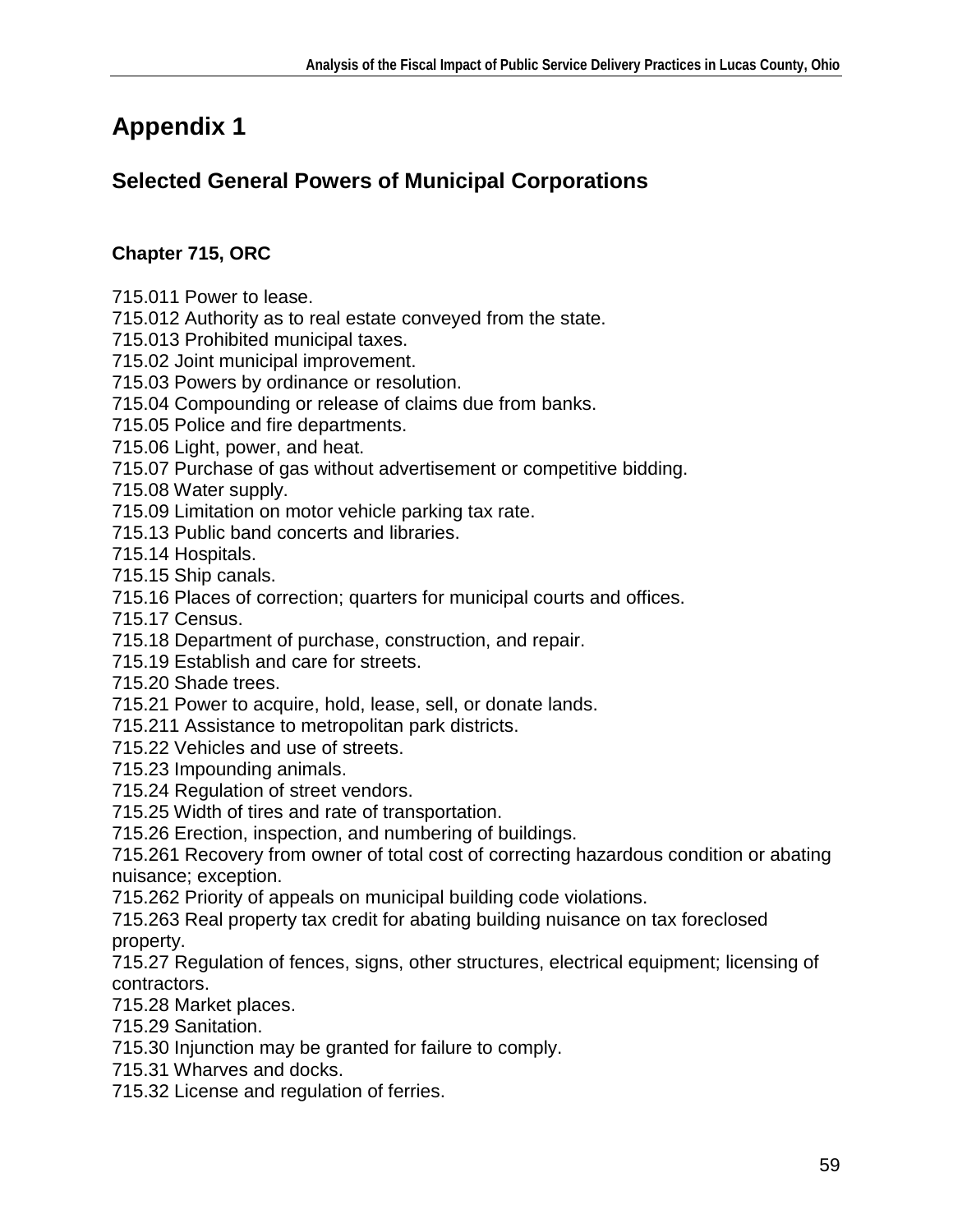- 715.33 Streetcars.
- 715.34 Hot water and steam heating.
- 715.35 Movable and rolling roads.
- 715.36 United States mail subways.
- 715.37 Contagious diseases.
- 715.38 Maintenance of physician; tax levy; election; anticipatory notes.
- 715.39 Assistance by board of county commissioners authorized.
- 715.40 Watercourses and sewers.
- 715.41 Drainage in municipal corporations.
- 715.42 Public conveniences.
- 715.43 Refuse disposal.
- 715.44 Power to abate nuisance and prevent injury.
- 715.45 Weights and measures.
- 715.46 Inspection.
- 715.47 Powers to fill lots and remove obstructions.
- 715.48 Regulation by license of shows and games; trafficking in tickets; exceptions.
- 715.49 Preservation of peace and protection of property.
- 715.50 Police jurisdiction outside municipal corporation.
- 715.51 Billiards, pool, and gambling.
- 715.52 Houses of ill fame.

715.53 Taverns.

- 715.54 Vicious literature.
- 715.59 Hospitals for diseased prisoners.
- 715.60 Regulation of explosives.
- 715.61 Regulation and licensing of certain occupations and premises.

715.62 Evidence.

- 715.63 License power; exception.
- 715.64 Licensing transient dealers and solicitors.
- 715.65 Licensing of advertising mediums and matters.
- 715.66 Vehicle license for undertakers; money to be used for street repairs.
- 715.67 Violation of ordinances may be made a misdemeanor.
- 715.68 Municipal corporation may not adopt plans for public improvement under certain circumstances.
- 715.69 Contract designating joint economic development zone; election on approval.
- 715.69.1] § 715.691 Alternative procedures and requirements for creating zone; income tax.
- 715.70 Contract creating joint economic development district; election on income tax.
- 715.71 Election on alternative procedure and requirements for creating district.
- 715.72 Definitions; alternative procedures and requirements for joint economic development district.
- 715.73 Criteria for inclusion of area or areas.
- 715.74 Provisions of contract; invalidity due to separate contract for utility services.
- 715.75 Public hearings and inspection of documents prior to approval of contract; agreement with county commissioners.
- 715.76 Adoption of ordinances or resolutions approving contract; filing of documents; county resolution of disapproval.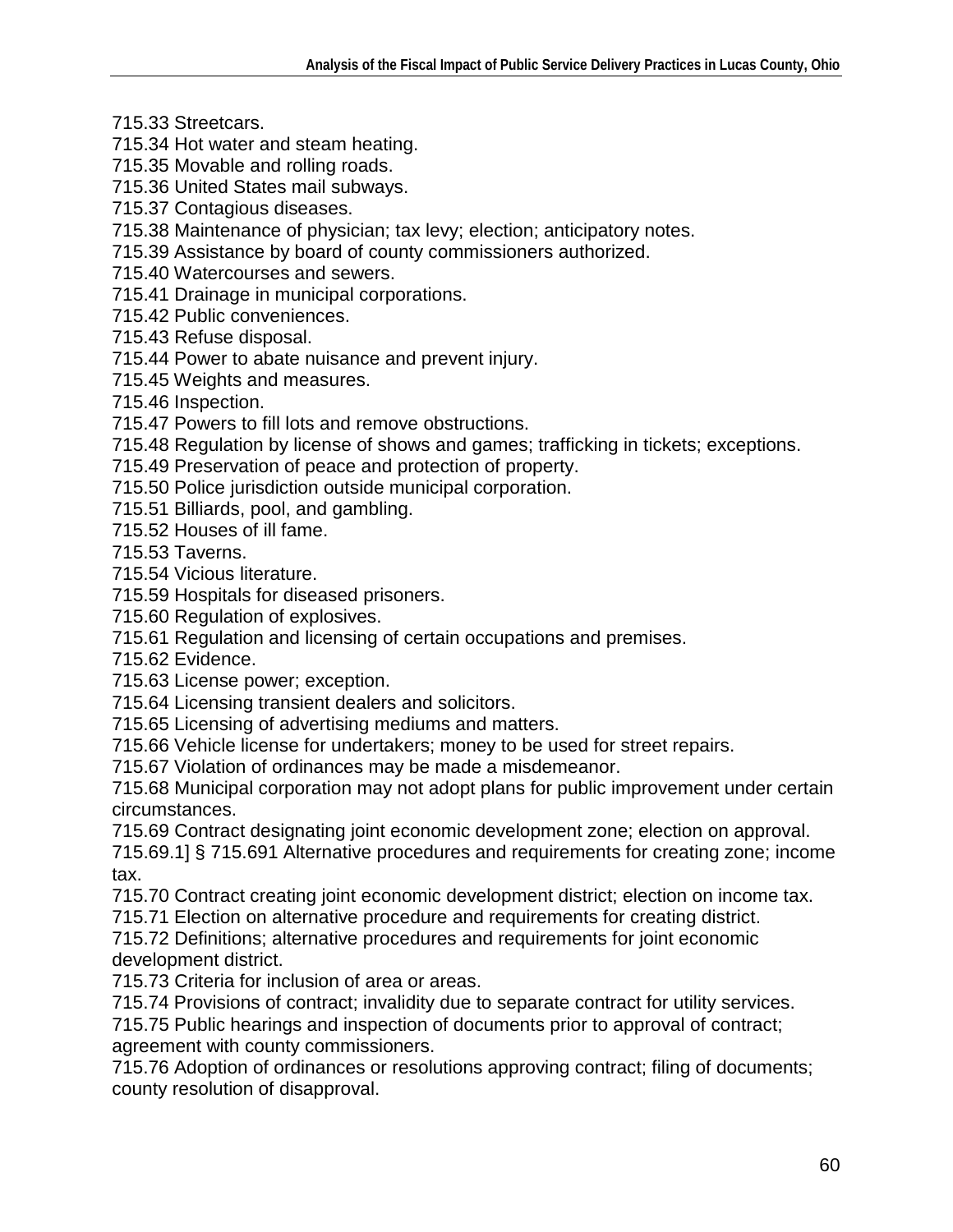715.76.1] § 715.761 Amendment adding area to district.

715.77 Election on approval of contract.

715.771 Filing of documents with development director.

715.78 Board of directors.

715.79 Annexation, merger, or consolidation proceedings.

715.80 Agreements concerning zoning, other regulatory and proprietary matters.

715.81 Municipal and township authority; tax exemptions.

715.82 Issuance of industrial development bonds.

715.83 Eligibility of unincorporated area or township for certain projects.

Source: Anderson's Ohio Revised Code, http://onlinedocs.andersonpublishing.com/revisedcode/